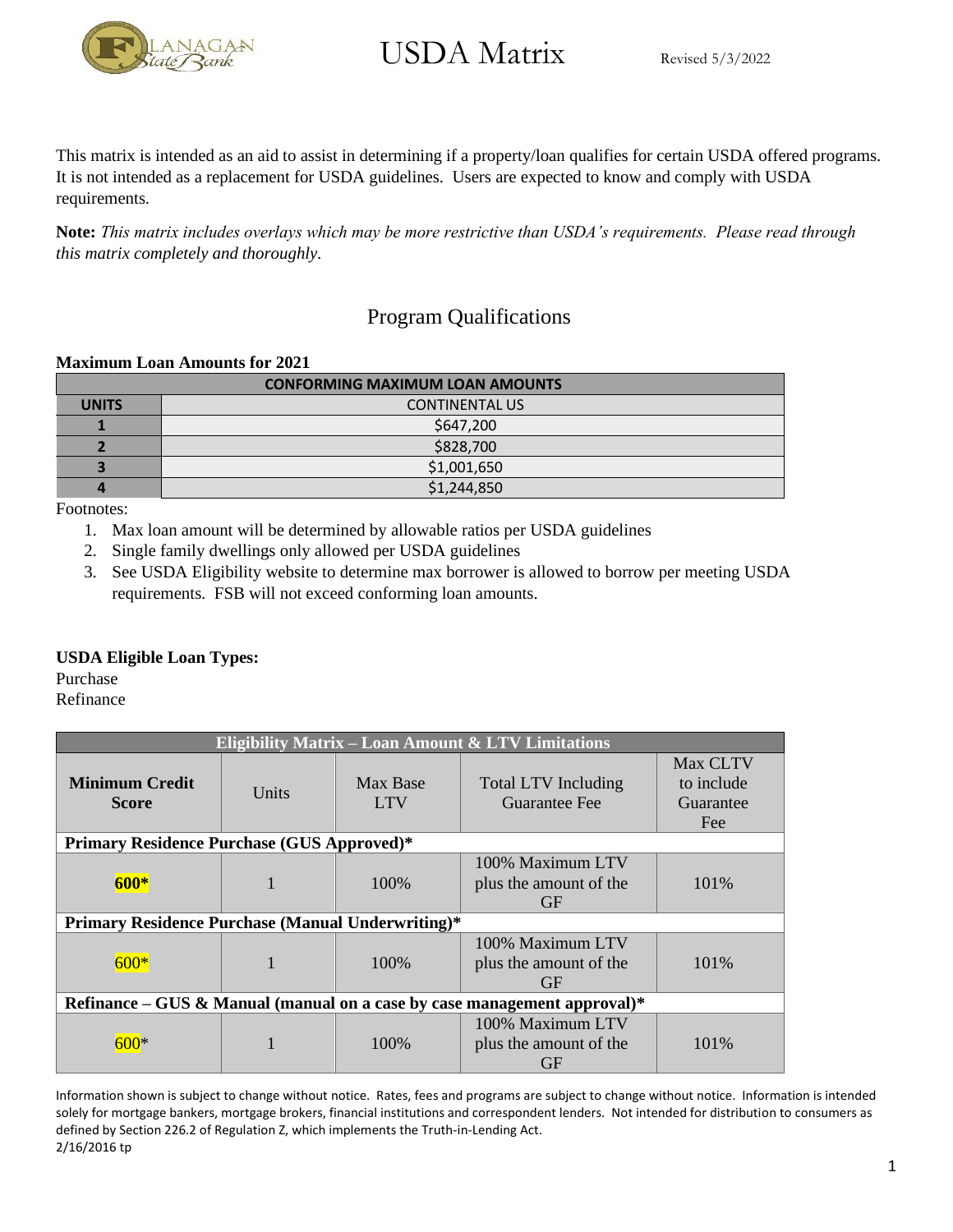

| Primary Residence Purchase or Refinance (manual underwrite ONLY) * |  |      |                                            |      |
|--------------------------------------------------------------------|--|------|--------------------------------------------|------|
| 600*                                                               |  | 100% | 100% Maximum LTV<br>plus the amount of the | 101% |

Eligibility for loans are determined by CFR 3555 as published by Rural Development/USDA for the Guaranteed Loan Program. To reference the CFR 3555 that will be effective as of December 1, 2014 use this link: [https://usdalinc.sc.egov.usda.gov/USDALincTrainingResourceLib.do.](https://usdalinc.sc.egov.usda.gov/USDALincTrainingResourceLib.do) These guidelines have incorporated the updates of CFR 3555 and FSB underwriting will use these parameters for determining loan qualification.

### **Eligibility Requirements**

 $\Gamma$ 

| 4056T & Tax<br><b>Transcripts</b> | Transcripts are required on all borrowers and all household members.                                                                                                                                                                                                                                                                                                                                                                                                                               |
|-----------------------------------|----------------------------------------------------------------------------------------------------------------------------------------------------------------------------------------------------------------------------------------------------------------------------------------------------------------------------------------------------------------------------------------------------------------------------------------------------------------------------------------------------|
|                                   | It is the submitting lender, broker or Loan Officer that is responsible to provide FSB with<br>valid data on all household members accordingly. The 4506C must be properly<br>completed to insure acceptance by the IRS. FSB will order all transcripts for a file.                                                                                                                                                                                                                                |
|                                   | If transcripts are not delivered to FSB for underwriting, this WILL NOT delay the<br>submission to USDA but will delay the CTC of the file.                                                                                                                                                                                                                                                                                                                                                        |
| <b>Appraisal</b>                  | Must meet USDA/RD requirements per CFR 3555 – See Chapter 12                                                                                                                                                                                                                                                                                                                                                                                                                                       |
|                                   | Must state home meets HUD Handbook 4000.1 on page three of the appraisal form<br>in the "comment" section. Alternatively, the appraiser may make their certification<br>in an addendum to the appraisal.                                                                                                                                                                                                                                                                                           |
|                                   | <b>Swimming Pools</b><br>Per CFR 3555 – USDA may approve dwellings with in-ground swimming pools                                                                                                                                                                                                                                                                                                                                                                                                   |
|                                   | Use of Property<br>The use of the property must comply with zoning and use restrictions. If the existing<br>property does not comply with current zoning regulations, but is accepted by the zoning<br>authority, it is considered a legal nonconforming property. The property is not eligible<br>for a USDA guarantee when the use is not legal. The appraisal must reflect any adverse<br>effect of the legal nonconforming use on the value and marketability of the property.<br>(Chapter 12) |
|                                   | Age of Appraisal<br>The appraisal must have been completed within 150 days of loan closing. The lender<br>may pass the cost of the appraisal on to the borrower. All appraisal reports must include<br>a Market Condition Addendum (Form FNMA 1004MC) and meet the Uniform Appraisal<br>Dataset (UAD) requirements set forth by Fannie Mae and Freddie Mac.                                                                                                                                        |
|                                   | Residential appraisals will be completed using the sales comparison approach. The cost<br>approach is not required for the Guaranteed Loan Program. (USDA Message 5-14-15)<br>An appraisal prepared for REO purposes, or for any other purpose other than for a<br>purchase transaction, is not acceptable for a loan guarantee. A new appraisal with the                                                                                                                                          |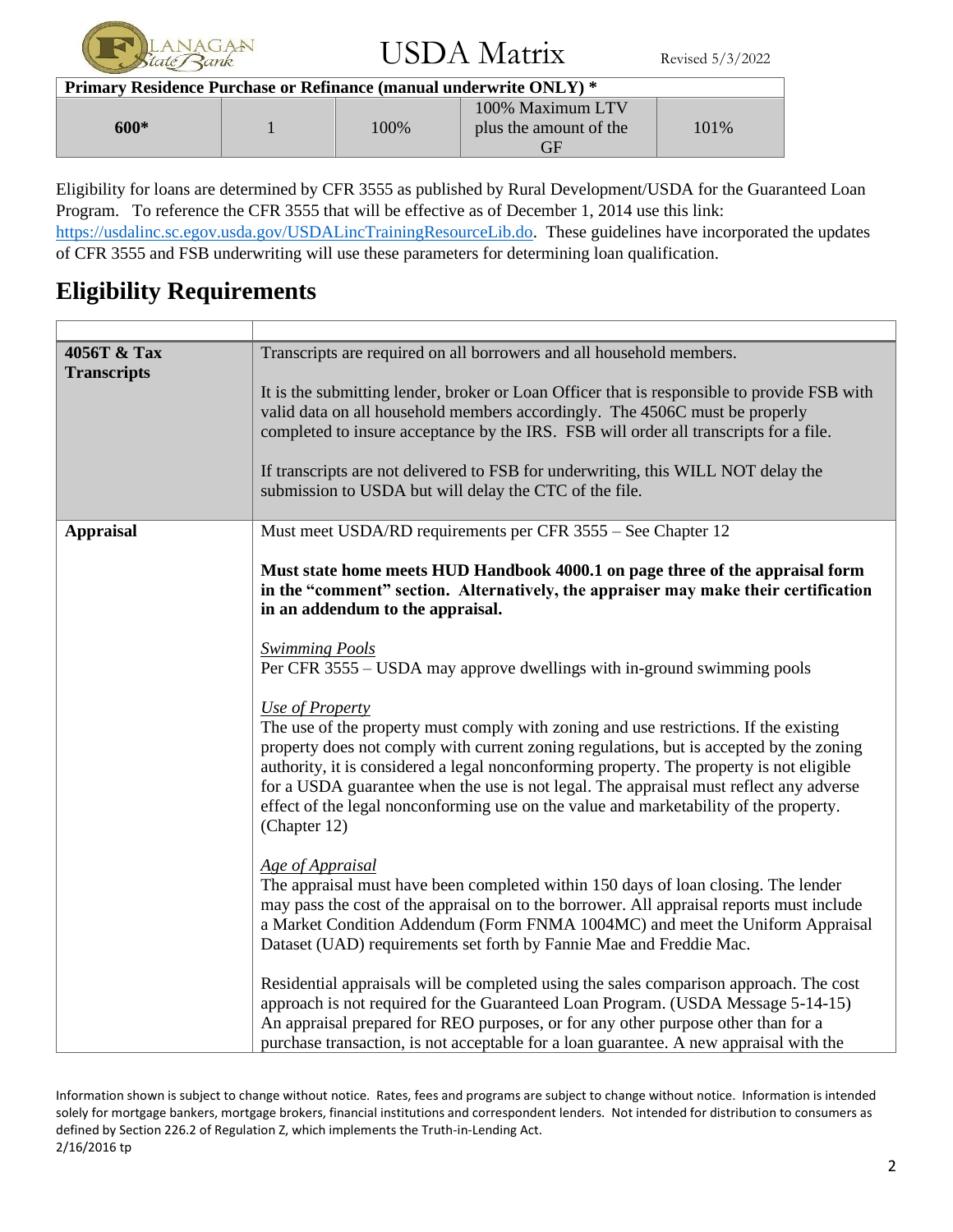

# $\rm{USDA~Matrix}$  Revised 5/3/2022

intent to arrive at an opinion of value for a purchase transaction must be obtained. (e.g., FHA REO appraisals are not allowed)

Lenders may extend the validity period of an appraisal with an appraisal update report that will be no greater than 240 days from the effective date of the initial appraisal report at loan closing (150 days for the original appraisal plus 90 days for the Appraisal Update Report). Appraisals with no update will be no greater than 150 days from the effective date of the appraisal report at loan closing (120 days validity period plus a 30-day extension period). The 30-day extension period cannot be used when the original appraisal report is updated. An original report can be updated on time with an Appraisal Update Report. The appraisal update/extension must be requested before the original appraisal expires.

Note: When a client seeks a more current value or analysis of a property that was the subject of a prior assignment, this is not an extension of that prior assignment that was already completed. It is simply a new assignment.

Note: The ECOA Valuations Rule requires copies of appraisals and other written valuations be delivered to borrower promptly upon completion, or three (3) business days before consummation, whichever is earlier.

#### *Use of Property*

The use of the property must comply with zoning and use restrictions. If the existing property does not comply with current zoning regulations, but is accepted by the zoning authority, it is considered a legal nonconforming property. The property is not eligible for a USDA guarantee when the use is not legal. The appraisal must reflect any adverse effect of the legal nonconforming use on the value and marketability of the property.

#### *Economic Life*

The economic life of a property must meet or exceed the term of the proposed loan. The appraiser may reject the property if the future economic life of the property is shortened by obvious and compelling pressure to a higher use, making a long-term mortgage impractical.

#### *Appraisal transfer*

An appraisal ordered by another lender for the applicant can be transferred to the lender who will complete the purchase transaction. The initial lender must agree to the transfer of the report. A letter from the initial lender who ordered the appraisal report must be retained in the permanent loan file as evidence the lender transferred the report to the lender completing the purchase transaction. The receiving lender must assume full responsibility for the integrity, accuracy and thoroughness of the appraisal report including the methods that the original lender used to acquire the appraisal. The appraisal report must be no older than 120 days at loan closing to be valid

#### *Existing Dwelling vs New Construction*

An existing dwelling, per USDA, has been completed for more than 12 months or has been completed less than 12 months but has been previously occupied.

A new construction dwelling is defined as a property that has been completed in the last 12 months and/or not previously occupied.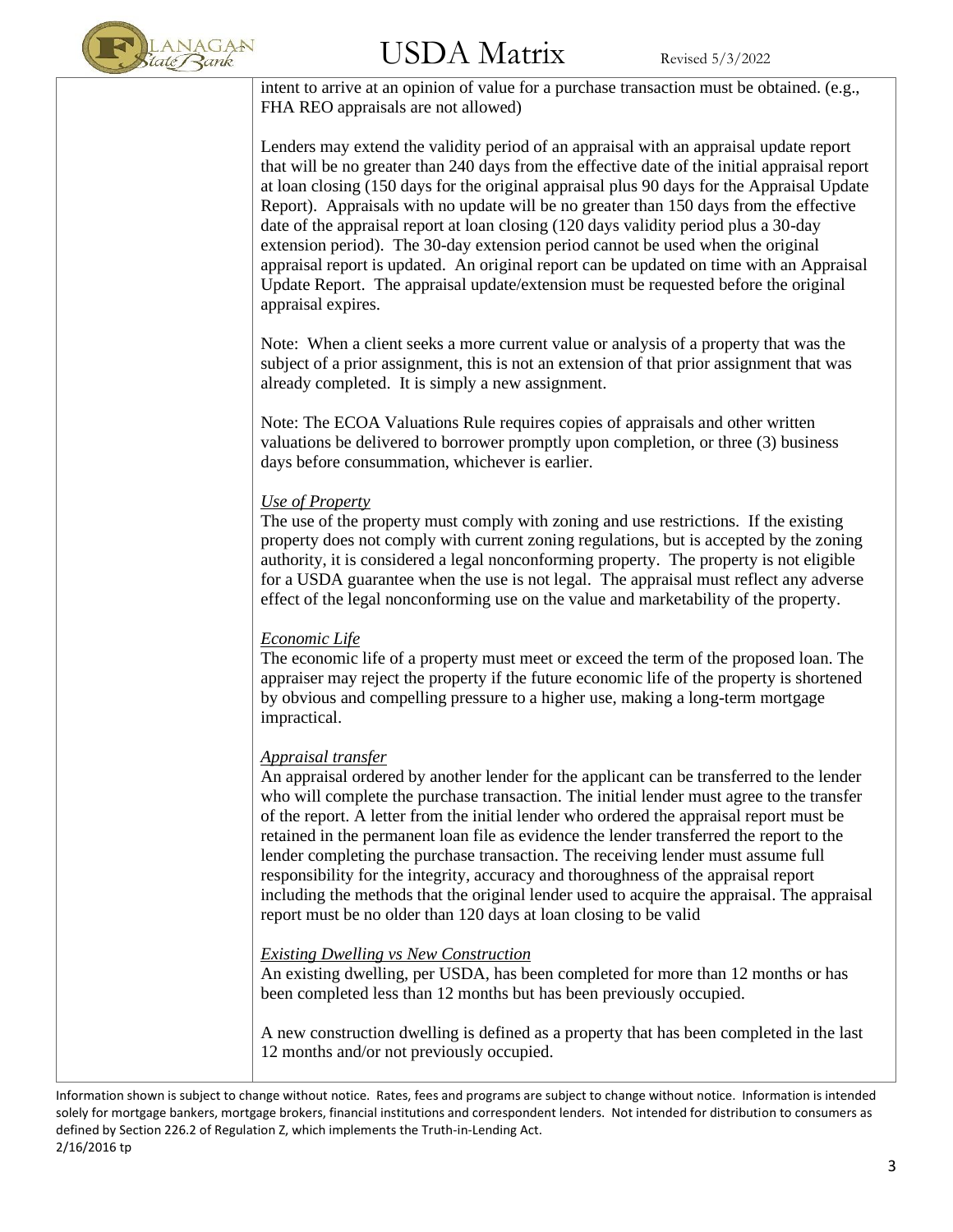

|                                         | If the property is considered new construction, further conditions will be required.<br>Please see "New Construction" section in this matrix.                                                                                                                                                                                                                          |
|-----------------------------------------|------------------------------------------------------------------------------------------------------------------------------------------------------------------------------------------------------------------------------------------------------------------------------------------------------------------------------------------------------------------------|
|                                         | Required repairs under the noted handbooks are limited to those repairs necessary to<br>preserve the continued marketability of the property and to protect the health and safety<br>of the occupants. Applicants are encouraged to obtain a detailed home inspection of the<br>property independent of any other inspections.                                         |
|                                         | Termite inspections are not required unless the lender, appraiser, inspector or State law<br>requires the inspection to confirm the property is free of active infestation. See Special<br>Requirements Section for further information on Termite Inspections.                                                                                                        |
|                                         | An inspection to confirm thermal standards is not required for existing dwellings.                                                                                                                                                                                                                                                                                     |
| <b>Appraiser</b><br><b>Requirements</b> | Appraisers must be on FHA's approved list on the FHA Connection with State<br>Certification designation of Certified General or Certified Residential.                                                                                                                                                                                                                 |
|                                         | The assigned appraiser must perform the physical inspection of the property and may not<br>sign the appraisal performed by another appraiser.                                                                                                                                                                                                                          |
|                                         | Only appraisers who are properly licensed or certified, as appropriate, to make<br>residential real estate appraisals in accordance with the criteria set forth by the Appraiser<br>Qualification Board of the Appraisal Foundation regardless of the amount of the loan.                                                                                              |
| <b>Assets/Reserves</b>                  | All assets disclosed by borrower on the 1003 must be documented with 2 months most<br>recent consecutive bank statements.                                                                                                                                                                                                                                              |
|                                         | NSF or similar fees are not allowed. If borrower has NSF or overdrafts on their bank<br>statements, FSB will need an LOX to explain why these exist. The LOX should not<br>indicate Financial Mismanagement. The underwriter will take into consideration any<br>information provided on the NSF's and determine if the file has merit to proceed with an<br>approval. |
|                                         | <b>Cash Reserves</b><br>Although cash reserves after closing are not required, cash reserves are considered in the<br>risk assessment provided by GUS. Lenders must determine if the asset is liquid or<br>readily converted to cash and can be done so absent retirement or job termination.                                                                          |
|                                         | Assets such as 401K, IRA's, etc, may be included in the underwriting analysis up to only<br>60% of the vested value. Funds borrowed against these accounts may be used for loan<br>closing but are not to be considered as cash reserves.                                                                                                                              |
|                                         | Note: These funds cannot be used within GUS for cash reserves but will be used in the<br>analysis for a manual underwrite for reserves by FSB.                                                                                                                                                                                                                         |
|                                         | Funds from gifts from ANY source will NOT be included in the cash reserves<br>calculation in GUS.                                                                                                                                                                                                                                                                      |
|                                         | <b>Borrower Investment</b><br>No minimum borrower investment is required toward down payment.<br>$\bullet$<br><b>Cash on hand is incligible.</b> Funds must be validated in an account<br>$\bullet$                                                                                                                                                                    |

Information shown is subject to change without notice. Rates, fees and programs are subject to change without notice. Information is intended solely for mortgage bankers, mortgage brokers, financial institutions and correspondent lenders. Not intended for distribution to consumers as defined by Section 226.2 of Regulation Z, which implements the Truth-in-Lending Act. 2/16/2016 tp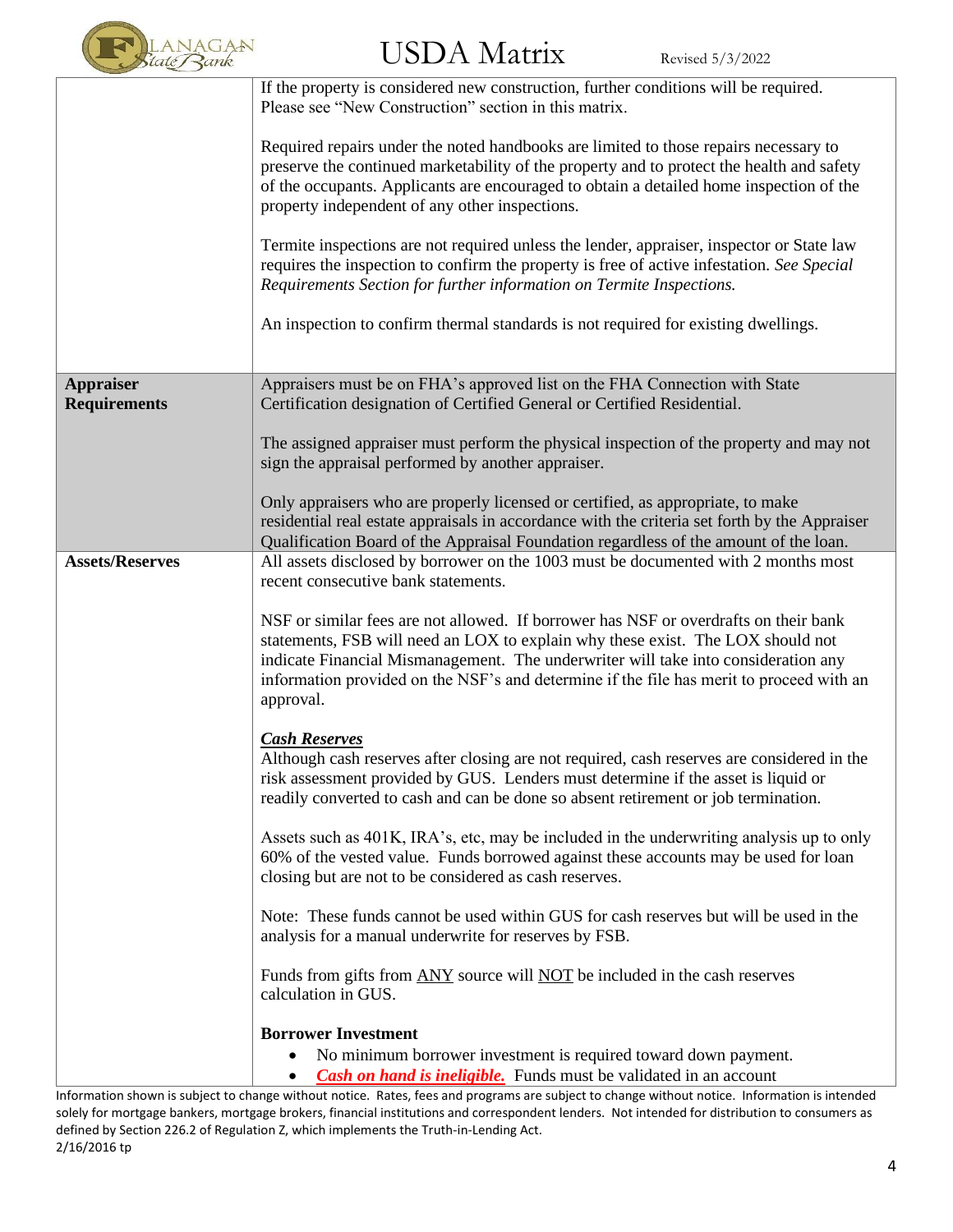

 $\text{USDA Matrix}$  Revised 5/3/2022 All funds used for GUS approval must be fully documented • If the borrower(s) received any cash back at loan closing, the amount must not exceed the documented contributions made from their own funds for eligible loan purposes (e.g., earnest money deposit, appraisal fee, lender home inspections, etc.) o Loan funds or seller paid concessions my not be distributed to the borrower. o Loan fees paid by the borrower with credit cards or other short term loans may not be reimbursed at loan closing. **Seller Contribution or other Interested Party Contribution** • Maximum 6% (based upon the lesser of the sale price or appraised value) • Must represent an eligible loan purpose • Closing costs and/or prepaid items paid by the lender through premium pricing are not included in the seller contribution limitation **Gifts** • Eligible • Must fully document the source, transfer and receipt of gift funds. Comply with FHA gift documentation requirements • Donor must be disinterested third party (may not have an interest in the sale of the property) • Gifts will never be counted as Reserves • Gifts cannot be used that the donor sources as a cash deposit in their bank statements. The most recent 2-month average of liquid accounts such as checking, or savings accounts may be considered as cash reserves. Assets should never be overvalued as it affects the risk assessment provided by GUS and misrepresents the file. A 2-month average of liquid assets most accurately represents the true value of the account since accounts, such as checking accounts, often fluctuate significantly during the month from deposit to average balance. The true calculated value will be input on the "Assets and Liabilities" page of GUS. **Income calculation from Assets** Household members with cumulative net family assets of \$50,000 or greater, must have

those assets reviewed for annual income purposes as indicated in 3555.152(d). Lenders must review asset information provided by applicant(s) and household members at the time of loan application. Net family assets with actual earnings will use the stated rate of interest to calculate annual income. Net family assets that do not earn interest will use a current passbook savings rate (verified through the lender's personal banking rates, online website, etc.) to calculate annual income. Refer to the Asset section in Attachment 9-A for individual asset types and options for documentation/verification **AUS Requirements** All purchase loans will be submitted to GUS for approval. Any loans that receive a

Refer through GUS will be reviewed by Underwriter and Management for approval to proceed as a Manual Underwrite. Compensating factors will be required per USDA guidelines located in CFR 3555.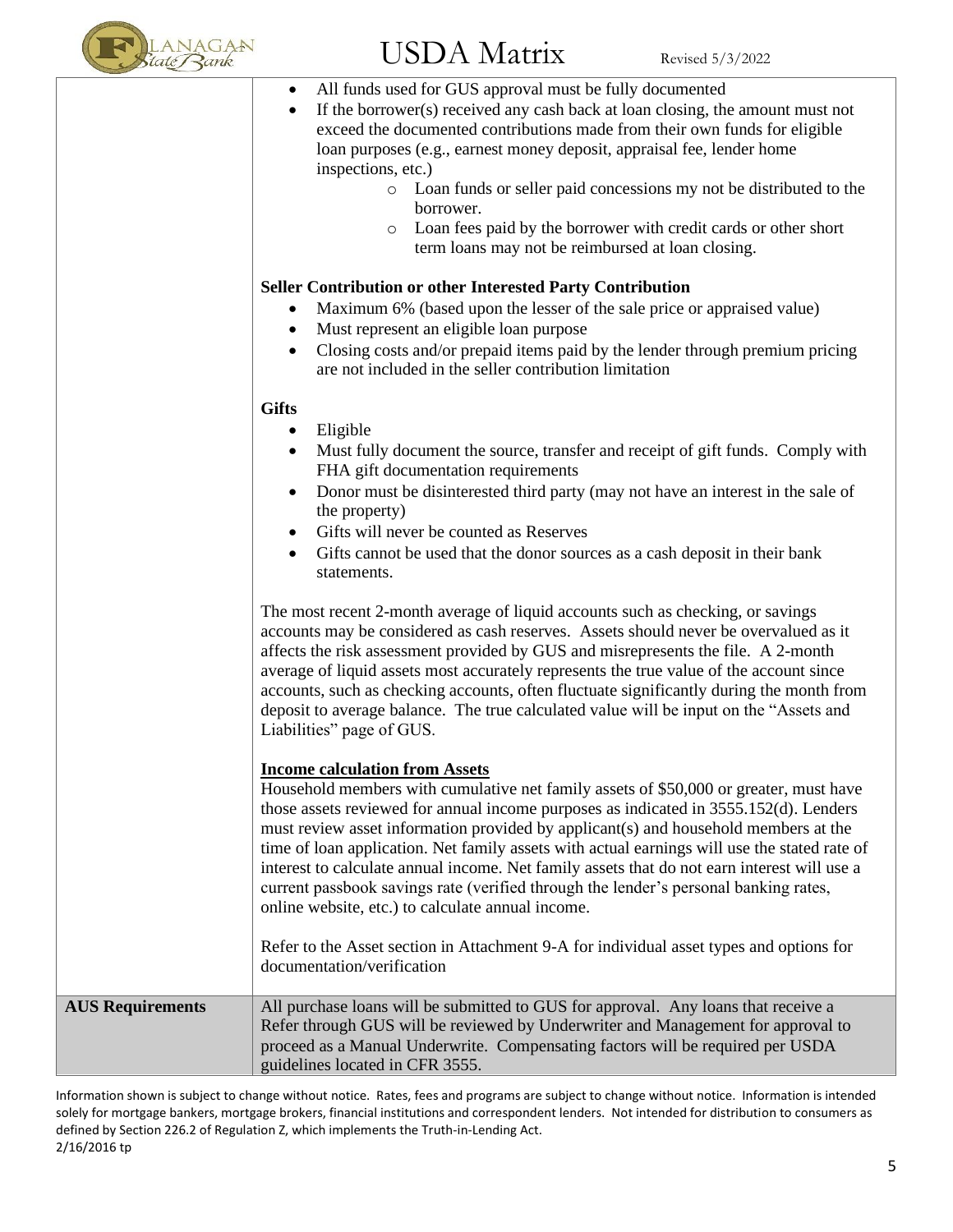

| <b>Authorized User</b>      | <b>See Credit Section</b>                                                                                                                                                     |
|-----------------------------|-------------------------------------------------------------------------------------------------------------------------------------------------------------------------------|
| <b>Account Guidance</b>     |                                                                                                                                                                               |
| <b>Borrower Eligibility</b> | Eligible                                                                                                                                                                      |
|                             | <b>US</b> Citizen                                                                                                                                                             |
|                             | Borrowers must have a valid Social Security Number                                                                                                                            |
|                             | Permanent resident aliens, with proof of lawful residence                                                                                                                     |
|                             | Non-permanent residents are allowed as long as they are a qualified alien with                                                                                                |
|                             | proof of lawful residence                                                                                                                                                     |
|                             | Ineligible                                                                                                                                                                    |
|                             | Non-occupant borrowers                                                                                                                                                        |
|                             | See Property; Maximum number of properties owned for information regarding                                                                                                    |
|                             | borrowers who currently own a property                                                                                                                                        |
| <b>Child Support</b>        | Must be documented per USDA guidelines for receipt or payment of child support.                                                                                               |
|                             |                                                                                                                                                                               |
|                             | <b>Receiving Child Support</b>                                                                                                                                                |
|                             | 6 months' proof of receipt required to consider in income totals. Support must be                                                                                             |
|                             | received on a regular basis and amount received be consistent to be considered as                                                                                             |
|                             | qualifying income.<br>Divorcee decree or child support order required. Please insure underwriting has the most                                                                |
|                             | recent order and original divorce decree, as the situation calls for. If most recent court                                                                                    |
|                             | ordered amount differs from the amount being received, additional documentation may                                                                                           |
|                             | be required.                                                                                                                                                                  |
|                             | Birth certificates of children may be required to establish continuance of 3 years                                                                                            |
|                             |                                                                                                                                                                               |
|                             | <b>Paying Child Support</b>                                                                                                                                                   |
|                             | May not be delinquent - verified through credit report or other verification process                                                                                          |
|                             | Must be included in Ratios – include on 1003                                                                                                                                  |
|                             | Divorce Decree required. Please insure underwriting has the most recent order and<br>original divorce decree, as the situation calls for. If most recent court ordered amount |
|                             | differs from the amount being paid, additional documentation may be required.                                                                                                 |
|                             |                                                                                                                                                                               |
|                             | Applicants delinquent on court ordered child support are ineligible for USDA financing                                                                                        |
|                             | unless the applicant has an approved repayment agreement in place with three timely                                                                                           |
|                             | payments made prior to loan closing, the arrearage is paid in full prior to loan closing or                                                                                   |
|                             | a release of liability is documented.                                                                                                                                         |
| Condo                       |                                                                                                                                                                               |
|                             | FSB will perform an underwriting review of the condo project to ensure the unit $\&$<br>association meet Freddie Mac requirements. All documentation to meet Freddie Condo    |
|                             | approval must be provided for underwriting.                                                                                                                                   |
|                             |                                                                                                                                                                               |
|                             | See Property Section for further details                                                                                                                                      |
| <b>Credit</b>               | Applicant must have a credit history that demonstrates their ability and willingness to                                                                                       |
|                             | repay the loan.                                                                                                                                                               |
|                             |                                                                                                                                                                               |
|                             | Frozen Credit Data at any repository must be made available for this transaction.                                                                                             |
|                             | Housing History - Mortgage/Rental History                                                                                                                                     |
|                             | 0X30 in most recent 12 months                                                                                                                                                 |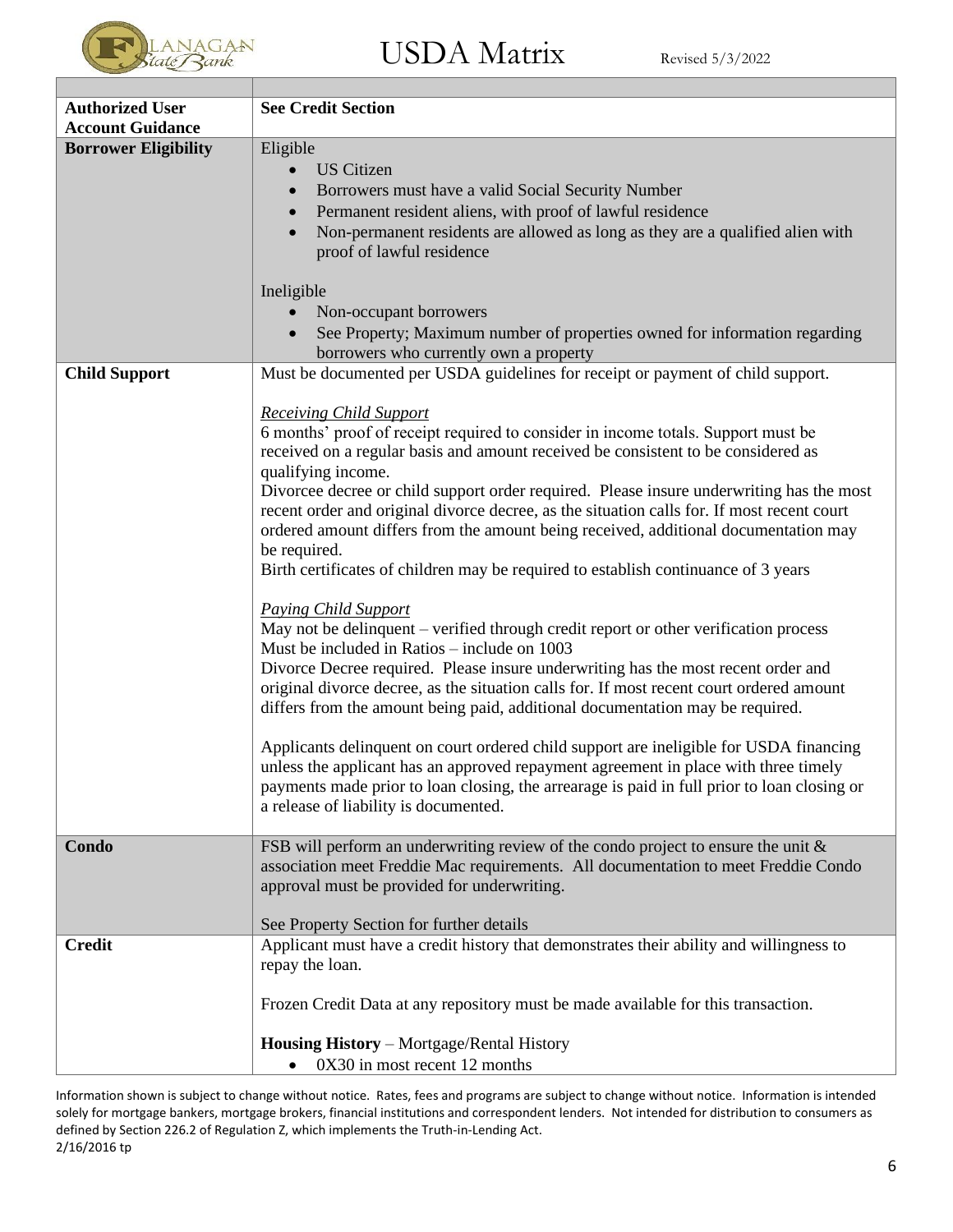

- Late payments within the most recent 24 months will require an LOX to determine circumstances outside of the borrower's control.
- No more than 1X30 in 24 months will be allowed

#### **Age of Credit Reports**

Credit reports are valid for 120 days.

#### **Credit Scores & Validation**

A Credit Score is a statistical number that evaluates an applicant's credit worthiness based on their credit history and other factors involved in their credit report. The credit score considers payment history, amounts owed, percentage of credit used, length of credit history, types of credit and newly acquired credit.

All loans must be ran through GUS for underwriting recommendation. Unless the file is a Streamline or Streamline Assist. These loan types will not use GUS.

All borrowers must have at least one credit score

#### **Validate Credit Score Requirements:**

GUS Accept Files: No credit score validation required

GUS Refer, Refer w/Caution and Manually Underwritten files:

One applicant whose income and/or assets will be used to originate the loan must have a validated credit score. This applicant must have two (2) tradelines on the credit report that have been or are currently open for 12 months\* based on the date the account is showing as opened on the credit report. A validated score confirms that one applicant has an eligible minimum credit history.

Tradelines eligible to validate the credit score are:

- Loans (secured/unsecured)
- Revolving accounts
- Installment loans
- Credit cards
- Collections in repayment
- Charge-offs  $-$  in repayment

Tradelines Ineligible to validate a credit score are:

- Public Records (BK, Foreclosure, tax liens, judgments, etc)
- Disputed accounts
- Self-reported accounts

\*Tradelines need to have a 12-month repayment history reported on the credit report. If the credit report does not provide the confirmation that 12 months has been paid on the account, the tradeline is not a valid account to use for validation. Account may not be older than 24 months to be used for validation if a closed account.

Authorized User Accounts

May be used as a tradeline to validate credit if:

• The tradeline is owned by another applicant on the mortgage loan application;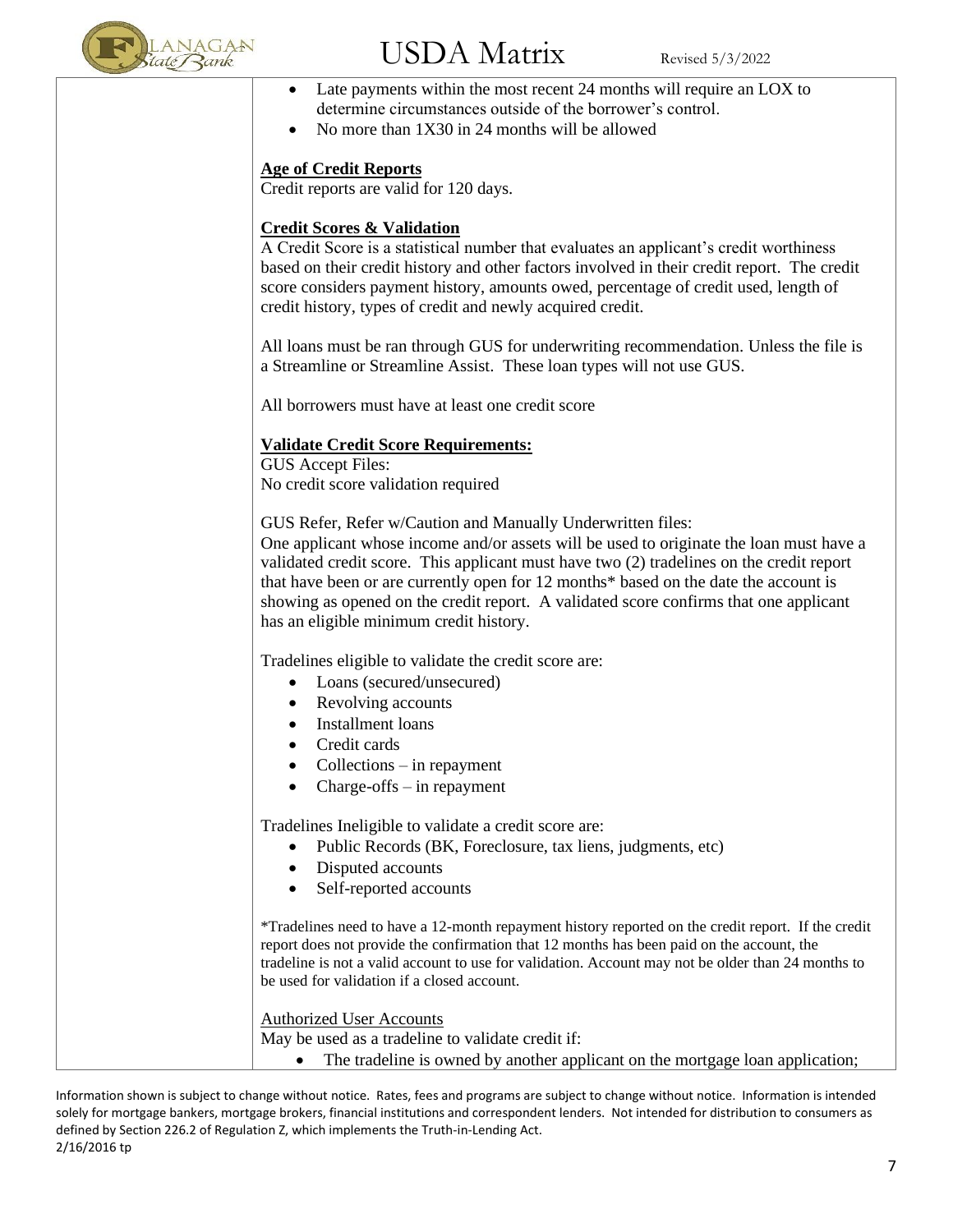

- $\rm JSDA~Matrix$  Revised 5/3/2022 The owner of the tradeline is a spouse of the applicant; or • The applicant can provide evidence that they have made payments on the account for the most recent previous 12 months prior to loan application GUS Refer and Manually underwritten files are not eligible for Debt Ratio exceptions if: 1. There is not one applicant with a validated score using traditional tradelines on the credit report or; 2. The file requires non-traditional credit tradelines **Non-Traditional Credit** Applicants that do not have the required traditional credit history or a validated credit score may document their willingness to pay debt obligations through alternate sources. *Applicants with a 12-month Verification of Rent (VOR)* Two (2) tradelines are required. The VOR plus one additional tradeline. This tradeline must be an eligible traditional tradeline from the credit report with a 12-month history or an eligible non-traditional tradeline. *Applicants with No Rental History:* Three (3) tradelines are required. Tradelines may be a combination of traditional tradelines from the credit report with 12-month history or eligible non-traditional tradelines. Any eligible non-traditional tradeline must have a 12-month history and cannot have been closed more than 6 months prior to loan application. Child Support, alimony, garnishments, court ordered debts, monthly subscriptions services, gym memberships, etc are not eligible non-traditional credit tradelines. Any nontraditional accounts must be placed on the credit report as a supplement. Any verification of paid accounts or ANY update to accounts must be documented through a supplement to the credit report. If the 1003 shows the borrower or co-borrower has rental history, a VOR must be provided regardless of the credit score. The borrower(s) must receive a clear CAIVRS (Credit Alert Interactive Voice Response System) **Indicators of unacceptable credit:**  $\triangleright$  Foreclosure within 3 years: • Including pre-foreclosure activity, such as a preforeclosure sale or short sale in the previous 3 years; ➢ CH 7 Bankruptcy must be discharged for a minimum of 3 years. If the
	- CH 7 absolved a mortgage debt, the applicant is not considered legally liable to repay unless the debt was reaffirmed. Foreclosure action post BK is considered against the property, not the applicant. Proof of foreclosure action completed will be needed to show the borrower has no legal interest in a property.  $\triangleright$  CH 13 Bankruptcy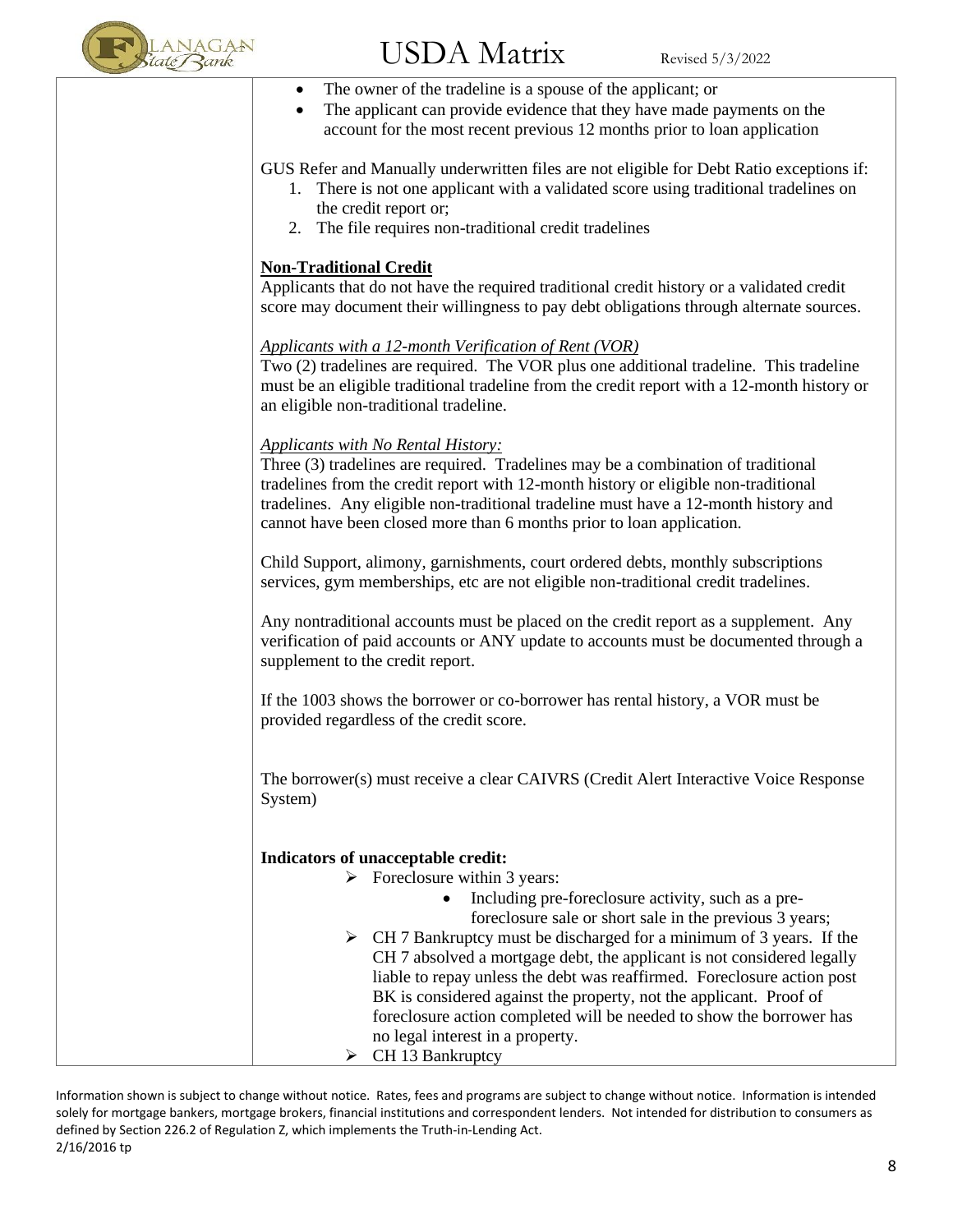

- Plan in progress Confirm all payments for the CH 13 are included on the Liabilities section of the application.
- Declarations section of 1003 must be marked correctly
- GUS may provide an Approve/Eligible. If this occurs, no downgrade will be required.
- Plan in Progress Manual determination by GUS Lender must document 12 months of repayment has elapsed, all payments have been made on time and written permission to proceed with mortgage transaction has been provided by court/trustee.
- Completed Plan GUS Accept no further credit exception is needed
- Complete Plan Manual determination by GUS Plans completed 12 months prior to loan application require not further documentation. Plans completed prior to a full 12 months seasoning of the CH 13 will require proof of payment history for the full repayment time frame.

All previous Bankruptcy within the most recent 7 years will require a full set of the BK papers to include ALL schedules and discharge.

Dates are measured by discharge or dismissal date until date of application.

#### **Consumer Credit Counseling**

Credit Counseling provides guidance and support to consumers which may include assistance to negotiate with creditors on behalf of the borrower to reduce interest rates, latte fees and agree upon a repayment plan. The credit score will reflect the degradation of credit due to participation in this plan. Credit accounts that are included in repayment plan may continue to report as delinquent or as late pays. This is typical and will not be considered as recent adverse credit. The file must contain documentation to support the accounts that are included in the debt management plan and the applicable monthly payment. The monthly payment for the counseling plan must be included as a liability. The following will apply for consumer credit counseling:

- One (1) year of the payment period for the repayment plan must have elapsed;
- All payments must show paid on time and as agreed
- Written permission from the counseling agency to recommend the applicant as a candidate for a new mortgage loan debt

**\*\*FSB reserves the right to require ANY collection to be paid that might have a future effect on our first lien position or the borrower's ability to repay the loan. This includes collections that are outside of this 12-month period identified in our guidelines.**

#### **Derogatory Accounts**

FSB will review the file as a whole to determine if outstanding collection and charge off accounts will require payment or may remain open. Regardless of debt determination, the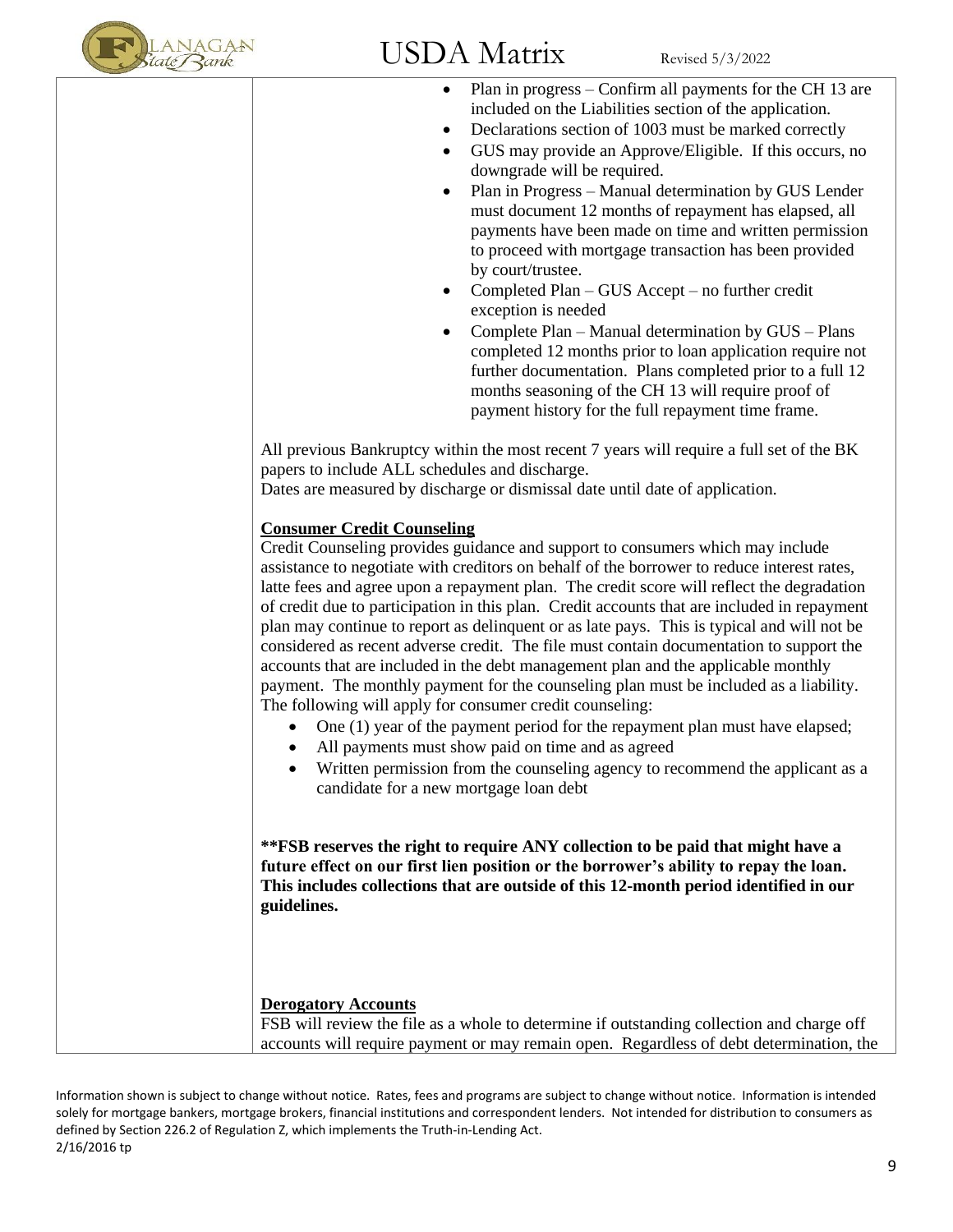

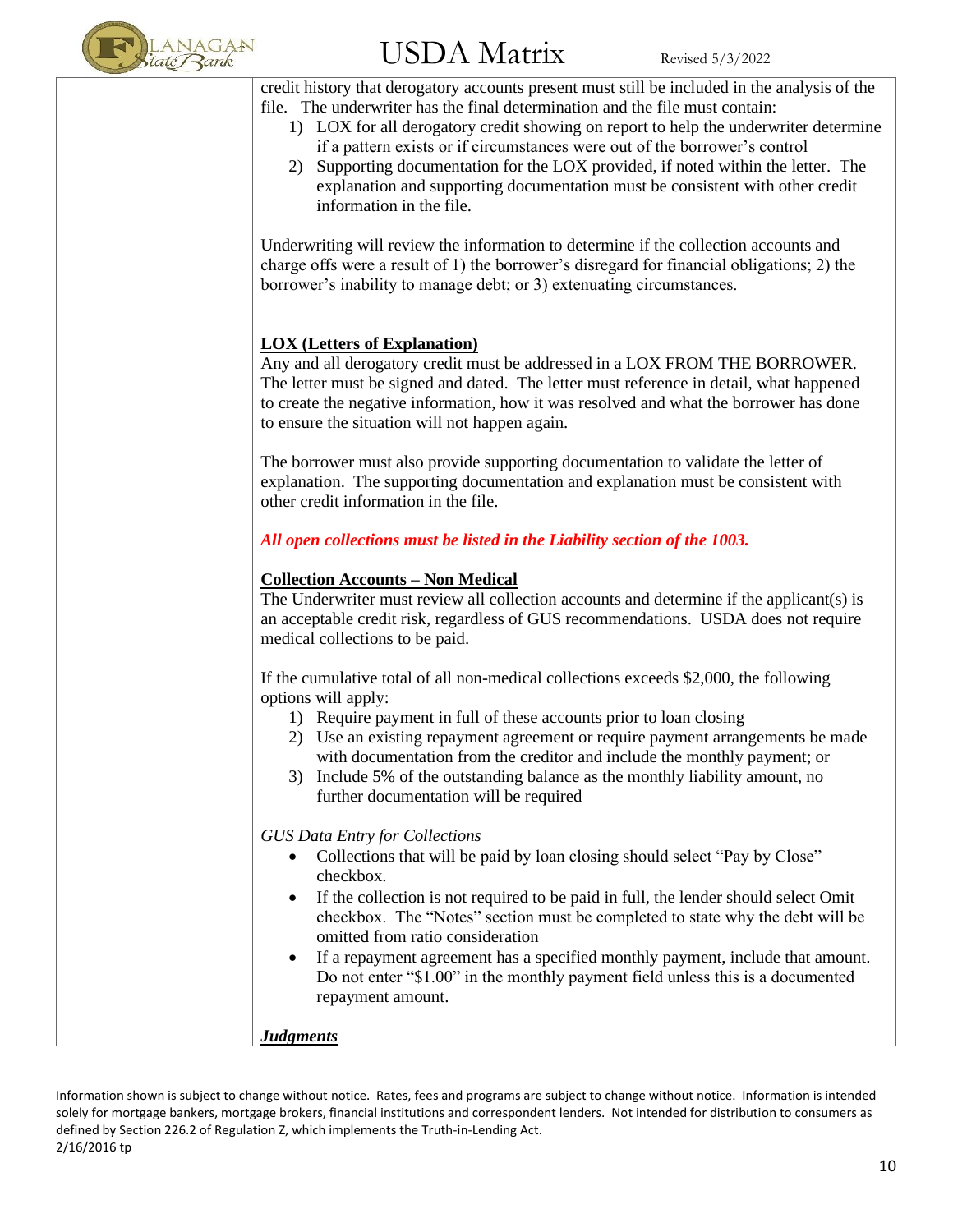

# $\mathrm{USDA\;Matrix}$  Revised 5/3/2022

Court-ordered judgments MUST be paid off before the mortgage loan is eligible for a guarantee unless the applicant provides documentation indicating that regular payments have been made on time in accordance to a documented agreement with a creditor.

The presence of court-ordered judgments must be considered in the credit analysis. Unpaid judgments may represent an applicant's disregard for credit obligations. Lenders must document reasons for approving a mortgage when the applicant has judgments. Usually judgments are paid in full prior to loan eligibility. An exception to payment in full of outstanding judgments can be made when the applicant(s) have a payment arrangement with the creditor and have made regular and timely payments for the three months prior to loan application. Prepaying scheduled payments as a means of meeting minimum requirements is unacceptable. Lenders will obtain a copy of the payment agreement and validate payments have been made in accordance with the payment agreement. The payment agreement will be included in the debt-to-income ratio.

#### *Disputed Accounts*

Disputed accounts on an applicant's credit report are not considered in the credit score. For manually underwritten loans, all disputed accounts must have a letter of explanation and documentation supporting the basis of the dispute. The lender is responsible for analyzing the documentation presented and confirming that the explanation and supporting documentation are consistent with the credit record during the underwriting analysis.

Loans underwritten with the assistance of GUS that receive an underwriting recommendation of "Accept" will be downgraded to a manual "Refer" unless the following conditions are met on the credit report:

1) The disputed trade line has a zero-dollar balance.

2) The disputed trade line is marked "paid in full" or "resolved."

3) The disputed trade line is more than 24 months old.

4) The disputed tradeline is current and paid as agreed

5) a documented payment from the creditor is included in the monthly debts; or

6) 5% of the state account balance on the credit report is included in the monthly debts

Loans downgraded for failure to meet any of these conditions are subject to a manual review and require the submission of the complete underwriting case file.

#### *Disputed accounts: Derogatory*

Disputed derogatory accounts that must be considered are non-medical collections and accounts with late payments in the last 24 months.

For all loan types, the lender may exclude the following:

- Disputed medical accounts/collections
- Charged off accounts
- Disputed derogatory accounts that are the result of identity theft, credit card theft or unauthorized use when evidence (police report, attorney correspondence, creditor statement) is provided to support the applicant's explanation; or
- Accounts of a non-purchasing spouse in a community property state

GUS Accept Files –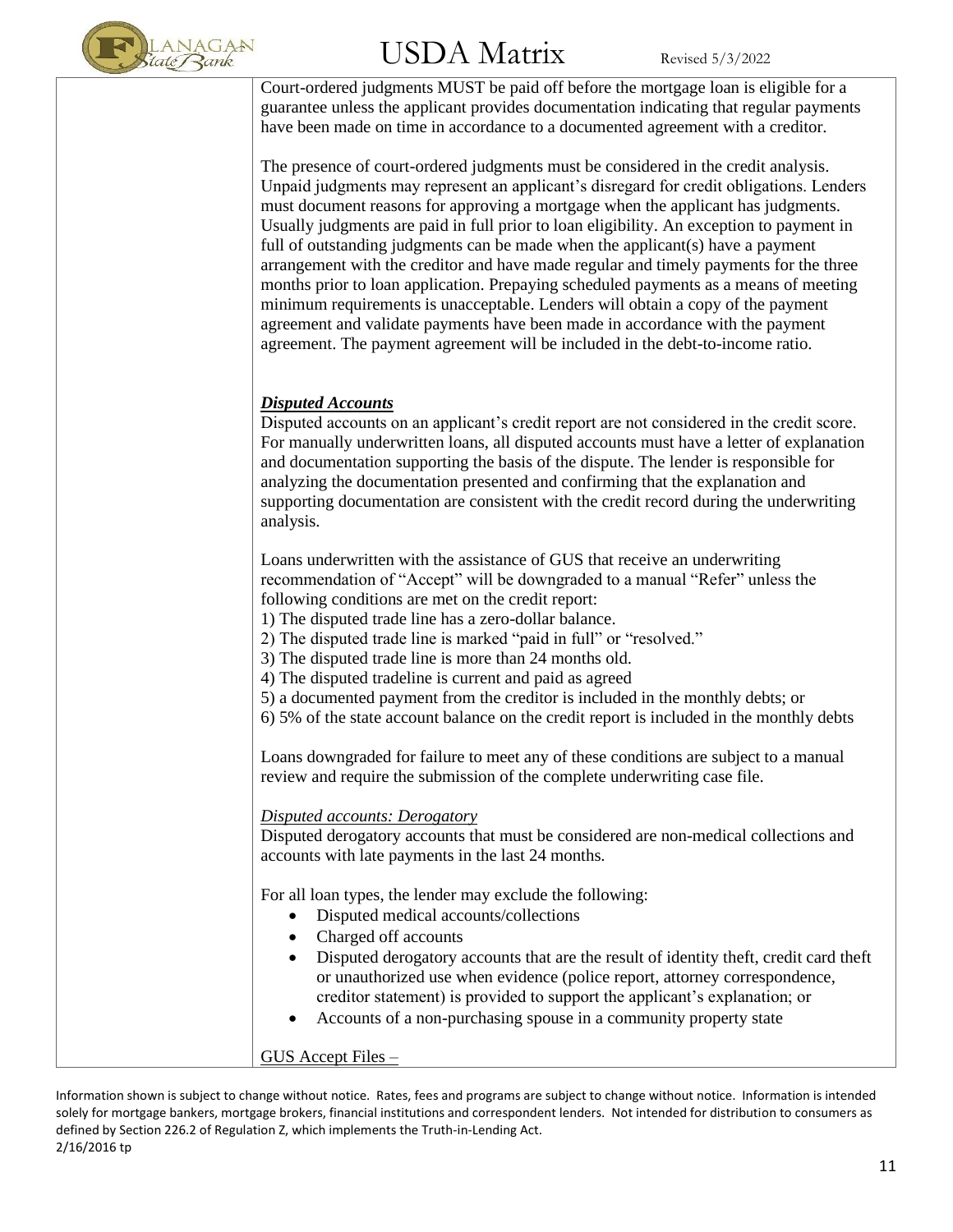

|                     | GUS Accept files with less than \$2,000 in disputed derogatory accounts will require the<br>lender to determine if the disputed account may impact the applicant's ability to repair<br>the proposed mortgage obligation. Each account (excluding those listed above) must<br>include a minimum monthly payment of<br>1) The payment state on the credit report, or<br>2) 5% of the balance of the account, or<br>3) A lesser amount documented from the creditor. |
|---------------------|--------------------------------------------------------------------------------------------------------------------------------------------------------------------------------------------------------------------------------------------------------------------------------------------------------------------------------------------------------------------------------------------------------------------------------------------------------------------|
|                     | A GUS Accept must be downgraded to a Refer when the applicant has \$2,000 or more<br>collectively in disputed derogatory accounts in the last 24 months.                                                                                                                                                                                                                                                                                                           |
|                     | Refer/Manual Loans<br>The lender must analyze the potential impact to the applicant's ability to repay the<br>proposed mortgage debt with disputed derogatory accounts. Each account (excluding<br>those listed above) must include a minimum monthly payment of<br>1) The payment state on the credit report, or<br>2) 5% of the balance of the account, or<br>3) A lesser amount documented from the creditor.                                                   |
|                     | Recent or undisclosed debts/inquiries/information<br>If the lender is aware of any contradictory or derogatory information that is not<br>submitted to GUS, or erroneous information in the data submitted to GUS, or there is a<br>Federal Judgment, a recommendation of "Accept" must be downgraded to a manual<br>"refer".                                                                                                                                      |
| <b>Credit Score</b> | Purchase<br>600<br>Refinance<br>600                                                                                                                                                                                                                                                                                                                                                                                                                                |
|                     | Borrowers must have a minimum of 1 score                                                                                                                                                                                                                                                                                                                                                                                                                           |
|                     | <b>Ineligible Credit Scores</b><br>Below 600<br>No Score Applicants                                                                                                                                                                                                                                                                                                                                                                                                |
| <b>Debt</b>         | Total Debt includes monthly housing expense PITI plus any other monthly credit<br>obligations incurred by the applicant. Obligations for childcare, voluntary contributions<br>to retirement such as a 401K, and open accounts with zero balance, are not considered a<br>debt.                                                                                                                                                                                    |
|                     | Monthly debt obligations include but are not limited to:                                                                                                                                                                                                                                                                                                                                                                                                           |
|                     | <b>Installment accounts</b><br>• Accounts that will be paid in full through a specified number of fixed payments such<br>as auto, personal, secured/unsecured, etc. must have the monthly payment included.<br>• Installment debt may be paid down to ten months or less of remaining debt.                                                                                                                                                                        |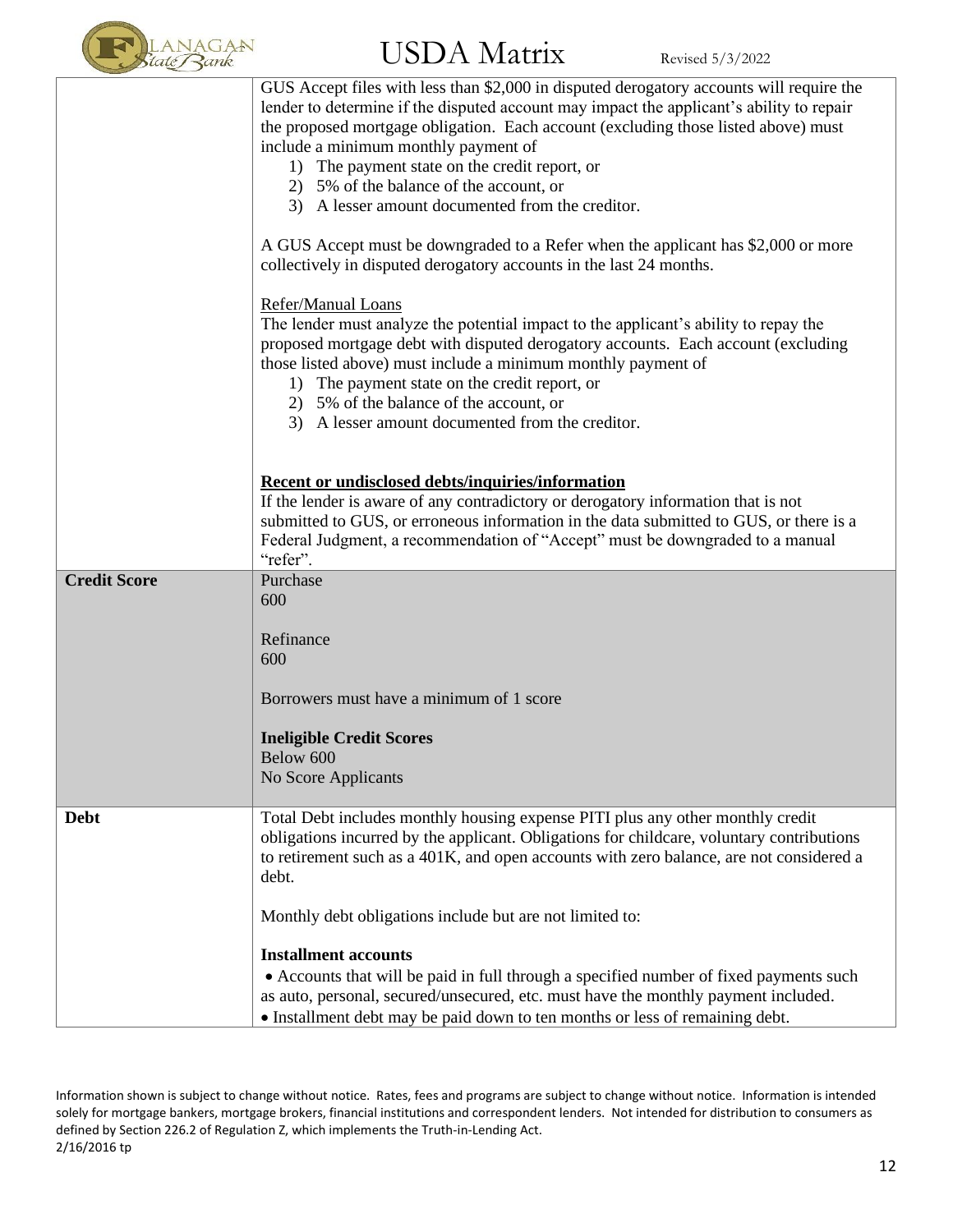

# $\mathrm{USDA\;Matrix}$  Revised 5/3/2022

• If ten or less months of repayment remains per the credit report, creditor verification, etc., the monthly debt may be excluded if the payment does not exceed five percent of the monthly repayment income.

**Revolving accounts** – The minimum monthly payment is required for all revolving credit card debts, even if the account appears likely to be paid off within 10 months or less.

- If the credit report shows an outstanding balance, but no specific minimum monthly payment, the payment will be calculated as the greater of 5%(percent) of the balance as reported on the credit report. If the lender obtains a copy of the current statement reflecting the actual monthly payment, that amount can be used for qualifying purposes.
- Revolving accounts with no outstanding balance do not require an estimated payment to be included in DTI

#### **30-Day Accounts**

- A 30-day account is a credit arrangement requiring the applicant to pay off the full outstanding balance on the account every month.
- The lender may utilize the credit report to document the applicant has paid the outstanding balance for the previous 12 months.
- 30-day accounts that are paid monthly in full are not included in the total debt ratio.
- If the credit report reflects late payments in the last 12 months, the lender must include five percent of the outstanding balance in the monthly debts.

#### **Child support, alimony, garnishments**

• Court ordered debts must have the payment included in the total debt ratio unless the applicant has a release of liability from the court/creditor and acceptable evidence is documented.

• Lenders will utilize select pages from the applicable agreement/court order to document the required monthly payment due and the duration of the debt.

• Court ordered debts with ten or less payments remaining may be excluded if the payment does not exceed five percent of the monthly repayment income.

• For GUS transactions, the lender will manually enter the obligation(s) as a monthly liability. A manual entry of this monthly obligation does not require an underwriting recommendation of "Accept" to be downgraded to a "Refer."

• Lenders must confirm repayment agreements are current. Refer to Chapter 10 for court ordered debt guidance and program eligibility.

Applicants delinquent on court ordered child support are ineligible for USDA financing unless the applicant has an approved repayment agreement in place with three timely payments made prior to loan closing, the arrearage is paid in full prior to loan closing or a release of liability is documented.

**Childcare expense** – Childcare expenses are not required to be considered as a recurring liability when calculating the DTI

**Student Loans** – please see Student Loan section

**Co-signed non-mortgage debt/obligations**

Information shown is subject to change without notice. Rates, fees and programs are subject to change without notice. Information is intended solely for mortgage bankers, mortgage brokers, financial institutions and correspondent lenders. Not intended for distribution to consumers as defined by Section 226.2 of Regulation Z, which implements the Truth-in-Lending Act. 2/16/2016 tp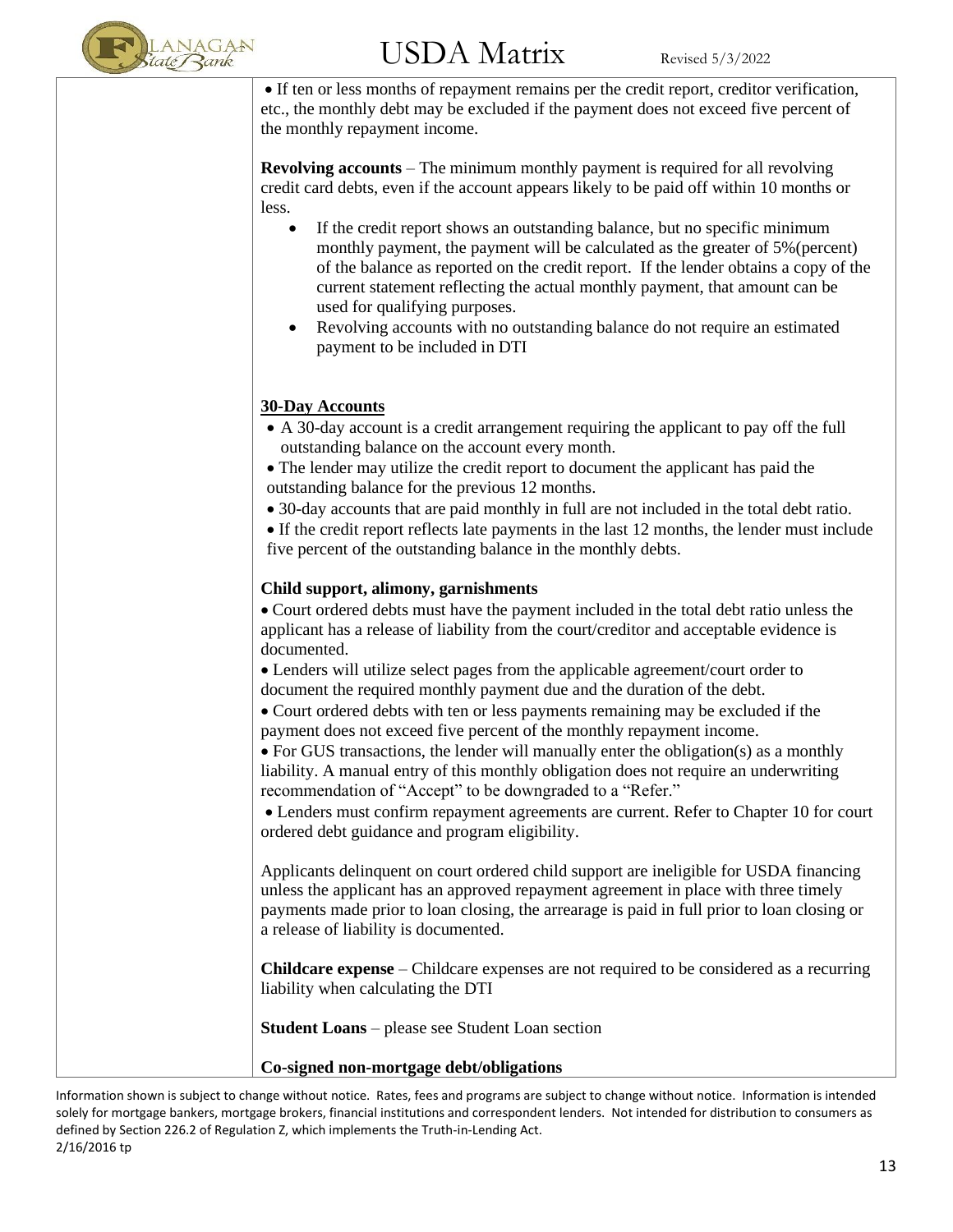

• Co-signed debts refer to a debt where the applicant may be a co-borrower, joint obligor, co-signer, guarantor, etc.

• Co-signed debts must be included in the monthly debts unless the applicant provides evidence another obligor (party to the debt) has successfully made the payment for the previous 12 months prior to loan application.

• Acceptable evidence includes but not is limited to: canceled checks, money order receipts and/or bank statements of the co-obligor.

• Late payments reported in the previous 12 months prior to application will require the monthly liability to be included in the monthly debts.

• If the applicant can provide conclusive evidence from the creditor that they will not pursue debt collection against the applicant should the other party default, the 12-month payment history of the additional party is not required.

• Debts identified as "individual" on a credit report must be included in the debt ratio regardless of who is making the monthly payment (e.g. parents paying car payments on behalf of applicant and the loan is solely in the applicant's name).

#### **Business Debts**

• Business debts (e.g. car loan) reported on the applicant's personal credit report may be excluded from the monthly debt if there is evidence the debt is paid through a business account.

• Acceptable evidence includes canceled checks or bank statements from a business account for the previous 12 months.

#### **401K Loans/personal asset loans**

Loans pledging personal assets, such as a 401K account, retirement funds, savings account or other liquid assets are not considered in the total debt ratio.

#### **Debts of a non-purchasing spouse (NPS)**

For applicants that reside or are purchasing in a community property state, the debts of the NPS must be included in the applicant's total debt ratio unless specifically excluded by state law.

#### **Rental Property**

• A retained dwelling that has been rented for 24 months or longer prior to loan application may have the mortgage obligation omitted when the applicant provides documentation to support the lease history.

• If the rent received does not cover all expenses (principal, interest, real estate taxes, hazard insurance, HOA fees, assessments, etc.), the remaining balance must be included in the monthly debts

• The manual entry of a rental income loss to the monthly debts in GUS will not require an Accept loan file to be downgraded to a Refer. HB-1-3555 (03-09-16) SPECIAL PN 11-5 Revised (04-30-20) PN 536

• If the credit report reflects late mortgage payments on the rental dwelling in the 12 months prior to loan application, the full mortgage liability and all associated costs must be included in the monthly debts.

• Refer to Chapter 9 of the handbook for rental income guidance.

#### **Mortgages: No Release of Liability (includes contract for deed situations)**

• Mortgage liabilities disposed of through a sale, trade or transfer without a release of liability (i.e., borrower remains on the promissory note) must be included in the total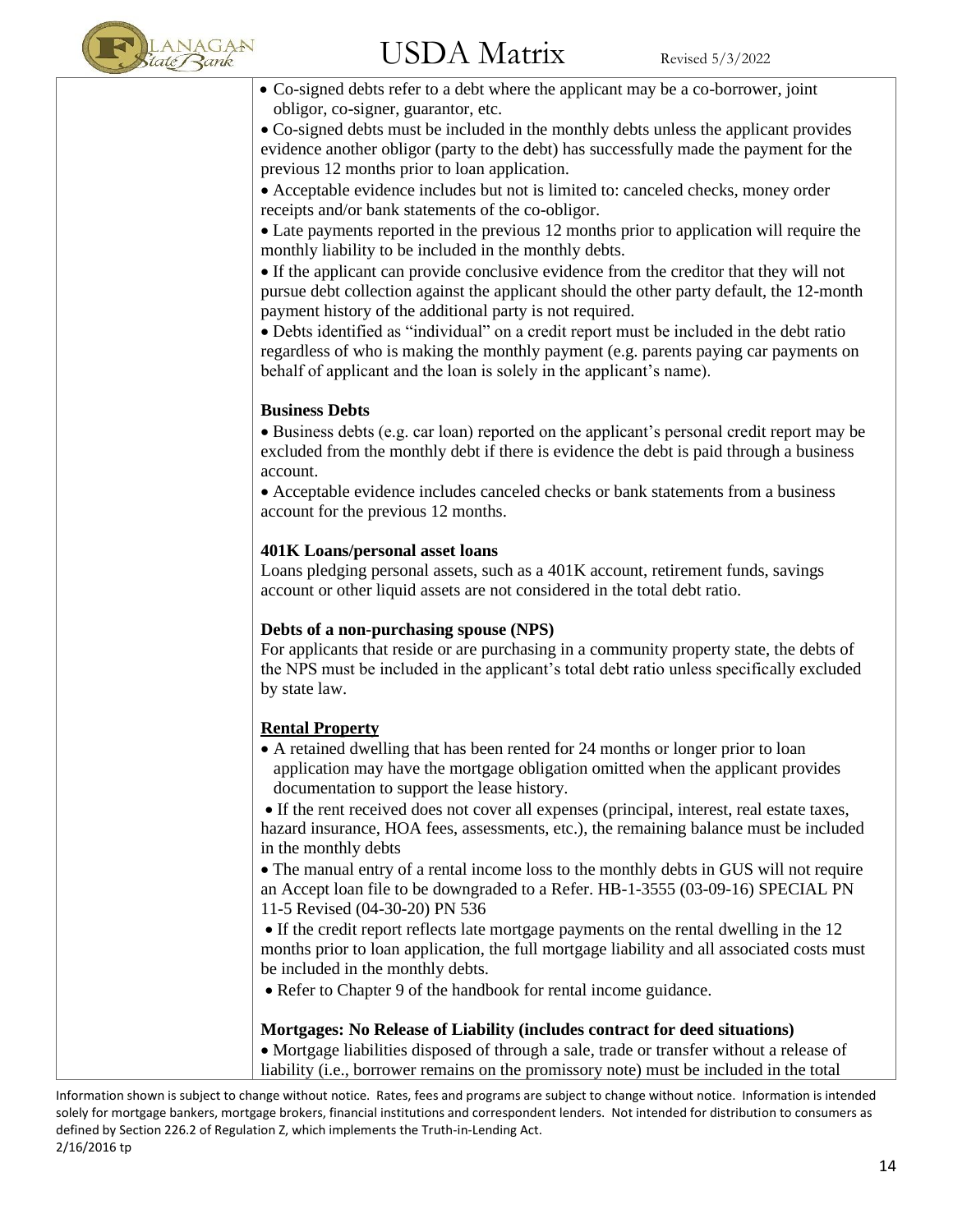

debt ratio unless evidence can be obtained to confirm the remaining party/new owner has successfully made the payment for the previous 12 months prior to loan application. • Evidence may be reported through the credit report or verification from the creditor/servicer to document the payment history has been current for the 12 months

prior to loan application. • If there are late payments in the previous 12 months prior to loan application, the full mortgage obligation must be included in the monthly debt.

#### **Mortgages: Divorce**

• In the case of a divorce, the lender must obtain a copy of the legal separation agreement or divorce decree to document the remaining party/new owner responsible to pay all mortgage debts from the effective date of the decree forward.

• To exclude the mortgage debt, the lender must document the previous 12 months have been paid as agreed prior to loan application through the credit report or verification from the creditor/servicer.

• If there are late payments in the previous 12 months prior to loan application, the full mortgage obligation must be included in the monthly debts.

#### **Collection Accounts**

*All open collections must be listed in the Liability section of the 1003.* 

#### **Collection Accounts – Non Medical**

The Underwriter must review all collection accounts and determine if the applicant(s) is an acceptable credit risk, regardless of GUS recommendations. USDA does not require medical collections to be paid.

If the cumulative total of all non-medical collections exceeds \$2,000, the following options will apply:

- 4) Require payment in full of these accounts prior to loan closing
- 5) Use an existing repayment agreement or require payment arrangements be made with documentation from the creditor and include the monthly payment; or
- 6) Include 5% of the outstanding balance as the monthly liability amount, no further documentation will be required

#### *GUS Data Entry for Collections*

- Collections that will be paid by loan closing should select "Pay by Close" checkbox.
- If the collection is not required to be paid in full, the lender should select Omit checkbox. The "Notes" section must be completed to state why the debt will be omitted from ratio consideration
- If a repayment agreement has a specified monthly payment, include that amount. Do not enter "\$1.00" in the monthly payment field unless this is a documented repayment amount.

#### **Judgments**

Court-ordered judgments MUST be paid off before the mortgage loan is eligible for a guarantee unless the applicant provides documentation indicating that regular payments have been made on time in accordance to a documented agreement with a creditor.

The presence of court-ordered judgments must be considered in the credit analysis.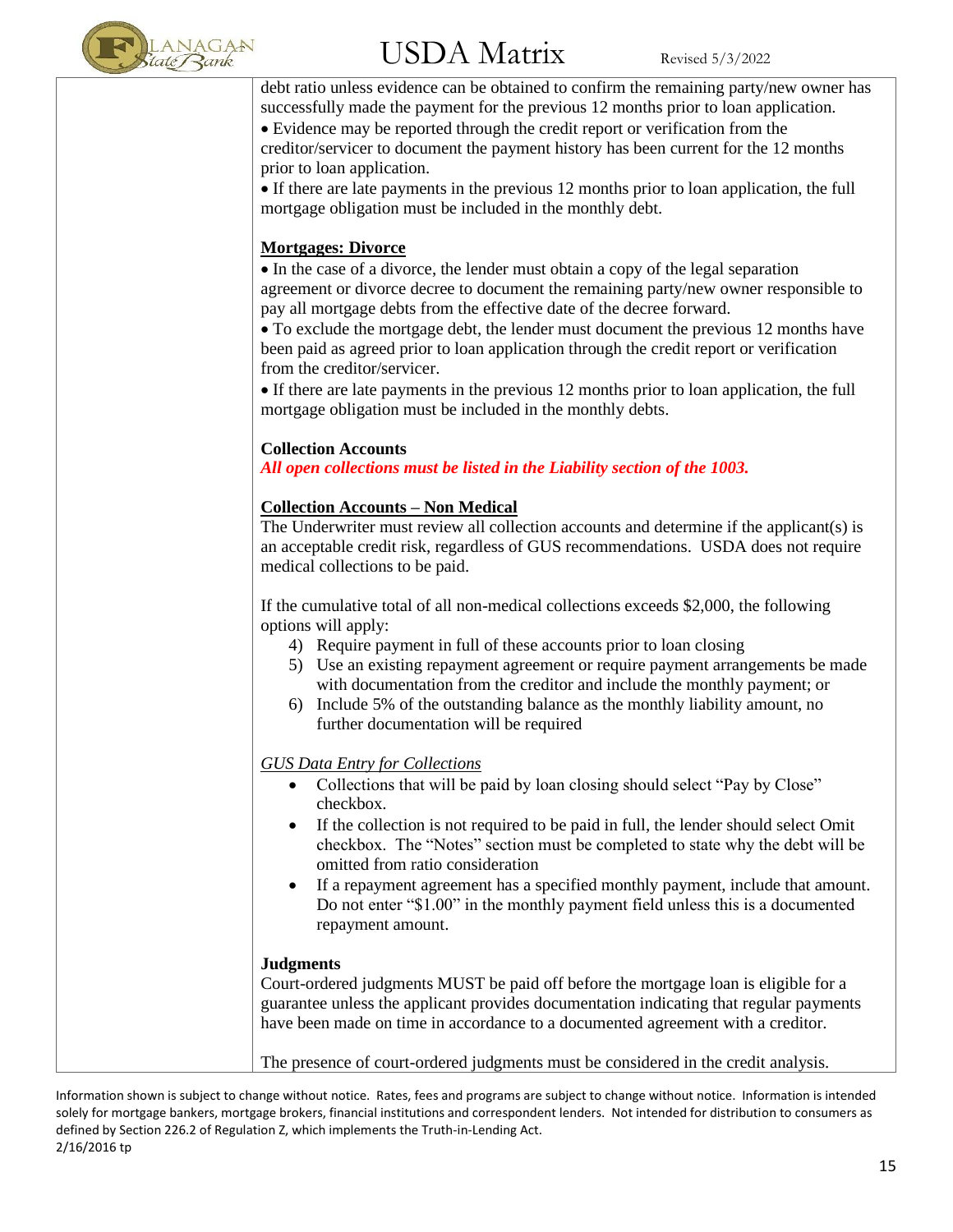

Unpaid judgments may represent an applicant's disregard for credit obligations. Lenders must document reasons for approving a mortgage when the applicant has judgments. Usually judgments are paid in full prior to loan eligibility. An exception to payment in full of outstanding judgments can be made when the applicant(s) have a payment arrangement with the creditor and have made regular and timely payments for the three months prior to loan application. Prepaying scheduled payments as a means of meeting minimum requirements is unacceptable. Lenders will obtain a copy of the payment agreement and validate payments have been made in accordance with the payment agreement. The payment agreement will be included in the debt-to-income ratio.

#### **Federal Taxes**

Federal taxes are due each year on the date determined by the IRS. Tax payers who owe taxes and do not pay in full by the filing date are determined delinquent by the IRS.

#### *Repayment Plans:*

An applicant with delinquent Federal tax debt is ineligible unless they have a repayment plan approved by the IRS. A minimum of three timely payments must have been made. Timely is defined as payments that coincide with the approved IRS repayment agreement. The applicant may not prepay a lump sum at one time to equal three monthly payments to meet this requirement. The lender must retain evidence of the repayment agreement and payment history in their permanent file. No credit exception is required.

#### *Approved Extension:*

An IRS approved extension to file a tax return does not grant the applicant additional time to pay their taxes due. Applicants must pay their estimated income tax due by the IRS filing date or they are determined delinquent by the IRS. An applicant that has owed taxes on previous filed return(s) exhibits a pattern of taxes due, therefore an estimated tax payment must be made to the IRS by the specified deadline. The applicant may file their return at a later date and remain eligible for a guaranteed loan. An applicant that has received tax refunds for previous filed return(s) may remain eligible with no estimated tax payment due to the IRS because they would not be determined delinquent. The applicant will remain eligible for a guaranteed loan.

#### *Failure to File:*

Applicant's that are required to file taxes but have failed to do so for the current or previous years by required IRS due dates without approved extensions and/or required tax payments as determined by the IRS are ineligible.

#### **Self-Employed**

Negative income (loss) for a business will be deducted from repayment income prior to calculating the total debt ratio.

#### **Rental Loss**

Negative net rental income will be treated as a recurring liability and included in the total debt ratio.

#### **Short-term Obligations**

That are considered to have a significant impact on repayment, such as large medical bills, car payments or other credit payments must be included in total debt ratios. This is regardless of how many payments are left on the debt. This will be considered underwriter discretion.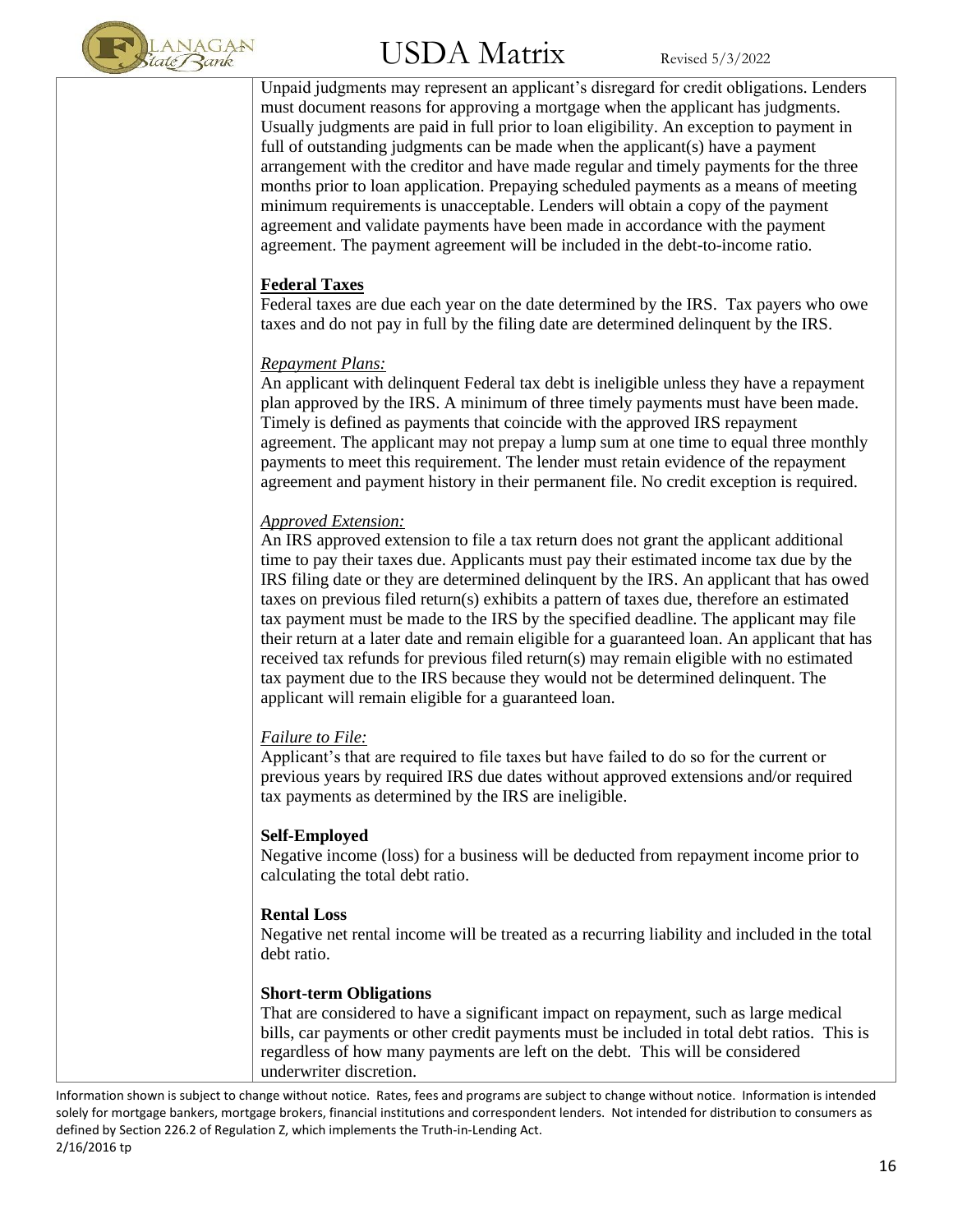

|                        | <b>Balloon/deferred payments</b>                                                                             |
|------------------------|--------------------------------------------------------------------------------------------------------------|
|                        | · Deferred debts and balloon debts that will require payment in full upon their due date                     |
|                        | must have a payment included in the monthly debts.                                                           |
|                        | • If the actual payment on a deferred/balloon loan is unknown, the lender may obtain                         |
|                        | documentation from the creditor to establish a monthly payment that will be due on a                         |
|                        | documented payment date or they must use five percent of the outstanding balance on                          |
|                        | the credit report or creditor verification.                                                                  |
|                        | <b>Debt Ratio Waivers</b>                                                                                    |
|                        | GUS underwritten loans receiving an "Accept" will not be required to document the need                       |
| <b>Disaster Policy</b> | FSB will require a post-disaster inspection when the appraisal occurred before the                           |
|                        | incident end date of a declared disaster.                                                                    |
| <b>Discount Points</b> | Loan Discount points cannot be financed as part of the loan, except:                                         |
|                        | Low-income applicants may finance discount points if they are reasonable and<br>$\bullet$                    |
|                        | customary for the area and cannot be more than those charged other applicants                                |
|                        | for comparable transactions                                                                                  |
|                        | Discount points cannot exceed two points of loan amount<br>$\bullet$                                         |
|                        | Discount points and origination fees must be itemized separately on the                                      |
|                        | settlement statement/Closing Disclosure                                                                      |
|                        |                                                                                                              |
| <b>Documentation</b>   | FSB will prepare all USDA files for the possibility of a GUS Refer. Our protocol is to                       |
|                        | keep the file moving with the intent to send the file to USDA at the first available                         |
|                        | opportunity. Many times, our Underwriting Team will be ready to send the file to USDA                        |
|                        | for the Conditional Commitment and the findings change on them from an Approve to a                          |
|                        | Refer. This then requires additional information and the file is delayed by several more                     |
|                        | days from being sent to USDA. If we prepare all USDA files to manual underwriting,                           |
|                        | then we do not have any setbacks when it is time to send the file to USDA. In addition,                      |
|                        | if the reviewer determines they want any further documents for their approval, we will<br>have them on hand. |
|                        |                                                                                                              |
|                        | FSB will ALWAYS require the following documentation, regardless of the findings:                             |
|                        | VOE on all working household members – regardless of who is on the loan or<br>$\bullet$                      |
|                        | not                                                                                                          |
|                        | If a household member does not work, we will need an LOX signed by that                                      |
|                        | person stating they do not work and the circumstances for this situation                                     |
|                        | On a non-borrowing household member (Adult), we will require paystubs, W-                                    |
|                        | 2's and tax transcripts in the same manner as provided for the applicant on the                              |
|                        | loan.                                                                                                        |
|                        | VOR is always needed on borrowers with credit scores below 680, if the 1003<br>$\bullet$                     |
|                        | shows a rental history                                                                                       |
|                        | If rental history is not available, we will require a rent-free letter from the                              |
|                        | person(s) they are living with for borrowers with credit scores below 680                                    |
|                        | Each USDA office and each individual reviewer for the USDA loans reserves<br>$\bullet$                       |
|                        | the right to requests additional information and documentation. By having this                               |
|                        | information on hand, we are not only ensuring the program guidelines are met,                                |
|                        | but we can provide USDA this same information to insure there are no delays.                                 |
|                        |                                                                                                              |
|                        | <b>CAIVRS - Credit Alert Verification Reporting system</b>                                                   |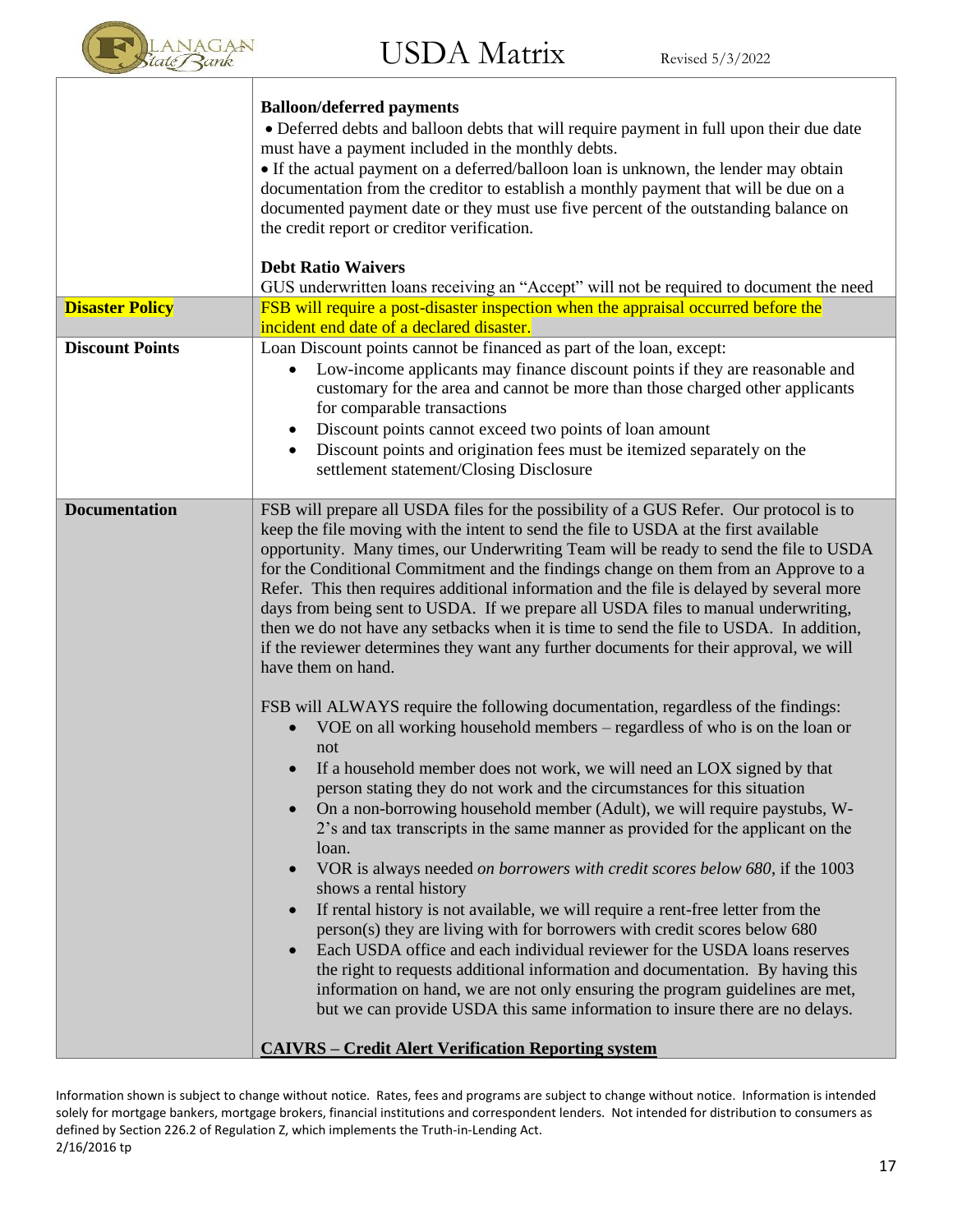

|                            | Lenders must verify the applicant has no delinquent Federal debt through CAIVRS.<br>CAIVRS is a Federal government wide repository of information on those individuals<br>with delinquent or defaulted Federal debt, and those for whom a payment of an insurance<br>claim or guarantee loss claim has occurred. An applicant with an outstanding judgment<br>obtained by the United States in a Federal court, other than the United States Tax Court,<br>is not eligible for a guarantee unless otherwise stated in Chapter 10 of the USDA<br>handbook.                                                                                                                                                                                                                                                     |
|----------------------------|---------------------------------------------------------------------------------------------------------------------------------------------------------------------------------------------------------------------------------------------------------------------------------------------------------------------------------------------------------------------------------------------------------------------------------------------------------------------------------------------------------------------------------------------------------------------------------------------------------------------------------------------------------------------------------------------------------------------------------------------------------------------------------------------------------------|
|                            | When a lender uses the USDA automated underwriting system (GUS), the CAIVRS<br>confirmation is automatically retrieved once the application is entered.                                                                                                                                                                                                                                                                                                                                                                                                                                                                                                                                                                                                                                                       |
|                            | <b>Government Services Administration's (GSA) &amp; System for Award</b><br><b>Management</b> (SAM)                                                                                                                                                                                                                                                                                                                                                                                                                                                                                                                                                                                                                                                                                                           |
|                            | Lender must screen the applicant and parties to the transaction on the U.S. GSA's<br>SAM.gov website as part of the eligibility determination for the applicant. Lender must<br>document their permanent file with the date and screen print of the results of that check.<br>Form RD 3555-21 will document the lender performed the check. The check should<br>occur prior to the request for commitment and be no greater than 30 days prior to loan<br>closing, otherwise updated documentation of a more current check of SAM will be<br>required.                                                                                                                                                                                                                                                        |
|                            | <b>Electronic Signatures</b><br>Allow per USDA Handbook except for closing documents.<br>FSB does not allow electronic signatures on any closing documents. All documents at<br>closing for signature must have original signatures.                                                                                                                                                                                                                                                                                                                                                                                                                                                                                                                                                                          |
|                            | <b>Power of Attorney (Borrower Only)</b><br>POA's must be reviewed by management on all loans using this feature. Please email<br>POA for review to mtgsupportcenter@flanaganstatebank.com prior to CTC.<br><b>Undisclosed Debt Acknowledgement Form</b><br>This form must be signed by all borrowers that experience an inquiry on their credit report.<br>Only having one borrower sign for all applicable borrowers is not acceptable.                                                                                                                                                                                                                                                                                                                                                                     |
| <b>Escrow Accounts for</b> | Escrow accounts are always required on an USDA loan. No exceptions.                                                                                                                                                                                                                                                                                                                                                                                                                                                                                                                                                                                                                                                                                                                                           |
| <b>Taxes and Insurance</b> | <b>Property Taxes</b><br>When calculating escrow set up for property taxes, FSB will require certain parameters to<br>ensure accuracy.                                                                                                                                                                                                                                                                                                                                                                                                                                                                                                                                                                                                                                                                        |
|                            | All tax amounts are to show on the title commitment or tax certificate.<br>٠<br>Tax amounts must show without excess exemptions applied. If an exemption will<br>$\bullet$<br>be in effect when the borrower takes possession of the home, we must have<br>documentation that the title company will file the exemption at closing. If the title<br>company cannot provide this confirmation, the exemption must be removed and<br>tax calculation showing at the worst-case scenario for escrow set up and DTI<br>calculation.<br>For New Construction, the title company must provide an estimate of the property<br>٠<br>taxes based on the appraised value of the home. A state/county approved<br>calculator for property taxes will be allowed but the calculation must be based on<br>appraised value. |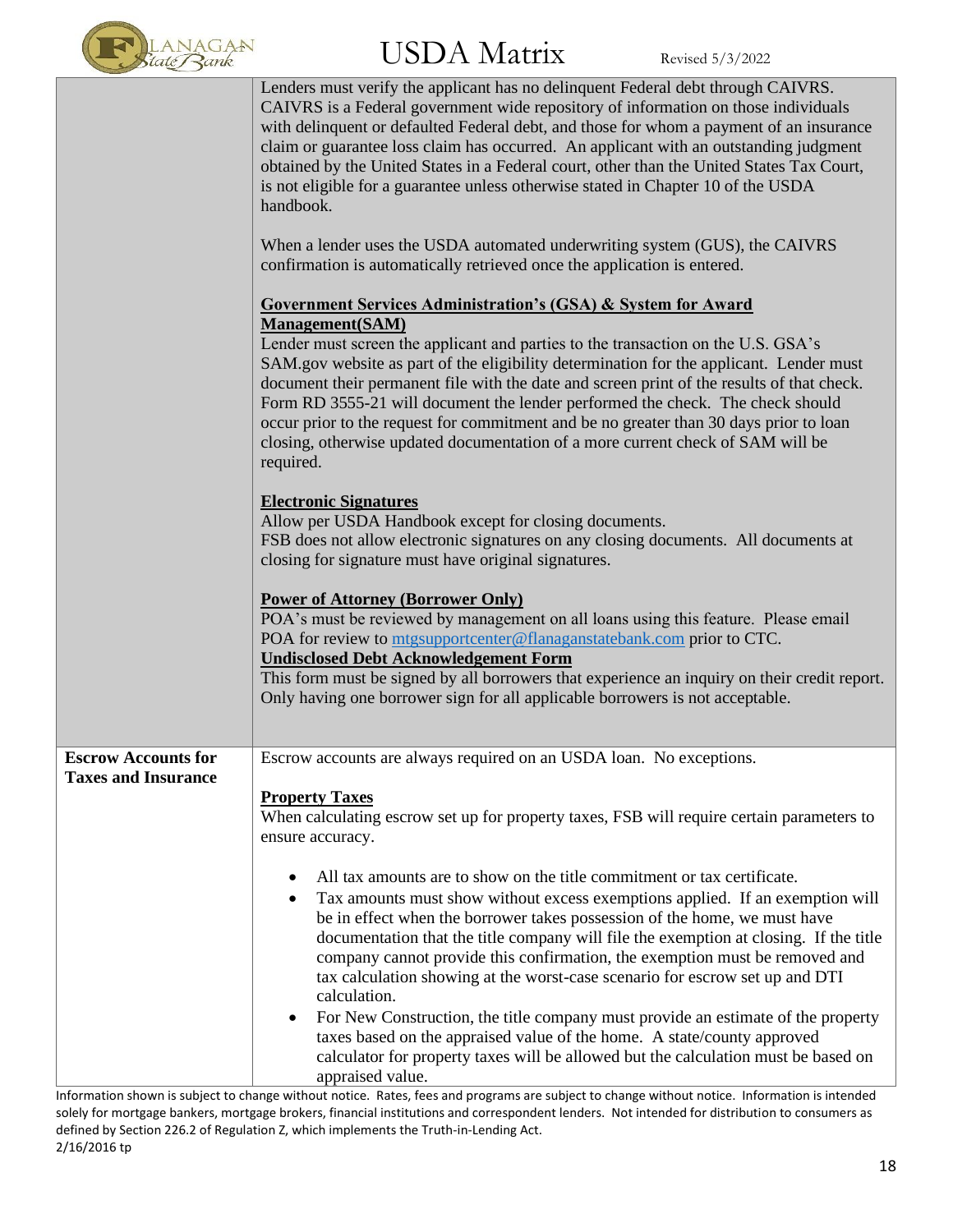

#### **Homeowners Insurance**

Homeowners insurance must have the following on the declarations page:

- Property address to match appraisal address exactly
- Deductible to be indicated on dec page cannot exceed 1% of dwelling or \$1000 whichever is greater
- Borrowers names to match 1003 and be spelled correctly
- Mortgagee Clause to read exactly: Flanagan State Bank ISAOA 333 Chicago Road PO Box 302 Paw Paw, IL 61353
	- Loan number to be on policy
- Dwelling coverage to be indicated. Must cover loan amount. If a manufactured home, exceptions may apply
- Effective date and expiration date to be on or before closing date
- Must show policy is effective for 1 year if a purchase
- If a refinance and policy will expire before first payment is made, FSB will need proof of what the new premium will be upon renewal
- Must have invoice or paid receipt for premium in file prior to closing
- Condo must have HO-6 insurance to cover 20% of appraised value
- Condo insurance must show unit owner name and unit. Must have \$1,000,000 in building coverage and liability coverage

Coverage must be bound prior to closing. A quote can be used for initial underwriting but will not be accepted for final approval.

#### **Flood Insurance**

Dwelling to cover loan amount. Unless loan amount is over \$250,000. \$250,000 is the max FEMA allows. USDA requires total estimated cost new on cost approach section of appraisal.

- ➢ Flood zone to be indicated and must match flood zone on appraisal and flood cert.
- $\triangleright$  Unless a higher maximum amount is required by state law, the maximum allowable deductible is \$1000 or 1% of the face amount of the policy

➢ All the other homeowner's insurance requirements apply to flood insurance as well, see above.

#### **Escrow Repair** Allowed per HB-1-3555 *Escrow for Interior Development (7 CFR 3555.202(c)])* When the dwelling is complete with the exception of minor interior development work, the Agency may issue the loan note guarantee on the loan if the following conditions are met:  $\triangleright$  The cost of any remaining interior work is not greater than 10 percent of the final loan amount not to exceed \$5000  $\triangleright$  The livability of the dwelling is not affected;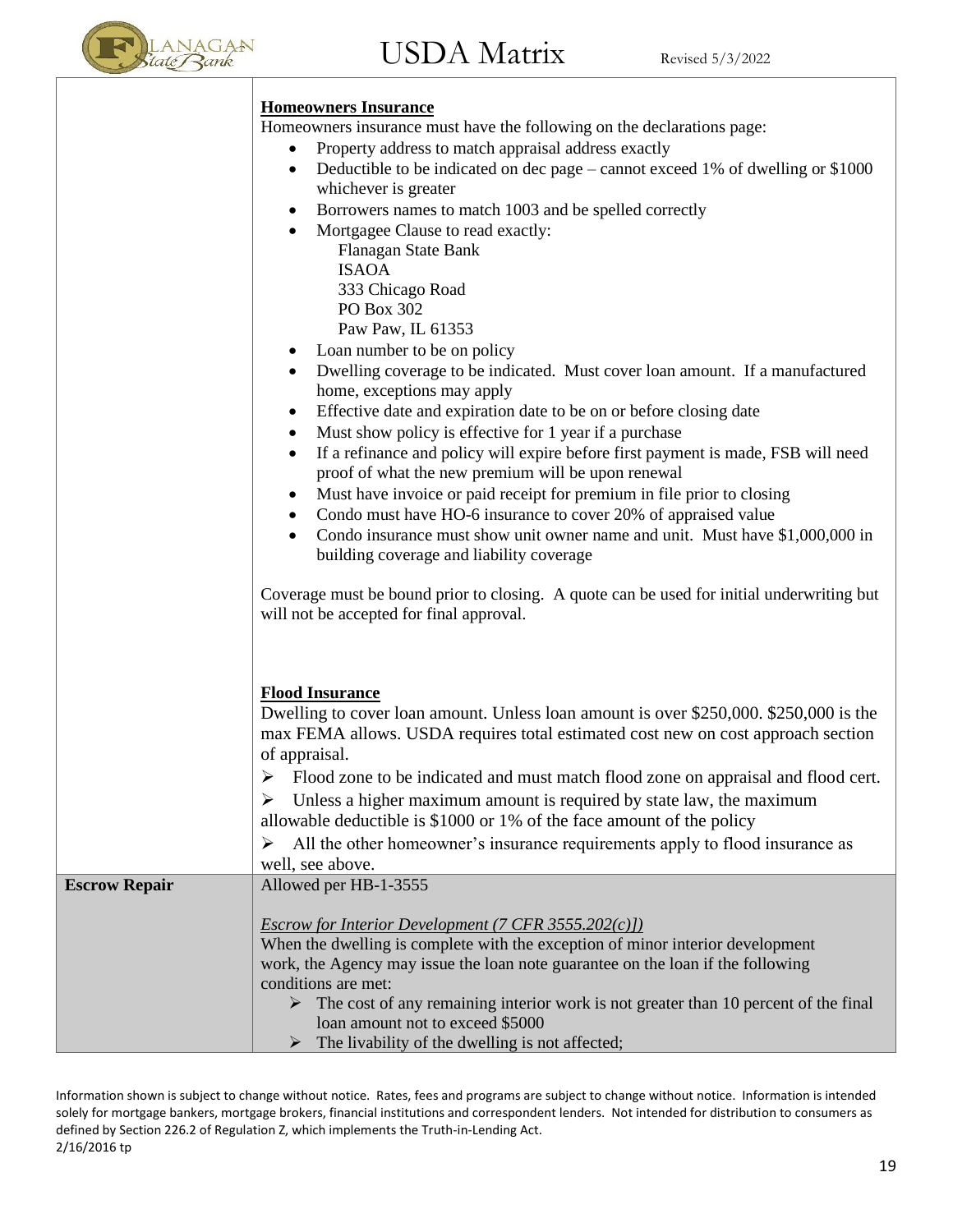

# $\mathrm{USDA\;Matrix}$  Revised 5/3/2022

- $\triangleright$  A signed contract between the borrower and the contractor is in effect for the proposed work and the funds to be escrowed are not less than the contractor's contract;
- The CD reflects the holdback;
- $\triangleright$  FSB will require the amount to be held for escrow of the repairs to include 150% of the bid(s). Funds can come from the buyer, seller or financed in the loan. If the funds will be financed into the loan, the borrower or seller must bring the difference between the 150% required and the invoice amount to the closing table as USDA will not allow the extra to be financed.
- $\triangleright$  The repairs will be completed within 30 days of closing; and
- $\triangleright$  The escrow account is established in a federally supervised financial institution.
- $\triangleright$  FSB requires an Escrow Repair Agreement to be executed outlining all repairs and amounts to be signed by the Borrower and Seller as applicable. Form is available at [www.fsbtpo.com](http://www.fsbtpo.com/)
- $\triangleright$  The only repairs that can be included are repairs noted by the appraisal to meet HUD requirements.
	- o Essential household equipment such as wall to wall carpet, ovens, ranges, refrigerators, washers, dryers, and HVAC equipment may be included in escrow repair holdback
	- o The household equipment and carpet must be noted to be needed and may not replace new items that do not require replacing. Replacement of these items should be needed due to age or disrepair. Appraiser to mention or note the current condition of the items that are being requested for replacement.
	- o The household equipment must be considered as normally sold with a home in the area
	- o Bids for the appliances must be provided and the checks at closing will be made payable to the company on the bid. Once the file is CTC, no new bids will be accepted.

Certification of completion/Final Inspection is required to verify the work was completed and

must:

- $\triangleright$  Be completed by the appraiser,
- $\triangleright$  State that the improvements were completed in accordance with the requirements and conditions in the original appraisal report, and
- ➢ Be accompanied by photographs of the completed improvements.
- $\triangleright$  The individual performing the final inspection of the property must sign the completion report.

#### *Escrow for Exterior Development (7 CFR 3555.202(c))*

When exterior development work is planned and cannot be completed because of inclement weather, material shortages, or other acceptable reasons, an escrow account may be established. The Agency may issue a Loan Note Guarantee prior to the completion of repairs provided the following conditions are met:

 $\triangleright$  The cost of any remaining work, exterior or interior, is not greater than 25 percent

of the final loan amount;

- $\triangleright$  The livability of the dwelling is not affected;
- $\triangleright$  A signed contract between the borrower and the contractor is in effect for the proposed work and the funds to be escrowed are not less than the contract;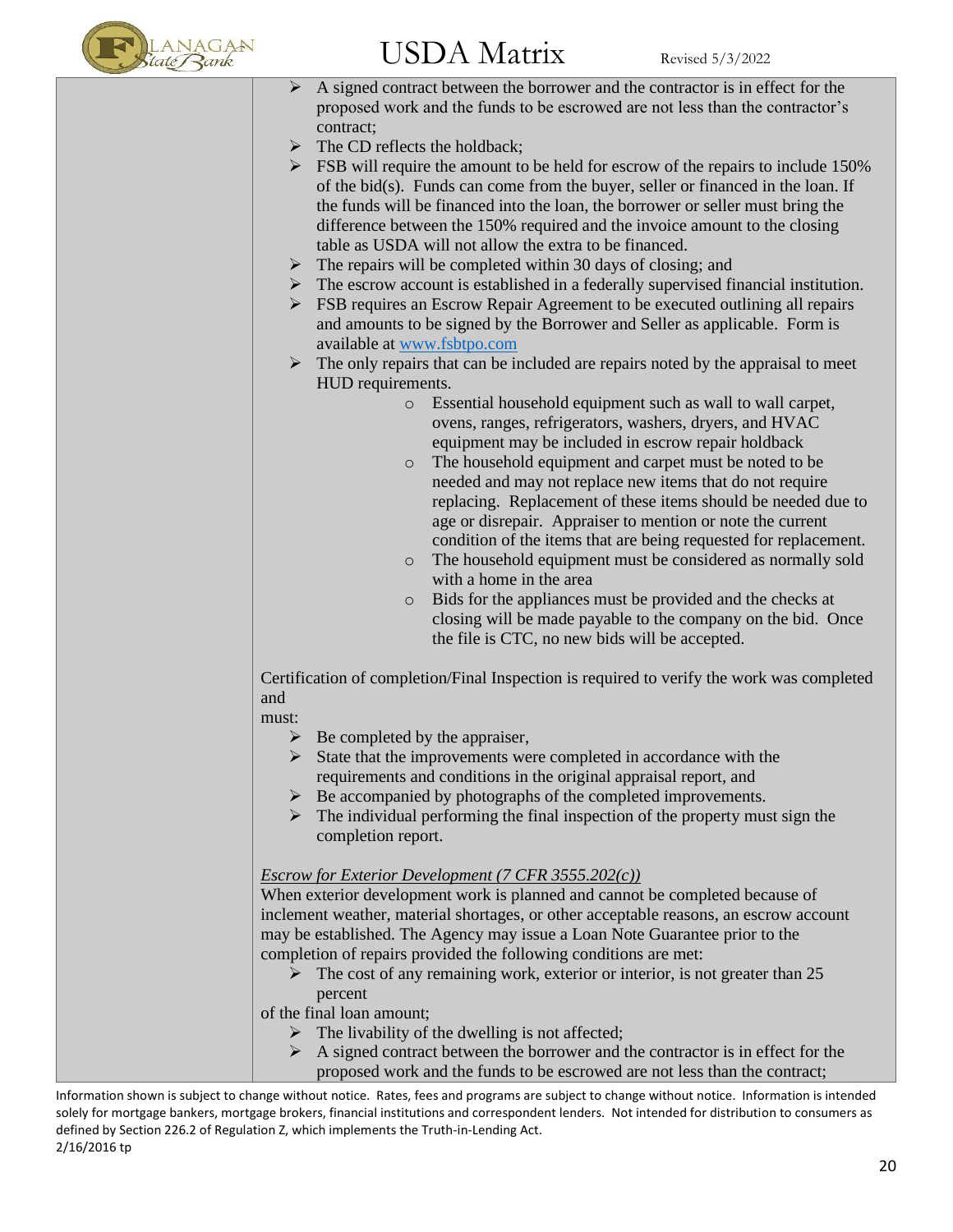

➢ The CD reflects the holdback;

|                            | THE CD TELLECTS THE HORDOCK,                                                                         |
|----------------------------|------------------------------------------------------------------------------------------------------|
|                            | $\triangleright$ The work will be completed within 30 days of closing; and                           |
|                            | $\triangleright$ The escrow account is established in a federally supervised financial institution.  |
|                            |                                                                                                      |
|                            |                                                                                                      |
|                            |                                                                                                      |
|                            | Certification of completion/Final Inspection is required to verify the work was completed            |
|                            | and must:                                                                                            |
|                            | $\triangleright$ Be completed by the appraiser;                                                      |
|                            | $\triangleright$ State that the improvements were completed in accordance with the                   |
|                            | requirements and conditions in the original appraisal report;                                        |
|                            | $\triangleright$ Be accompanied by photographs of the completed improvements; and                    |
|                            |                                                                                                      |
|                            | $\triangleright$ The individual performing the final inspection of the property must sign the        |
|                            | completion report.                                                                                   |
|                            |                                                                                                      |
|                            | Weather related repairs will be acceptable but must be completed at the first                        |
|                            | available opportunity or a penalty may be incurred.                                                  |
|                            | $\triangleright$ Weather related repairs will require 2 bids from licensed contractors. If licensing |
|                            | is not required in a state, the bids must be from a professional contractor. Valid                   |
|                            |                                                                                                      |
|                            | insurance may be requested from the contractor.                                                      |
|                            | $\triangleright$ The higher bid will be used for the holdback.                                       |
|                            | $\geq$ 150% of the higher bid will be used, regardless of who is providing the funds at              |
|                            | closing.                                                                                             |
|                            | $\triangleright$ A Final Inspection for the repairs will be required to release funds                |
|                            | $\triangleright$ Final Inspection with Final Invoices to be sent to                                  |
|                            |                                                                                                      |
|                            | rebeccamoorehead@flanaganstatebank.com for approval to release funds                                 |
|                            | $\triangleright$ Escrow Repair Holdback Agreement must be fully executed by all parties              |
|                            | providing funds toward repairs to be completed after closing. Form is                                |
|                            | available at www.fsbtpo.com.                                                                         |
|                            |                                                                                                      |
| <b>Flood Hazards/Flood</b> | Existing dwellings are eligible under the SFHBLP only if flood insurance through                     |
| <b>Insurance</b>           | FEMA's National Flood Insurance (NFIP) is available for the community and flood                      |
|                            | insurance whether NFIP, "write your own", or private flood insurance, as approved by                 |
|                            | the lender, is purchase by the borrower.                                                             |
|                            |                                                                                                      |
|                            | Lenders are required to accept private flood insurance policies that meet the                        |
|                            | requirements of 42 USC 4012a(b)(1)(A).                                                               |
|                            |                                                                                                      |
|                            |                                                                                                      |
|                            | Insurance must be obtained as a condition of closing and maintained for the life of the              |
|                            | loan for existing residential structures when any portion of the structure is determined to          |
|                            | be located in a SFHA, including decks and carports, etc.                                             |
|                            |                                                                                                      |
|                            | However, according to the Homeowner Flood Insurance Affordability Act (HFIAA) of                     |
|                            | 2014, flood insurance is not required for any additional structures that are located on the          |
|                            | property but are detached from the primary residential structure and do not serve as a               |
|                            |                                                                                                      |
|                            | residence, such as sheds, garages or other ancillary structures.                                     |
|                            |                                                                                                      |
|                            |                                                                                                      |
|                            | New or proposed construction in an SFHA is ineligible for a loan guarantee unless:                   |
|                            | A final Letter of Map Amendment (LOMA) or final Letter of Map Revision                               |
|                            |                                                                                                      |

- (LOMR) removes the property for the SFHA is obtained from FEMA.
- Note: FEMA NFIP flood elevation certificates are ineligible documentation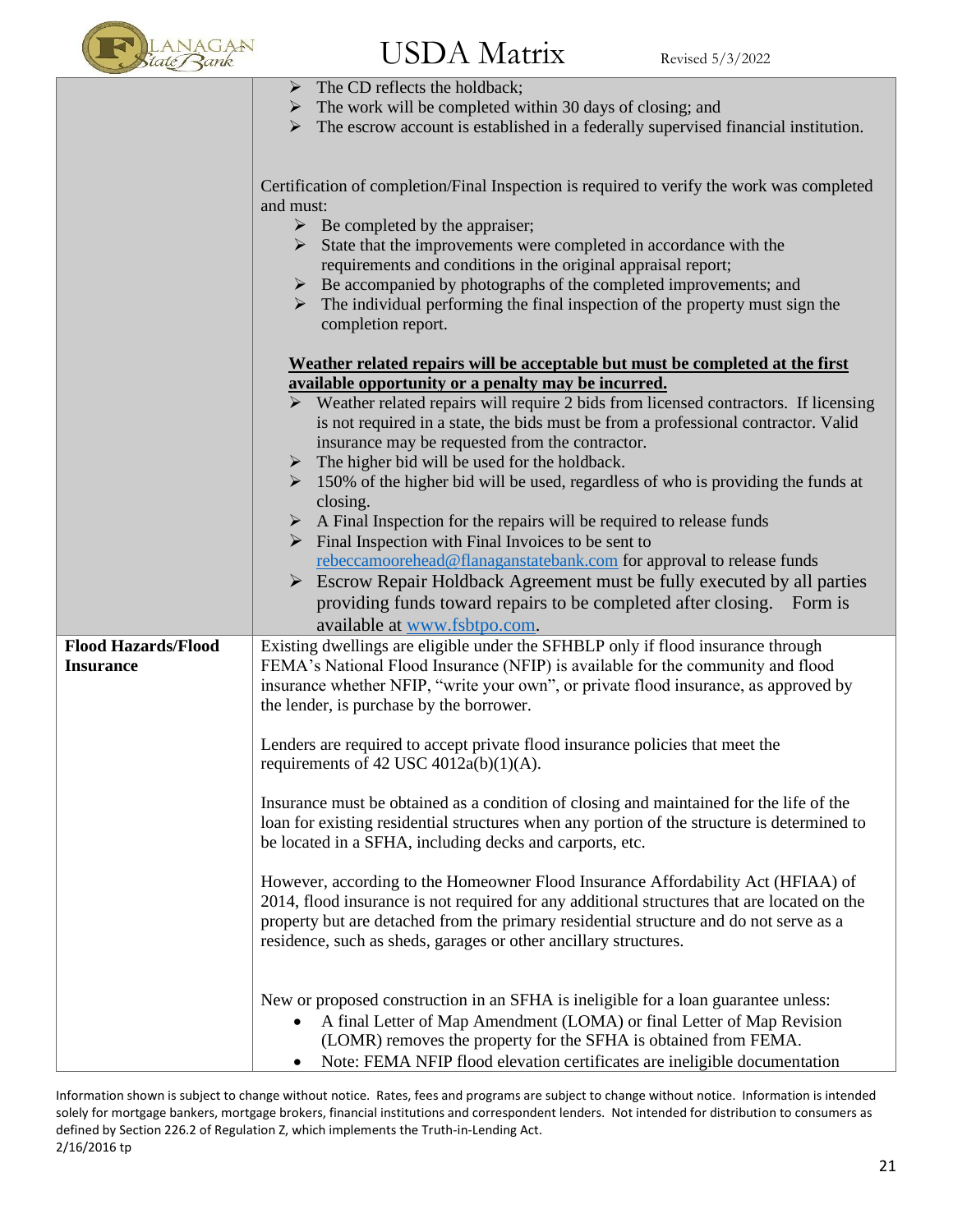

|                                             | At the lender's discretion, it may require flood insurance even if the residential building<br>and related improvements to the property are not located within the SFHA.                                                                                                                                                                                                                                          |
|---------------------------------------------|-------------------------------------------------------------------------------------------------------------------------------------------------------------------------------------------------------------------------------------------------------------------------------------------------------------------------------------------------------------------------------------------------------------------|
|                                             | Flood insurance must cover the lesser of the outstanding principal balance of the loan or<br>the maximum amount of coverage allowed under FEMA's National Flood Insurance<br>Program (NFIP). Unless a higher amount is required by state or federal law, the<br>maximum deductible clause for a flood insurance policy should not exceed the greater of<br>\$1,000 or 1 percent of the face amount of the policy. |
|                                             | If property is in a flood zone, USDA will require an LOX from the borrower to explain:<br>"why there are no other suitable properties that are not located in a flood zone"                                                                                                                                                                                                                                       |
|                                             | Possible reasons may include, but are not limited to:<br>$\triangleright$ No similar room count on homes<br>$\triangleright$ None in the same school district, if children are in household<br>$\triangleright$ None with the same amenities and describe amenities                                                                                                                                               |
| Geographic<br><b>Locations/Restrictions</b> | Eligible states are as follows:<br>All states except for NY, MA, VT, CT, ME, RI, NH, VA, AK, HI – Delegated Only,<br>Washington D.C.                                                                                                                                                                                                                                                                              |
|                                             | <b>Additional Transactions as follows</b><br>> State specific regulatory requirements supersede all underwriting guidelines set<br>forth by FSB                                                                                                                                                                                                                                                                   |
|                                             |                                                                                                                                                                                                                                                                                                                                                                                                                   |
| <b>Guarantee Fee</b>                        | Effective 10/1/2016 and after – Upfront Guarantee Fee: 1.0%; annual fee .35%                                                                                                                                                                                                                                                                                                                                      |
| <b>Income</b>                               | See Handbook Ch 9 – Income Analysis for complete requirements.                                                                                                                                                                                                                                                                                                                                                    |
|                                             | Income or assets derived from the following sources are ineligible for qualifying:<br>The production or sale of marijuana<br>$\bullet$<br>Bitcoin or other cryptocurrencies<br>$\bullet$                                                                                                                                                                                                                          |
|                                             | <b>Repayment/Qualifying Income</b> – represents the stable and dependable income of<br>parties to the note used to repay the loan.                                                                                                                                                                                                                                                                                |
|                                             | <b>Household Income/Annual Income</b><br>Income from all working adult members (age 18 or older) residing in the home<br>must be included in the household income. The total of that income cannot<br>exceed the moderate-income limits established for the area in which they are<br>purchasing the home.                                                                                                        |
|                                             | Household income used to determine program eligibility is defined as Annual Income<br>and Adjusted Annual Income.                                                                                                                                                                                                                                                                                                 |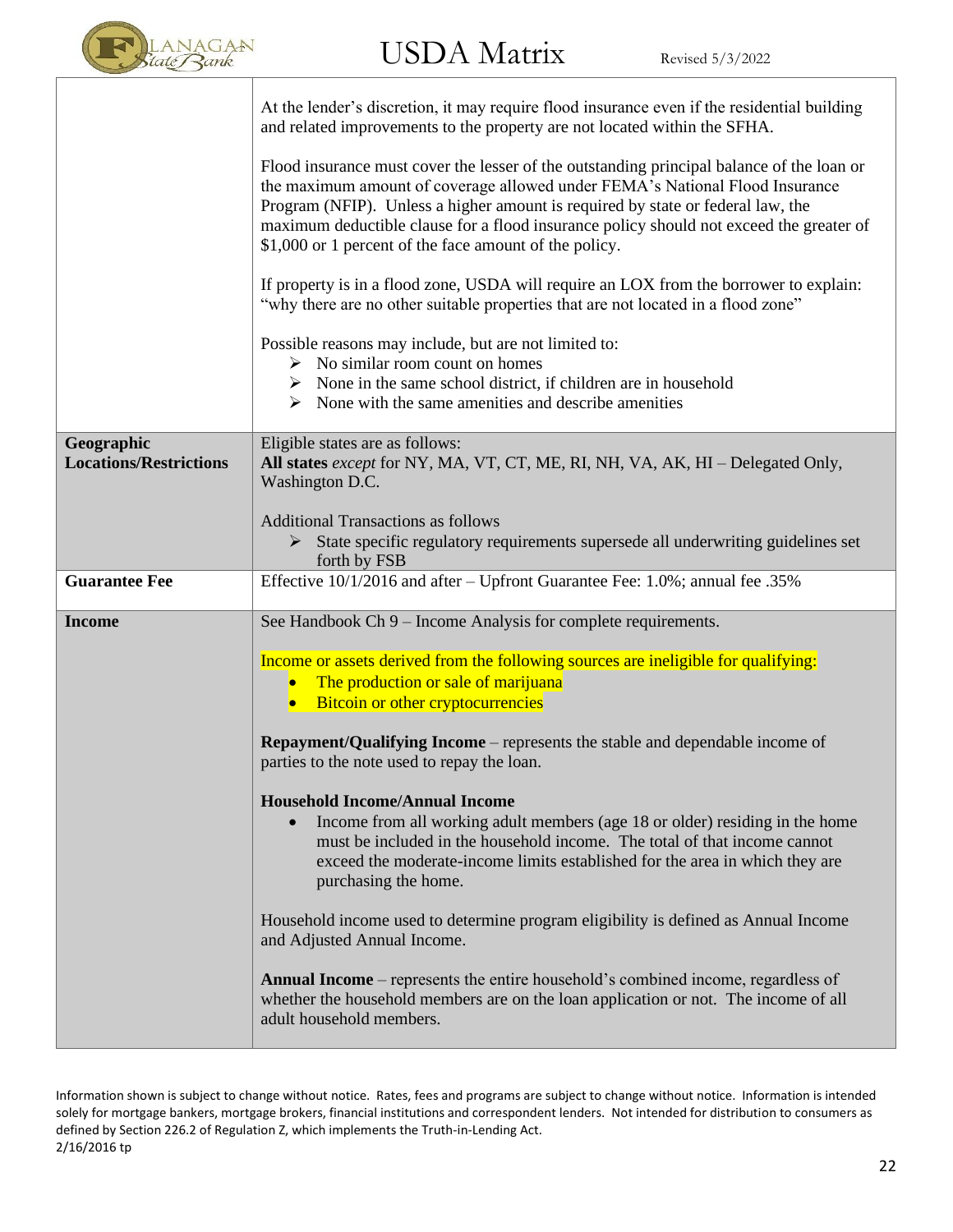

## $\mathrm{USDA\;Matrix}$  Revised 5/3/2022

Annual income will include all eligible income sources from all adult household members, not just parties to the loan note.

**Adjusted Annual Income** – represents the combined household income minus qualified household deductions. Adjusted Annual Income may not exceed the program's income limits. Limits may be checked online at

http:www.eligibility.sc.egov.usda.gov/eligibility/ (Income Limits/Guaranteed) or by using GUS, the agency's automated underwriting system)

Stable and dependable income shall be verified and documented in accordance with Chapter 9 of the Handbook.

**USDA does require verification of the CURRENT income of all adult household members.** To accommodate the USDA Guidelines, FSB will require the following on all working, adult household members:

- 2 years W-2's or 1099's
- Most recent 30-day paystubs
- Written VOE
- Tax Returns for the most recent 2 years
- Tax transcripts for most recent 2 years.

By providing this information, FSB will have it available for validation of the income as required and needed by USDA.

For non-working members of the household (adult):

- LOX signed by borrower and household member stating the person in question is not currently working and confirm the circumstances surrounding this
- Further information may be needed by underwriting, depending on the documentation supplied
- Tax returns for non-working member must be provided

#### **Ability to Repay Income or Qualifying Income:**

Repayment Income

- Only the income from the borrower(s) on the loan application may be used in calculating the ratios
- For all income situations, reference USDA's Income and Documentation Matrix found in CH 9 of the handbook or email our Mortgage Support Team for details. [mtgsupportcenter@flanaganstatebank.com](mailto:mtgsupportcenter@flanaganstatebank.com)
- Overtime, Bonus & Commission income require a 1-year history of receipt to be used in qualifying income calculations. Further details are available in the USDA handbook CH 9. Documentation must be provided to show continuation of the income. Significant variances of 20% or greater must be analyzed and documented before considering the income stable and dependable.

#### **Employment Gaps – Income Continuity**

The applicant should not have any gaps in employment of more than a month within the two-year period prior to making the loan application. All gaps in employment of greater than one month over the last two years must be documented and analyzed.

LOX from borrower will be required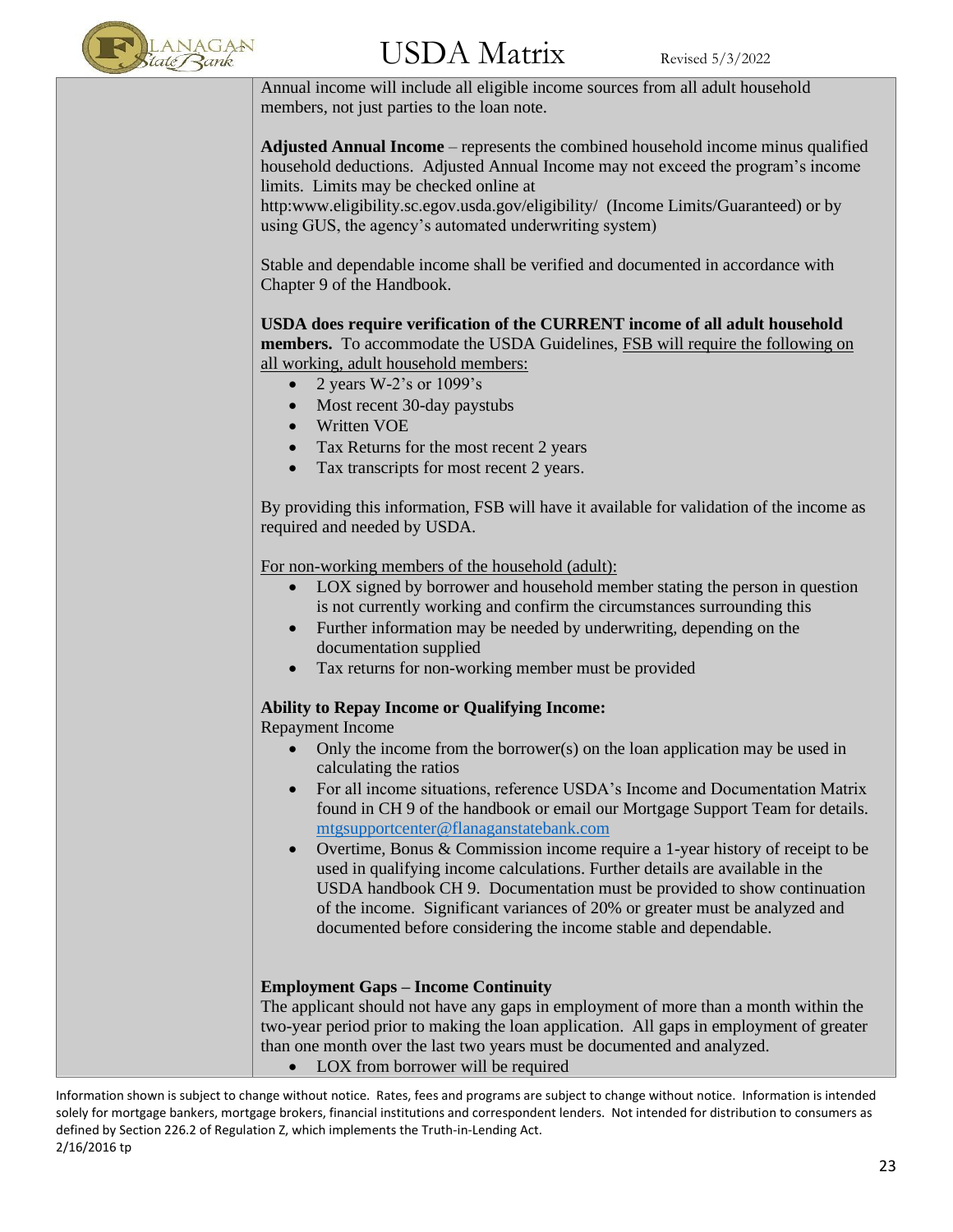

## $\mathrm{USDA\;Matrix}$  Revised 5/3/2022

- VOE should note any pertinent information from employer when available
- Documentation to support large gaps should be provided

#### **Form 4506-T**

- Are required for all borrowers
- Tax Transcripts will be required on all adult members of the household

IRS Form 4506C must be completed for each adjust member of the household for the previous two years at the time of loan application regardless if the adult household member is a party to the loan transaction. The information received from the IRS is not intended to document income, but to validate the income documentation and disclosures provided by the applicant(s) and adult members of the household.

#### **Mortgage Credit Certificates (MCC) are not allowed.**

#### **Standard Documentation Required:**

Employment Must be verified with the following:

*Wage Earner* Paystubs for most recent 30 days 2 Years most recent W-2's Written VOE for 2-year history – most USDA offices are requesting this information

*Self Employed*

2 years' tax returns for personal and business as applicable (signed) Cash Flow Analysis worksheet Tax transcripts for the most recent 2 years

Further information may be requested from the underwriter for clarification purposes *If borrower does not have a 2-year history of being self-employed, the borrower is not eligible for financing*

#### **Rental Income**

Repayment Income

- Rents received for 24 months or more: 1) positive net rental income received may be included in the repayment income. 2) Negative net rental income is treated as a recurring liability in the debt ratios 3) Corresponding mortgage liabilities may be omitted from the debt ratios
- Rents received less than 24 months: 1) No rental income may be included for repayment purposes 2) corresponding mortgage liabilities MUST be included in the debt ratios

#### Annual Income

• Include positive net rental income that will be received in the ensuing 12 months

• Negative net rental income is counted as zero in the annual income calculation

**Lender Fees** Lender Fees combined with closing costs applicable to the APR may not exceed three (3) percent of the total loan amount, unless further flexibility is provided through guidance published by the Consumer Financial Protection Bureau (CFPB)'s Ability to Repay and Qualified Mortgage (ATR/QM) rule.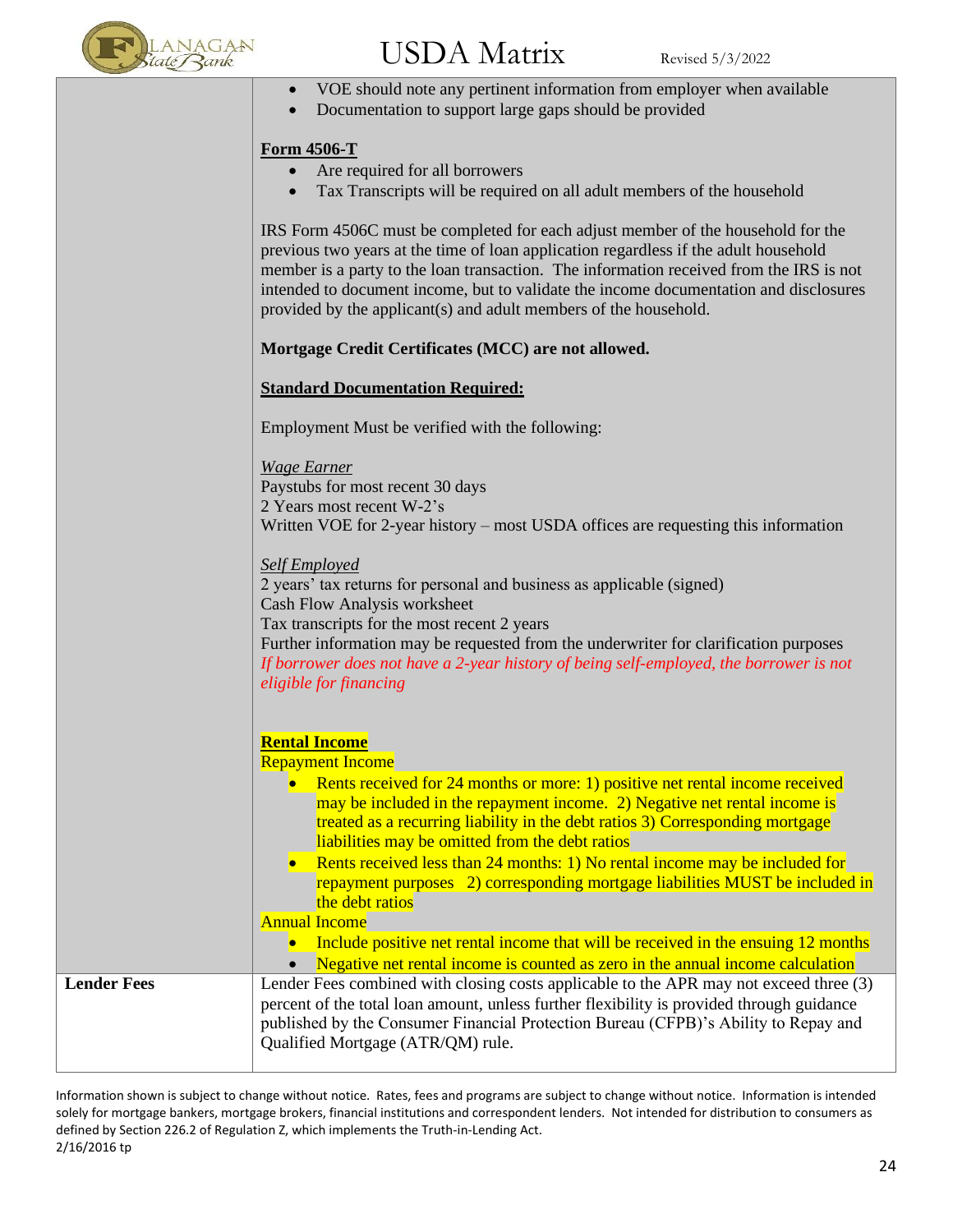

|                             | The SFHGLP up-front guarantee and annual fee is not included in the three percent                                                                         |
|-----------------------------|-----------------------------------------------------------------------------------------------------------------------------------------------------------|
|                             | ATR/QM calculation.                                                                                                                                       |
| <b>Limitations on Other</b> | An applicant who owns a dwelling to which they will retain ownership is eligible for                                                                      |
| <b>Real Estate Owned</b>    | a guaranteed loan to purchase another home if:                                                                                                            |
|                             | $\triangleright$ The homeowner's current dwelling is not financed by a Rural Development<br>guaranteed or direct Section 502 or 504 loan or active grant; |
|                             | The homeowner is financially qualified to own more than one house (the loan<br>➤                                                                          |
|                             | applicant is limited to owning one single family housing unit other than the one                                                                          |
|                             | associated with the loan request);                                                                                                                        |
|                             | $\triangleright$ The homeowner will occupy the home financed with the guaranteed loan as their                                                            |
|                             | primary residence on a permanent basis.                                                                                                                   |
|                             | > The current home owned no longer adequately meets the applicants' need. As an                                                                           |
|                             | example – the applicant is disabled and requires handicap accessibility. The                                                                              |
|                             | applicants' present home is not handicap accessible and no longer meets the                                                                               |
|                             | applicants' needs.                                                                                                                                        |
| <b>Loan Terms</b>           | Fixed Rate 30 Year Term ONLY                                                                                                                              |
| <b>Manual Underwriting</b>  | FSB will manually underwrite a USDA loan if the min score requirement is met, credit is                                                                   |
|                             | satisfactory, and the following apply:                                                                                                                    |
|                             | 1) Min score of 600                                                                                                                                       |
|                             | 2) Minimum tradelines for a manual underwrite will be determined by USDA Minimum                                                                          |
|                             | Credit requirements. See Credit Section.                                                                                                                  |
|                             | 3) Reserves are NOT required but are helpful if present for underwriting. Reserves will be                                                                |
|                             | calculated by PITI payment and must be the borrower's own funds. The reserves cannot                                                                      |
|                             | be gift funds. USDA requires lender to use the average of 2 months bank statements to                                                                     |
|                             | determine available assets.                                                                                                                               |
|                             | 4) Verification of Rent always required, if rent is noted on the URLA                                                                                     |
|                             | 5) VOE's are always required on all USDA applicants and any household members                                                                             |
|                             | 6) DTI may not exceed 29/41                                                                                                                               |
| <b>Max Loan Size</b>        | No max loans size.                                                                                                                                        |
|                             | Cannot exceed conforming loan limits                                                                                                                      |
|                             | Determined by Debt-to-Income limitations per GUS                                                                                                          |
| <b>Minimum Loan Size</b>    | \$30,000                                                                                                                                                  |
|                             |                                                                                                                                                           |
|                             | FSB suggests that loan amounts under \$75,000 use Borrower Paid Compensation if                                                                           |
|                             | completing a brokered loan. This will assist the loan in passing QM Points $\&$ Fees Test.                                                                |
|                             | Any brokered loans that have a compensation plan of 2.75% must use the "Underwriting                                                                      |
|                             | Fee Buy Out Waiver" available on the rate sheets to cover FSB's underwriting fee of                                                                       |
|                             | \$914.00. If the compensation plan is lower, the fee may be charged on the Loan                                                                           |
|                             | Estimate. However, if the QM Points & Fees Test fails, FSB will require the fee to be                                                                     |
|                             | covered with the rate pricing.                                                                                                                            |
| <b>No Score and 1 Score</b> | Borrowers with One Credit Score is acceptable.                                                                                                            |
| <b>Borrowers</b>            |                                                                                                                                                           |
|                             | No score borrowers are not eligible for submission to underwriting                                                                                        |
| <b>Non-Purchasing</b>       | Non-Purchasing Spouse in a Community Property State                                                                                                       |
| <b>Spouse/Community</b>     |                                                                                                                                                           |
| <b>State</b>                | Community Property States are as follows.                                                                                                                 |
|                             | · Arizona                                                                                                                                                 |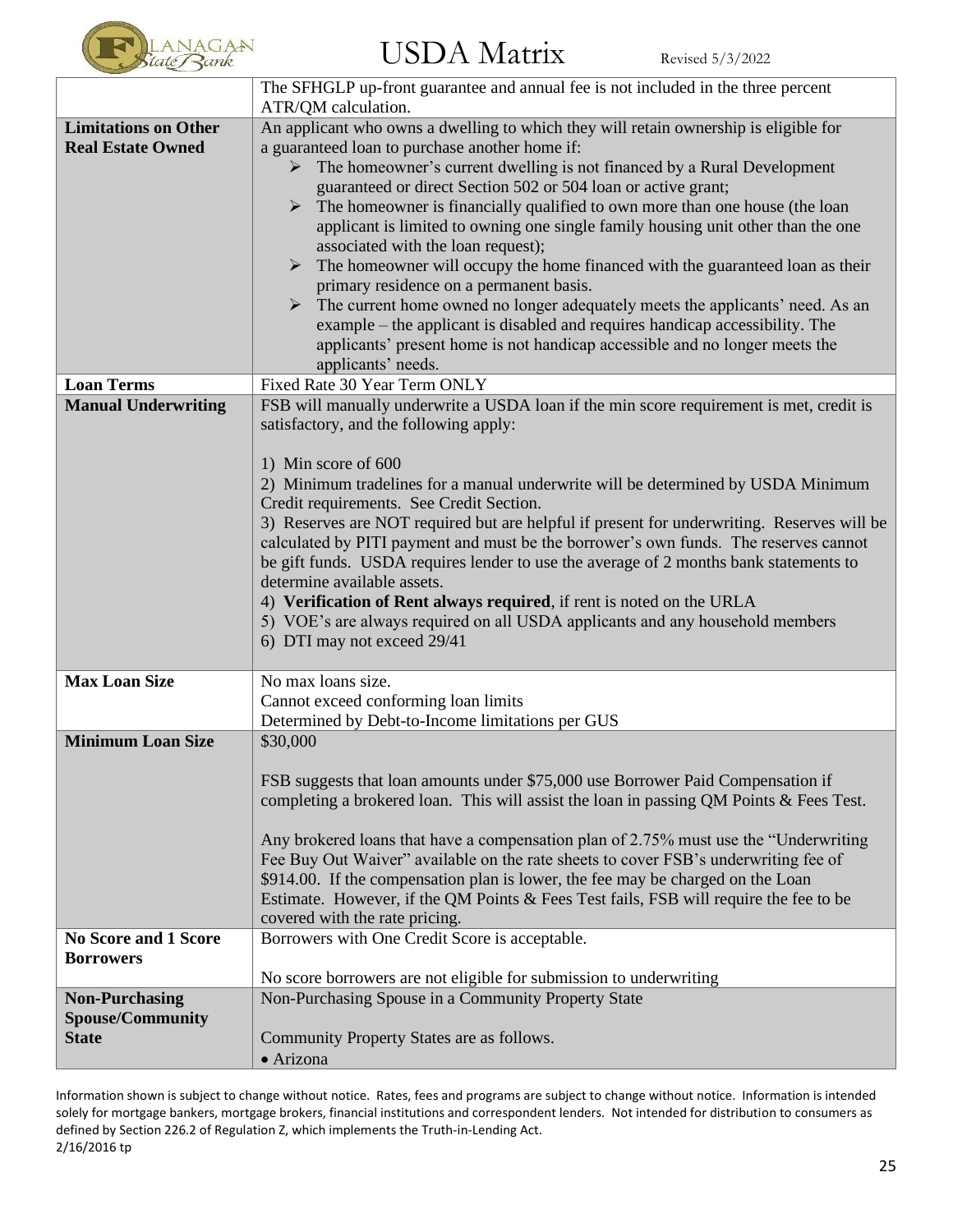

- California
- Idaho
- Louisiana
- Nevada
- New Mexico
- Texas
- Washington
- Wisconsin

Note: Alaska is an opt-in community property state. Property is separate unless both parties agree to make it community property through a community property agreement or a community property trust.

#### **If property is located in a community property state, or the borrower resides in a community property state, the following requirements apply**

A credit report for the non-purchasing spouse is required to determine any joint or individual debts. The spouse's authorization to pull a credit report must be obtained. If the spouse refuses to provide authorization for the credit report, the loan must be rejected • Even if the non-purchasing spouse does not have a social security number, the credit reporting company should verify that the non-purchasing spouse has no credit history and no public records recorded against him/her.

• Credit Company should be given non-purchasing spouse information: Name(s), address, birth date and any other significant information requested in order to do the records check.

All defaulted federal debt, open judgments and liens, including those of the nonpurchasing spouse, must be satisfied prior to or at closing.

Disputed debts of the non-purchasing spouse need not be counted provided the file contains documentation to support the dispute.

Credit history of the non-purchasing spouse should not be the basis for declining the loan.

#### **Non-Purchasing Spouse**

Income of a non-purchasing spouse must be verified and included in the household income calculation to determine if household is "income eligible." However, the nonpurchasing spouse's income will not be counted toward repayment/qualifying income. • Social Security income is included, but it is not "grossed up" for purposes of the income limits

• Full income verification/documentation is required for all adult household members regardless of refinance program (includes non-streamlined refinance, and streamlined refinance)

#### **Streamlined-Assist refinance program**

FSB requires all borrowers on the loan to be employed at the time of closing on the refinance transaction or have alternate sources of income such as: retirement income, social security income, disability income, alimony or child support. (Exception: When husband and wife are on the loan, income from only one spouse is acceptable)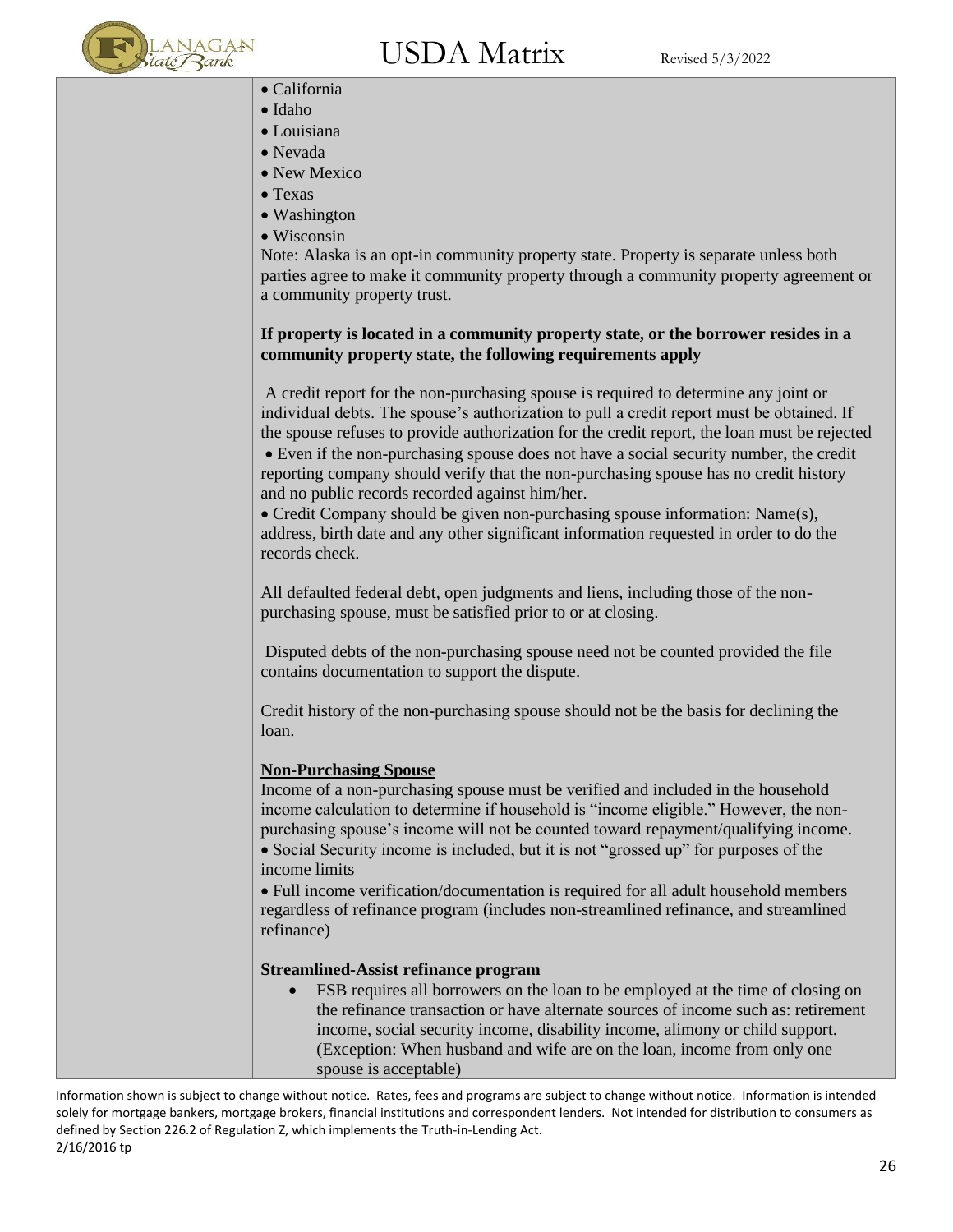

|                             | The applicants must meet the income eligibility requirements of Handbook<br>3555.151(a) and must not have had any defaults during the 12-month period<br>prior to the refinance loan application.                                                                                                                                                                                                                                                                                                                                                             |
|-----------------------------|---------------------------------------------------------------------------------------------------------------------------------------------------------------------------------------------------------------------------------------------------------------------------------------------------------------------------------------------------------------------------------------------------------------------------------------------------------------------------------------------------------------------------------------------------------------|
|                             | While there are no required DTI ratios, if borrower's employment/income<br>situation has materially changed within the last 6 months, FSB reserves the right                                                                                                                                                                                                                                                                                                                                                                                                  |
|                             | to disallow the loan                                                                                                                                                                                                                                                                                                                                                                                                                                                                                                                                          |
| <b>Occupancy</b>            | Owner Occupied ONLY, all borrowers must occupy                                                                                                                                                                                                                                                                                                                                                                                                                                                                                                                |
| <b>Property Eligibility</b> | Property must be located within an eligible rural area.<br>Refer to http://eligibility.sc.egov.usda.gov<br><b>Eligible</b><br>1 Unit<br>Single Family<br>$\bullet$<br><b>PUDs</b><br>$\bullet$<br>Townhouse<br>$\bullet$<br><b>HUD or FNMA approved Condo</b><br>$\bullet$<br>Modular – Note: Permanent on-frame homes do not meet the definition of<br>modular homes. These homes are not allowed.<br>Manufactured Homes – see manufactured home section for requirements<br>Leaseholds with a min. length of lease 15 years beyond the maturity date of the |
|                             | loan<br><b>Purchase</b> – property must be located in an area designated as acceptable for<br>Rural Housing. Refinances are permitted for properties in areas that have been<br>determined to be non-rural since the existing loan was made                                                                                                                                                                                                                                                                                                                   |
|                             | Ineligible<br>Properties within Special Flood Hazard Area (no exceptions)<br>$2 - 4$ units<br>Condo Hotels<br>Co-ops<br>Income producing farms<br>Properties located within designated Coastal Barrier Resource system (CBRS)<br>Properties with resale/deed restrictions<br><b>On-Frame Modular</b>                                                                                                                                                                                                                                                          |
|                             | <b>Geodesic Domes</b><br>Property currently in litigation<br>Unimproved land<br>Timeshares                                                                                                                                                                                                                                                                                                                                                                                                                                                                    |
|                             | <b>Site Size</b><br>The site size must be typical for the area. This is confirmed through similar comparables<br>on the appraisal.                                                                                                                                                                                                                                                                                                                                                                                                                            |
|                             | <b>Income-Producing Buildings</b><br>The property must not include buildings designed and to be used principally for income-<br>producing purposes. (e.g., barns, silos, greenhouses or livestock facilities used primarily<br>for income producing agricultural, farming or commercial enterprise are ineligible).<br>However, barns used for storage and outbuildings such as storage sheds are permitted if                                                                                                                                                |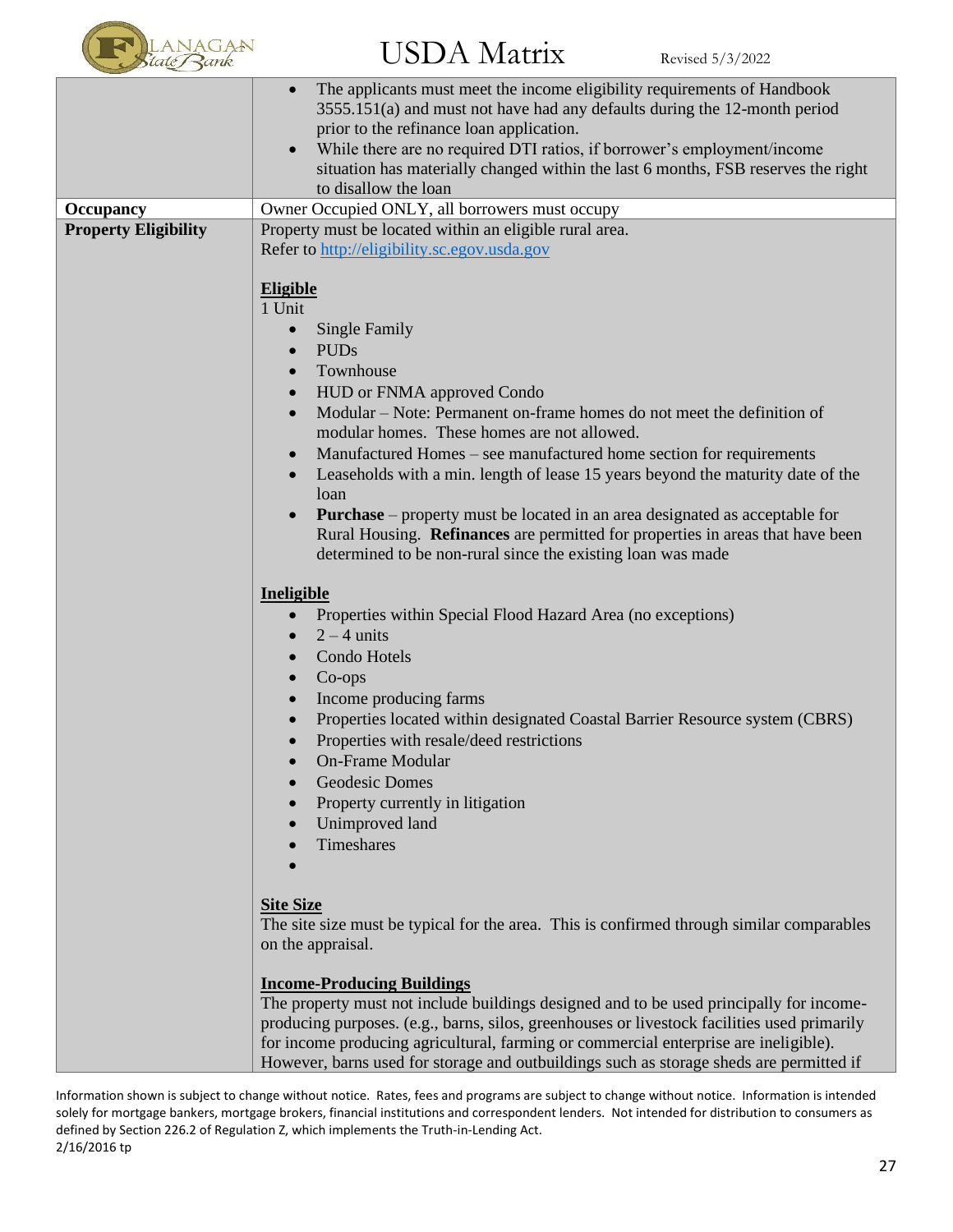

they are not used primarily for income producing agricultural, farming or commercial enterprise. A minimal income-producing activity, such as maintaining a garden that generates a small amount of additional income, does not violate this requirement. Homebased operations such as childcare, product sales, or craft production that do not require specific features are not restricted. A qualified property must be predominantly residential in use, character and appearance.

#### **Income-Producing Land**

The site must not have income-producing land that will be used principally for income producing purposes. Vacant land or properties used primarily for agriculture, farming or commercial enterprise are ineligible. Sites that have income-producing characteristics (e.g., large tracts of arable land ready for planting) are considered income-producing property. However, maintaining a garden for personal use is not in violation of this requirement. A minimal income-producing activity, such as a garden that could generate a small amount of additional income does not violate this requirement. A qualified property must be predominantly residential in use, character and appearance.

#### **Site Specifications**

The site must be contiguous to and have direct access from a street, road, or driveway. Streets and roads must be hard surfaced or all weather surfaced and legally enforceable. Arrangements must be in place to ensure that needed maintenance will be provided. If a private road, all parties on the road must have a Road Maintenance Agreement on file in the courthouse.

#### **Utilities**

The site must be supported by adequate utilities, water and wastewater disposal systems. If the property is serviced by a private water source, a well inspection with water test is required.

If the appraisal does not provide commentary on a private septic system, then a septic inspection will be required.

#### **Condominiums**

Units in a condominium project are eligible for a guarantee if the condominium can meet Freddie Mac guidelines. To obtain condo approval, the following documents must be submitted with the underwriting package:

- $\Box$  Long form condo questionnaire (available at [www.fsbtpo.com\)](http://www.fsbtpo.com/)
- $\Box$  Legal & recorded documents of the covenants, conditions and restrictions, declaration of condominium and by-laws of condo association.
- $\Box$  Homeowners Association certification
- $\Box$  Homeowners Association Master Insurance Policies
- $\Box$  Project budget, financial statements or reserve study
- $\Box$  If new construction project construction plans and phase information
- $\Box$  Completion reports as applicable

The list of documents required for review are considered a starting point. The Condo Questionnaire will identify if further information will be required for any of the following:

- □ Environmental hazard reports
- Architect or engineers report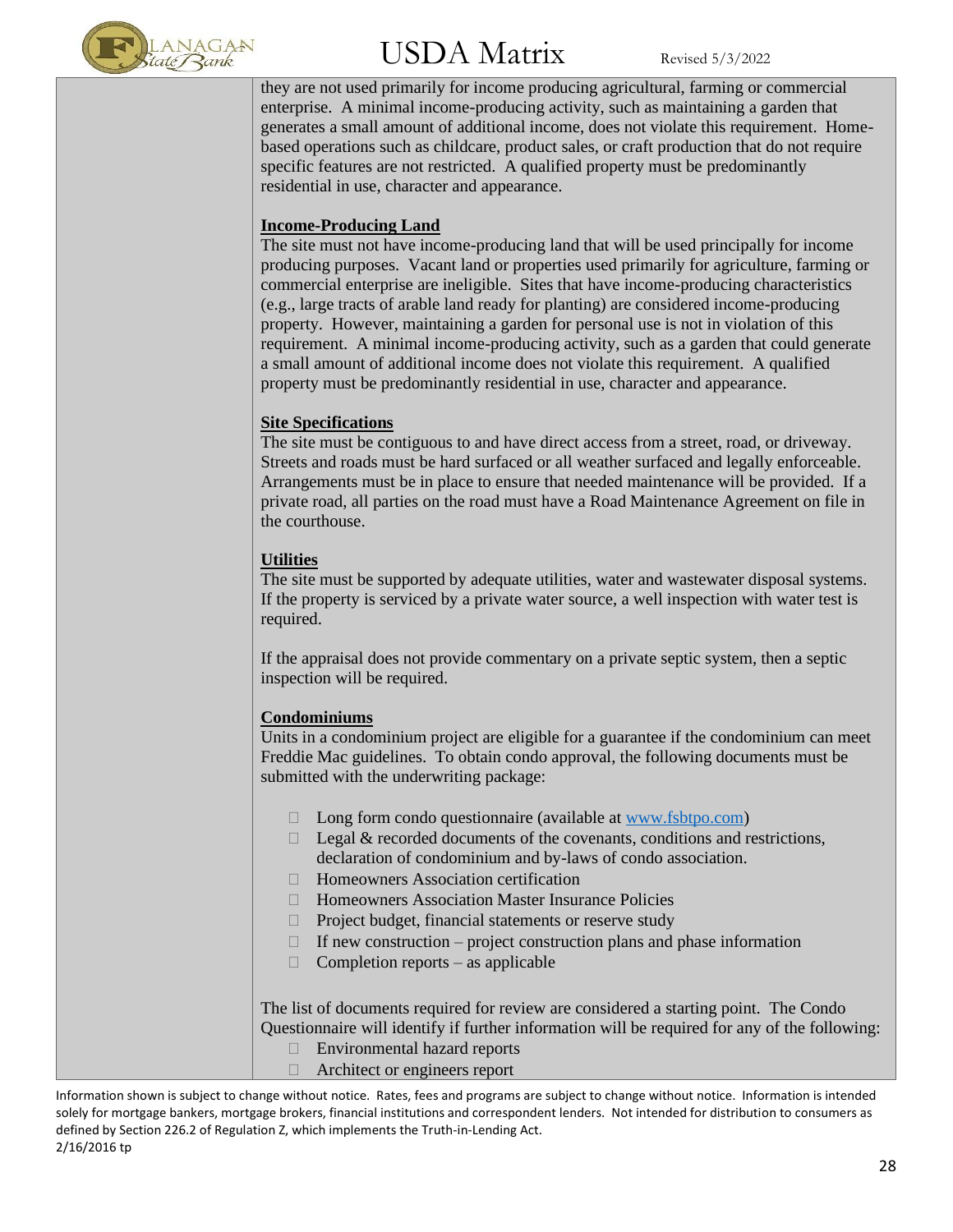

### $\mathrm{USDA\;Matrix}$  Revised 5/3/2022

- $\Box$  Project marketing plans
- □ Attorney opinions
- $\Box$  Litigation Letter
- $\Box$  Litigation information

The above process is not required if the condo has a current Condo Approval by FHA, VA or FNMA.

Lenders must retain evidence they have reviewed condominium documentation that supports the project's approval or acceptance and must provide such documentation to Agency staff when requested.

Applicants remain responsible to obtain individual homeowners' insurance (HO6 policy) or flood insurance, as applicable. The lender is responsible for ensuring the HOA obtains and maintains adequate flood and hazard insurance for buildings in a condo project located within a SFHA.

#### **Ineligible Condominiums**

Certain types of condo projects are not eligible under HUD, Fannie Mae, Freddie Mac, or VA guidelines. They are:

- Condominium hotels
- Timeshares
- Houseboat projects
- Multi-dwelling unit condominiums that permit an owner to hold title to more than one dwelling by a single deed and mortgage
- Any project for which the owner's association is named a party to current litigation or for a project sponsor or developer is named a party to current litigation
- Condominiums that represent a legal, but non-conforming use of the land, if zoning regulations prohibit rebuilding the improvements to current density in the event of their full or partial destruction
- Investment Securities a project in which ownership is characterized or promoted as an investment opportunity; and/or projects that have documents in file with the Securities and Exchange Commission.
- Common interest apartments or community apartment projects Any project or building that is owned by several owners as tenants-in-common or by a HOA in which individuals have an undivided interest in a residential apartment building and land, and have the right of exclusive occupancy of a specific apartment in the building.
- A project with non-incidental business operations owned or operated by the owner's association such as, but no limited to: a restaurant, spa, health club, etc.

#### **Site Condominium Eligibility**

Project approval may not be required for site condominiums if they meet the following criteria:

- Single Family totally detached dwelling encumbered by a declaration of condominium covenant or condominium form of ownership
- The unit has no shared garage or any other attached buildings (i.e., archways, breezeways, common walls, etc)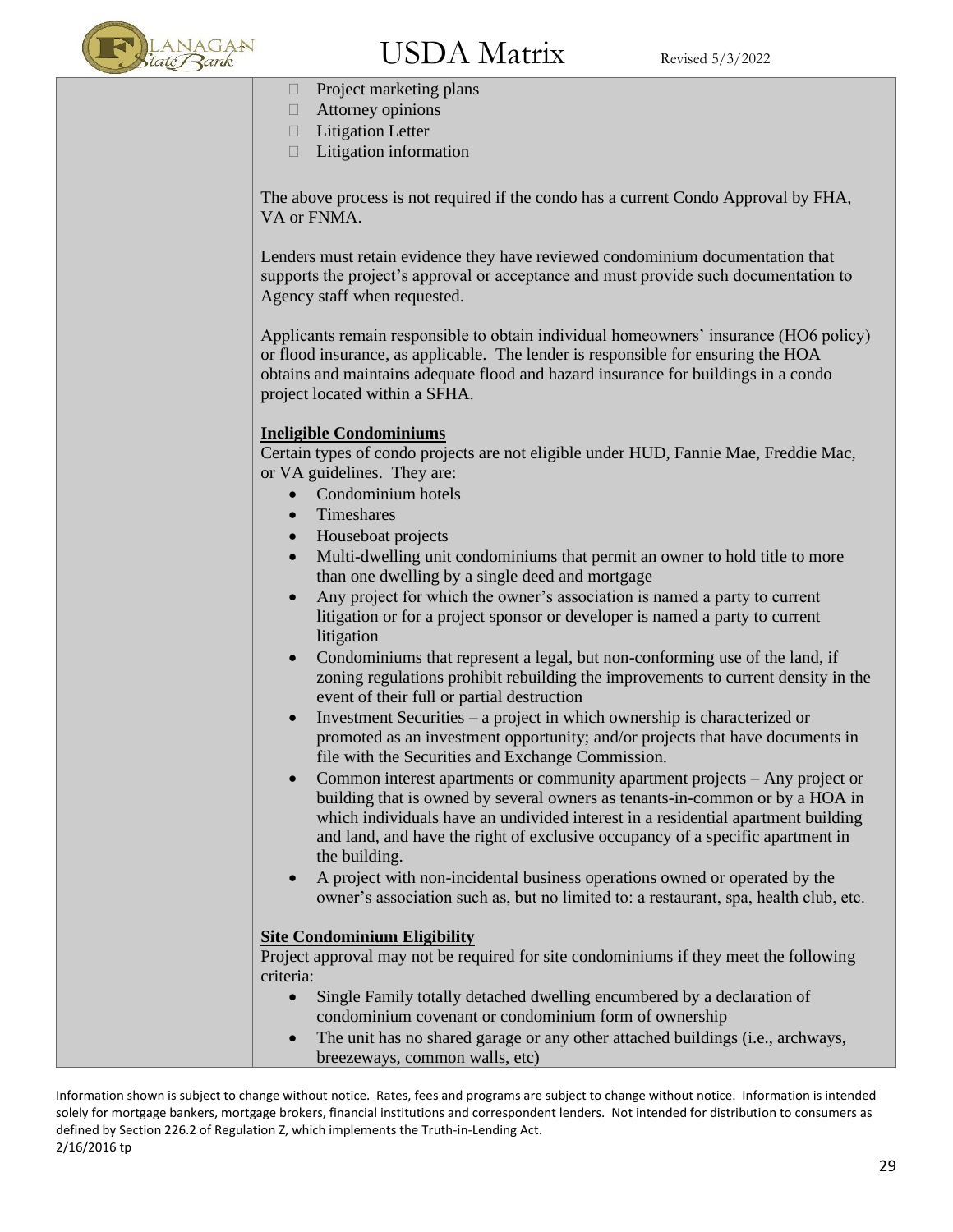

|                                    | The condominium unit consists of the entire structure, site and air space and is<br>$\bullet$<br>not considered to be common areas or limited common areas<br>Appraisal data is collected on URAR FNMA Form 1004/FHLMC Form 70. A<br>Condominium Rider must supplement the Mortgage or Deed of Trust. Insurance and<br>maintenance costs will be the responsibility of the unit owner. Site condominiums that<br>do not meet the criteria for site condominium eligibility must follow the criteria in<br>Condominiums above.<br><b>Planned Unit Development</b><br>A planned unit development (PUD) is a project or subdivision that includes common<br>property that is owned and maintained by a homeowner's association (HOA) for the<br>benefit of use by the individual PUD unit owners. Loans may be guaranteed for PUD<br>single family dwellings the same as for single family dwellings not in a PUD.<br>HOA dues must be included in the total debt-to-income calculations.<br>New Construction<br>Defined as: Existing (completed) for less than one year - Refers to properties which are<br>100% complete and legally occupiable (CO issued), but never occupied. The one-year new<br>construction period runs from the date the CO is issued for up to 12 months.<br>To satisfy USDA requirements for new homes (stick built and manufactured) the following<br>requirements must be met:<br>$\triangleright$ Certification from a qualified individual or organization that the reviewed plans<br>and specs comply with applicable development standards (meets local building<br>codes). Qualified individuals or organizations able to provide this certification:<br>o Licensed architects<br>Professional engineers<br>$\circ$<br>Plan reviewers certified by a national model code organization listed in 7<br>$\circ$<br>CFR 1924, Part A, in Exhibit E<br>Local building officials authorized to review and approve building plans<br>$\circ$ |
|------------------------------------|----------------------------------------------------------------------------------------------------------------------------------------------------------------------------------------------------------------------------------------------------------------------------------------------------------------------------------------------------------------------------------------------------------------------------------------------------------------------------------------------------------------------------------------------------------------------------------------------------------------------------------------------------------------------------------------------------------------------------------------------------------------------------------------------------------------------------------------------------------------------------------------------------------------------------------------------------------------------------------------------------------------------------------------------------------------------------------------------------------------------------------------------------------------------------------------------------------------------------------------------------------------------------------------------------------------------------------------------------------------------------------------------------------------------------------------------------------------------------------------------------------------------------------------------------------------------------------------------------------------------------------------------------------------------------------------------------------------------------------------------------------------------------------------------------------------------------------------------------------------------------------------------------------------------------------------------------------------------|
|                                    | and specifications, and                                                                                                                                                                                                                                                                                                                                                                                                                                                                                                                                                                                                                                                                                                                                                                                                                                                                                                                                                                                                                                                                                                                                                                                                                                                                                                                                                                                                                                                                                                                                                                                                                                                                                                                                                                                                                                                                                                                                              |
|                                    | National codes organizations<br>$\circ$                                                                                                                                                                                                                                                                                                                                                                                                                                                                                                                                                                                                                                                                                                                                                                                                                                                                                                                                                                                                                                                                                                                                                                                                                                                                                                                                                                                                                                                                                                                                                                                                                                                                                                                                                                                                                                                                                                                              |
|                                    | <b>Building Permit</b><br><b>Certificate of Occupancy</b>                                                                                                                                                                                                                                                                                                                                                                                                                                                                                                                                                                                                                                                                                                                                                                                                                                                                                                                                                                                                                                                                                                                                                                                                                                                                                                                                                                                                                                                                                                                                                                                                                                                                                                                                                                                                                                                                                                            |
|                                    | Final Inspection                                                                                                                                                                                                                                                                                                                                                                                                                                                                                                                                                                                                                                                                                                                                                                                                                                                                                                                                                                                                                                                                                                                                                                                                                                                                                                                                                                                                                                                                                                                                                                                                                                                                                                                                                                                                                                                                                                                                                     |
|                                    | 10-year insured builder warranty plan acceptable to Rural Development<br>➤                                                                                                                                                                                                                                                                                                                                                                                                                                                                                                                                                                                                                                                                                                                                                                                                                                                                                                                                                                                                                                                                                                                                                                                                                                                                                                                                                                                                                                                                                                                                                                                                                                                                                                                                                                                                                                                                                           |
|                                    | Or, when three construction inspections are performed, a final inspection<br>$\circ$<br>plus a 1-year insured builder warranty plan acceptable to RD is allowed in<br>lieu of the 10-year builder warranty plan.                                                                                                                                                                                                                                                                                                                                                                                                                                                                                                                                                                                                                                                                                                                                                                                                                                                                                                                                                                                                                                                                                                                                                                                                                                                                                                                                                                                                                                                                                                                                                                                                                                                                                                                                                     |
|                                    | Evidence of thermal standards meet or exceed International Energy Conservation<br>$\blacktriangleright$                                                                                                                                                                                                                                                                                                                                                                                                                                                                                                                                                                                                                                                                                                                                                                                                                                                                                                                                                                                                                                                                                                                                                                                                                                                                                                                                                                                                                                                                                                                                                                                                                                                                                                                                                                                                                                                              |
|                                    | Code (IECC) in effect at the time of construction.                                                                                                                                                                                                                                                                                                                                                                                                                                                                                                                                                                                                                                                                                                                                                                                                                                                                                                                                                                                                                                                                                                                                                                                                                                                                                                                                                                                                                                                                                                                                                                                                                                                                                                                                                                                                                                                                                                                   |
|                                    | The builder may certify confirmation with IECC standards<br>$\circ$<br>Or, a qualified, registered architect or a qualified, registered engineer may<br>$\circ$                                                                                                                                                                                                                                                                                                                                                                                                                                                                                                                                                                                                                                                                                                                                                                                                                                                                                                                                                                                                                                                                                                                                                                                                                                                                                                                                                                                                                                                                                                                                                                                                                                                                                                                                                                                                      |
|                                    | certify confirmation with IECC standards                                                                                                                                                                                                                                                                                                                                                                                                                                                                                                                                                                                                                                                                                                                                                                                                                                                                                                                                                                                                                                                                                                                                                                                                                                                                                                                                                                                                                                                                                                                                                                                                                                                                                                                                                                                                                                                                                                                             |
|                                    |                                                                                                                                                                                                                                                                                                                                                                                                                                                                                                                                                                                                                                                                                                                                                                                                                                                                                                                                                                                                                                                                                                                                                                                                                                                                                                                                                                                                                                                                                                                                                                                                                                                                                                                                                                                                                                                                                                                                                                      |
| Qualification<br><b>Definition</b> | RD 3555-21, "Request for Single Family Housing Loan Guarantee" requires both<br>the lender and the applicant to certify that the applicant is unable to secure credit<br>from other sources upon terms and conditions which the applicant can reasonably                                                                                                                                                                                                                                                                                                                                                                                                                                                                                                                                                                                                                                                                                                                                                                                                                                                                                                                                                                                                                                                                                                                                                                                                                                                                                                                                                                                                                                                                                                                                                                                                                                                                                                             |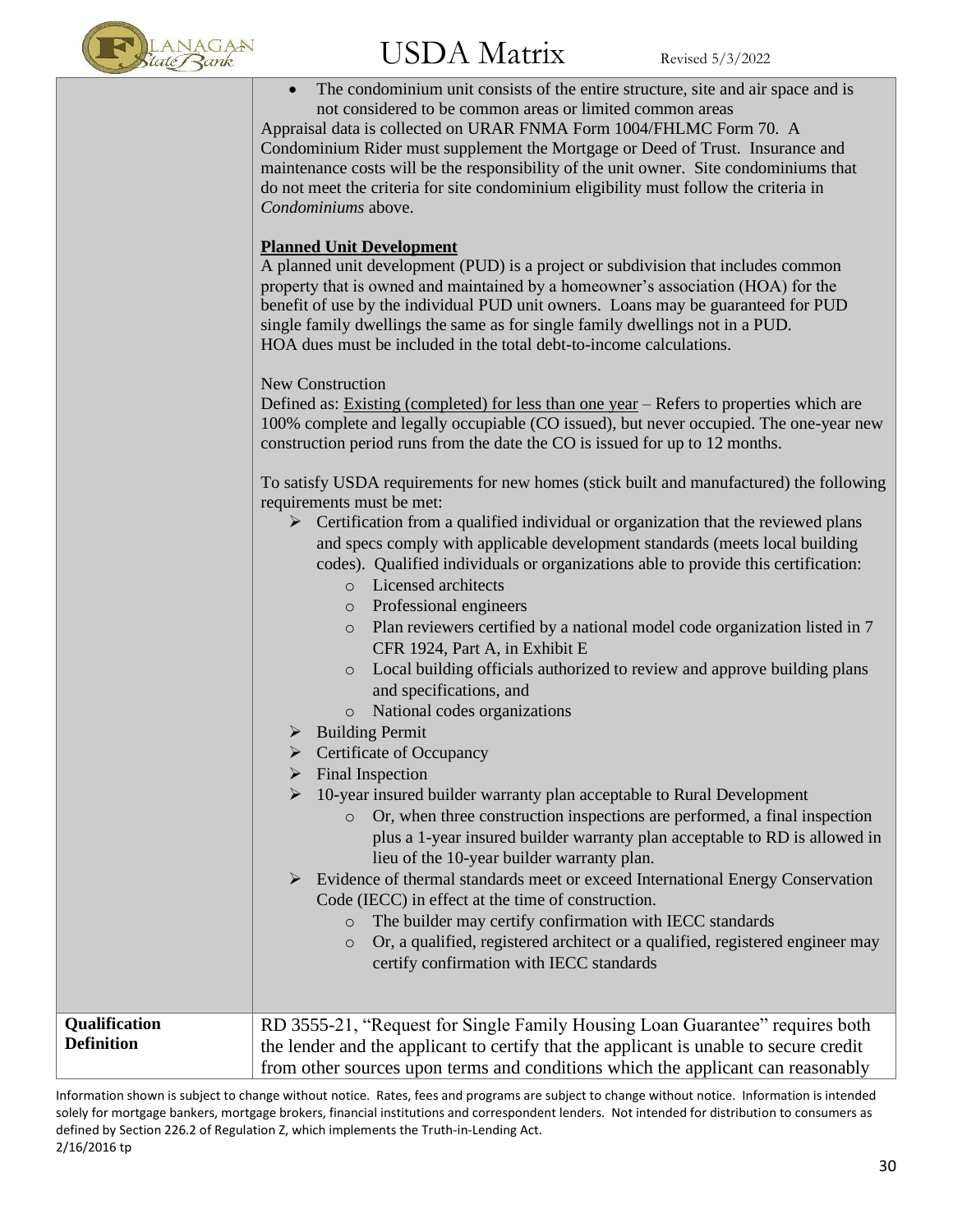

|                          | fulfill. The certification can be made if the applicant does not meet the                                                                     |
|--------------------------|-----------------------------------------------------------------------------------------------------------------------------------------------|
|                          | requirements to obtain a traditional conventional credit loan. Traditional                                                                    |
|                          | conventional credit is defined for Agency purposes as:                                                                                        |
|                          | $\triangleright$ The applicant has available personal non-retirement liquid asset funds of                                                    |
|                          | at least 20% of the purchase price that can be used as a down payment;                                                                        |
|                          | $\triangleright$ The applicant can, in addition to the 20% down payment, pay all closing                                                      |
|                          | costs associated with the loan;                                                                                                               |
|                          | $\triangleright$ The applicant can meet qualifying ratios of no more than 28% PITI and                                                        |
|                          | 36% TD when applying the 20% down payment;                                                                                                    |
|                          | $\triangleright$ The applicant demonstrates qualifying credit for such a loan. Qualifying                                                     |
|                          | credit consists of at least two credit bureau trade lines open and paid as                                                                    |
|                          | agreed for at least a 24- month period to include that:                                                                                       |
|                          | The applicant was not currently 30 days or more past due<br>$\bullet$                                                                         |
|                          | on any trade line; and                                                                                                                        |
|                          | $\bullet$                                                                                                                                     |
|                          | The applicant had not been 60 days or more past due on                                                                                        |
|                          | any trade line over the past 24-month period; and                                                                                             |
|                          | The applicant did not have a foreclosure or bankruptcy in<br>٠                                                                                |
|                          | their credit history over the past 36- month period.                                                                                          |
|                          | The conventional mortgage loan term is for a $30 - year$<br>$\bullet$                                                                         |
|                          | fixed rate loan term without a condition to obtain private                                                                                    |
|                          | mortgage insurance (PMI)                                                                                                                      |
|                          | If the applicant meets the cumulative criteria of traditional conventional credit, as                                                         |
|                          | defined by USDA above, the applicant is ineligible for USDA financing.                                                                        |
| <b>Qualifying Ratios</b> | Ratios are calculated using repayment income from applicants that will be a party to the<br>Promissory Note. (Ch. 9)                          |
|                          |                                                                                                                                               |
|                          | Qualify at note rate                                                                                                                          |
|                          |                                                                                                                                               |
|                          | <b>Ratios</b>                                                                                                                                 |
|                          | • GUS Accept/Eligible – GUS determines acceptable ratios, a waiver is not required                                                            |
|                          | • Manual Underwrite $-29/41 - A$ debt ratio waiver request with suitable compensating                                                         |
|                          | factors must be submitted to USDA when ratios exceed 29/41. USDA will not grant                                                               |
|                          | waivers in excess of 32/44 ratios                                                                                                             |
|                          |                                                                                                                                               |
|                          | <u>Manually underwritten loans – purchase transactions (Ch. 11)</u>                                                                           |
|                          | Debt ratio waiver may be granted if all of the following conditions are met:                                                                  |
|                          | 1. Either:                                                                                                                                    |
|                          | a. The PITI ratio is greater than 20 percent, but less than or equal to 32 percent,<br>accompanied by a TD ratio not exceeding 44 percent; or |
|                          | b. The TD ratio is greater than 41 percent but less than or equal to 44 percent,                                                              |
|                          | accompanied by a PITI ratio not exceeding 32 percent;                                                                                         |
|                          |                                                                                                                                               |
|                          | AND:                                                                                                                                          |
|                          |                                                                                                                                               |
|                          | 2. The credit score of all applicants is 680 or greater; and                                                                                  |
|                          | 3. At least one of the acceptable compensating factors listed below is identified and                                                         |
|                          | supporting documentation is provided.                                                                                                         |
|                          | a. The proposed PITI is equal to or less than the applicant's current verified housing                                                        |
|                          | expense for the 12-month period preceding loan application;                                                                                   |

Information shown is subject to change without notice. Rates, fees and programs are subject to change without notice. Information is intended solely for mortgage bankers, mortgage brokers, financial institutions and correspondent lenders. Not intended for distribution to consumers as defined by Section 226.2 of Regulation Z, which implements the Truth-in-Lending Act. 2/16/2016 tp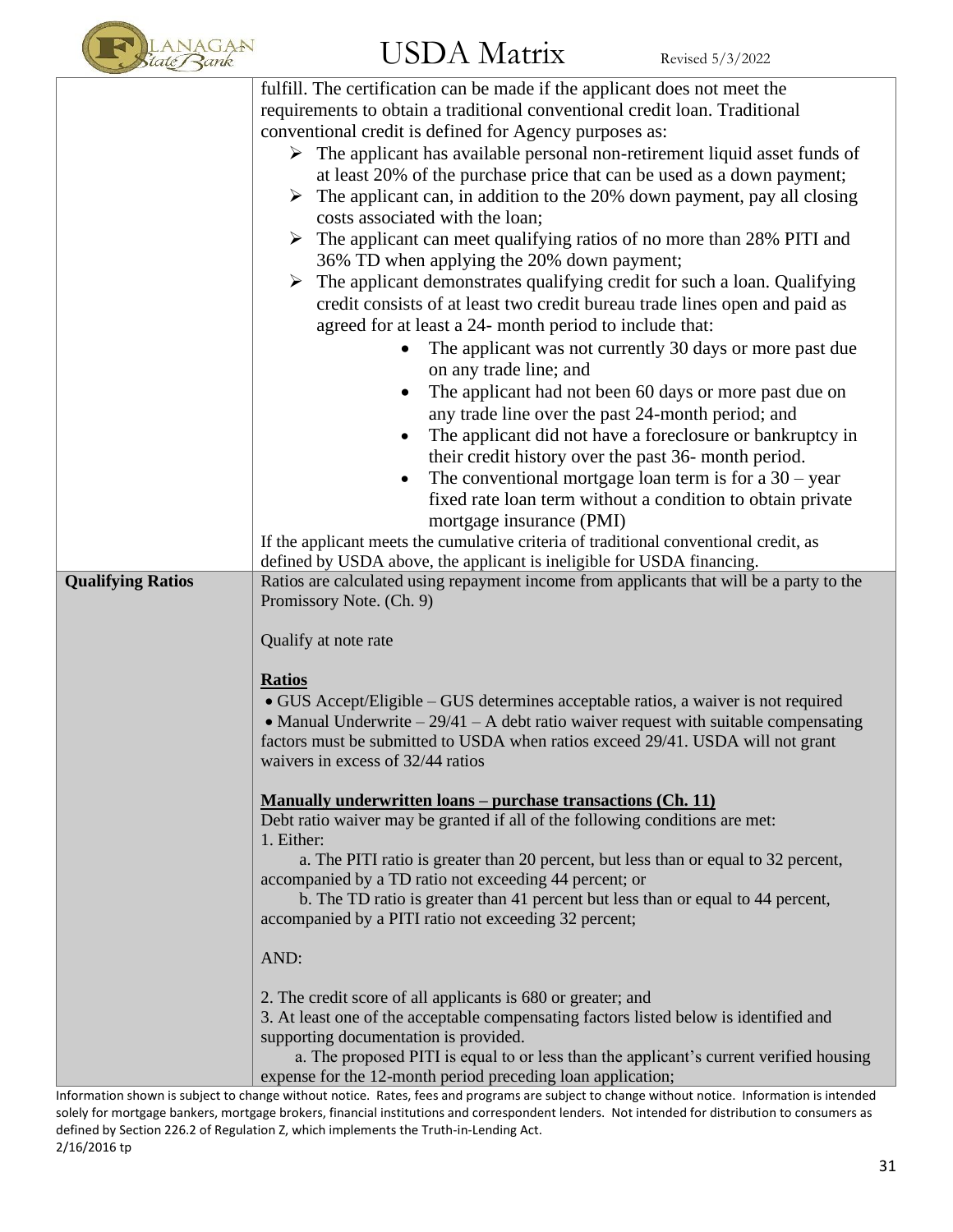

|                        | i. Verification of housing expenses may be documented on a verification of<br>rent (VOR) or credit report. The VOR or credit report must include the actual payment<br>amount due and report no late payments or delinquency for the previous 12 months. Rent<br>or mortgage payment histories from a family member will not be considered unless 12<br>months of canceled checks, money order receipts, or electronic payment confirmations<br>are provided. A history of less than 12 months will not be considered an acceptable<br>compensating factor.<br>b. Accumulated savings or cash reserves available post loan closing are equal to or<br>greater than 3 months of PITI payments;<br>i. A verification of deposit (VOD) or two most recent consecutive bank<br>statements document the average balance held by the applicant are required. Cash on<br>hand is not eligible for consideration as a compensating factor.<br>c. The applicant(s) (all employed applicants) has been continuously employed with<br>their current primary employer for a minimum of 2 years.<br>i. A "Request for Verification of Employment" (VOE) (Form RD 1910-5,<br>comparable HUD/FHA/VA or Fannie Mae form, or other equivalent), or VOEs prepared<br>by an employment verification service (e.g., The Work Number) must be provided. This<br>compensating factor is not applicable for self-employed applicants.<br>Debt ratio waivers must be requested and documented by the approved lender.<br><b>HELOC</b><br>When a loan has a HELOC that will be subordinated or a HELOC that the borrower holds<br>on another property and won't be closed, this is what may be required by underwriting:<br><b>HELOC</b> Reporting on Credit:<br>If the credit report and soft pull show no balance - then nothing more is needed<br>$\bullet$ |
|------------------------|---------------------------------------------------------------------------------------------------------------------------------------------------------------------------------------------------------------------------------------------------------------------------------------------------------------------------------------------------------------------------------------------------------------------------------------------------------------------------------------------------------------------------------------------------------------------------------------------------------------------------------------------------------------------------------------------------------------------------------------------------------------------------------------------------------------------------------------------------------------------------------------------------------------------------------------------------------------------------------------------------------------------------------------------------------------------------------------------------------------------------------------------------------------------------------------------------------------------------------------------------------------------------------------------------------------------------------------------------------------------------------------------------------------------------------------------------------------------------------------------------------------------------------------------------------------------------------------------------------------------------------------------------------------------------------------------------------------------------------------------------------------------------------------------------------------------------------------|
|                        | If the credit report and soft pull show a balance – then we need documentation that<br>shows recorded payment covers the interest amount due monthly (at a minimum)<br>and is not a negative amortization payment.<br>If funds from a HELOC are being used for closing - FSB will need proof of funds being<br>withdrawn and deposited to borrower's asset account being used for closing funds or a<br>copy of the check or wire given directly to title. Payment will be calculated by using                                                                                                                                                                                                                                                                                                                                                                                                                                                                                                                                                                                                                                                                                                                                                                                                                                                                                                                                                                                                                                                                                                                                                                                                                                                                                                                                        |
| <b>Recently Listed</b> | 1.5% of the current balance of the HELOC after the withdrawal for ratios<br>Refinance transactions – the listing must have expired or been withdrawn prior to the                                                                                                                                                                                                                                                                                                                                                                                                                                                                                                                                                                                                                                                                                                                                                                                                                                                                                                                                                                                                                                                                                                                                                                                                                                                                                                                                                                                                                                                                                                                                                                                                                                                                     |
| <b>Properties</b>      | application date. NOTE: If the property was listed in the prior 30 days to the application<br>date, the Early EPO provision will be extended to ONE YEAR                                                                                                                                                                                                                                                                                                                                                                                                                                                                                                                                                                                                                                                                                                                                                                                                                                                                                                                                                                                                                                                                                                                                                                                                                                                                                                                                                                                                                                                                                                                                                                                                                                                                              |
| <b>Refinance</b>       | Three options for refinancing are available: refinance loans are only available for<br>current USDA Mortgage holders.<br><b>Non-Streamlined Refinance</b><br><b>Streamlined Refinance</b><br><b>Streamlined Assist Refinance</b><br><b>Net Tangible Benefit</b><br>The borrower must receive a tangible benefit to refinance under the streamline options.<br>A tangible benefit is defined as a \$50 or greater reduction in their principal, interest and<br>annual fee monthly payment compared to the existing principal, interest and annual fee<br>monthly payment.                                                                                                                                                                                                                                                                                                                                                                                                                                                                                                                                                                                                                                                                                                                                                                                                                                                                                                                                                                                                                                                                                                                                                                                                                                                             |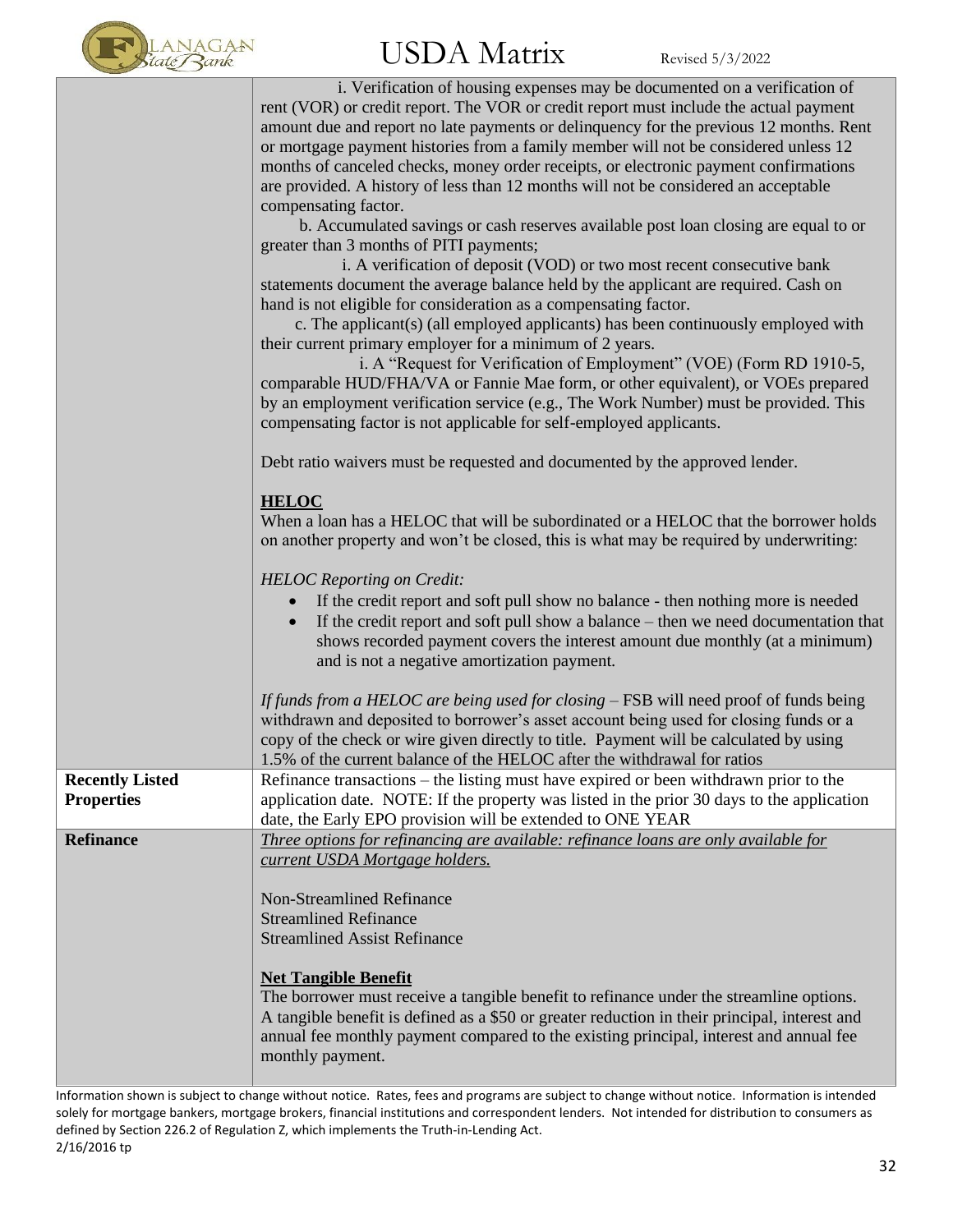

### $\rm{USDA~Matrix}$  Revised 5/3/2022

#### **Appraisal Requirements for refinance loans:**

Non-Streamlined refinance – a new appraisal is required Streamlined refinance – a new appraisal is not required Streamlined-Assis refinance – a new appraisal is not required

Inspections – all refinance loans

No additional inspections or repairs are required by USDA. However, the lender may require inspections or repairs based on information in appraisal. Expenses related to inspections or repairs may NOT be financed.

#### **Borrower Eligibility**

All USDA guidelines that are required for purchase loans, must be met for a refinance loan.

Adding or deleting borrowers for any reason is permissible on a Non-streamlined transaction. At least ONE of the original borrowers must be retained in order to qualify as a refinance loan.

*Streamlined-Assist refinances* – borrowers may be added BUT NOT REMOVED (unless deceased) from the current loan.

#### **Co-Borrowers/Co-Signers**

- Co-borrower must occupy the property
- Co-borrower must take title to the property AND sign the Note and the Security Instrument
- Co-Signors are ineligible
- The co-borrower cannot be an interested party to the transaction
- Non-occupant co-borrowers are ineligible

#### **Credit Eligibility**

Must meet all credit eligibility requirements as noted in the Credit Section.

#### **Non-streamlined refinance**

Loan amount may include:

- Principal and interest of the existing loan
- Closing costs, lender fees, including funds to establish a new tax and insurance escrow account
- Guarantee fee amount to the extent sufficient equity in the property exists, as determined by an appraisal. The appraised value may be exceeded only to the amount financing represents the guarantee fee.

Additional borrowers may be added to the new loan. Existing borrowers on the current mortgage note may be removed, however at least **ONE** of the original borrowers must be an applicant for the new refinance loan.

The existing loan must have closed 12 months prior to request for a refinance and must be current.

All regular USDA guidelines for credit, income and assets must be met.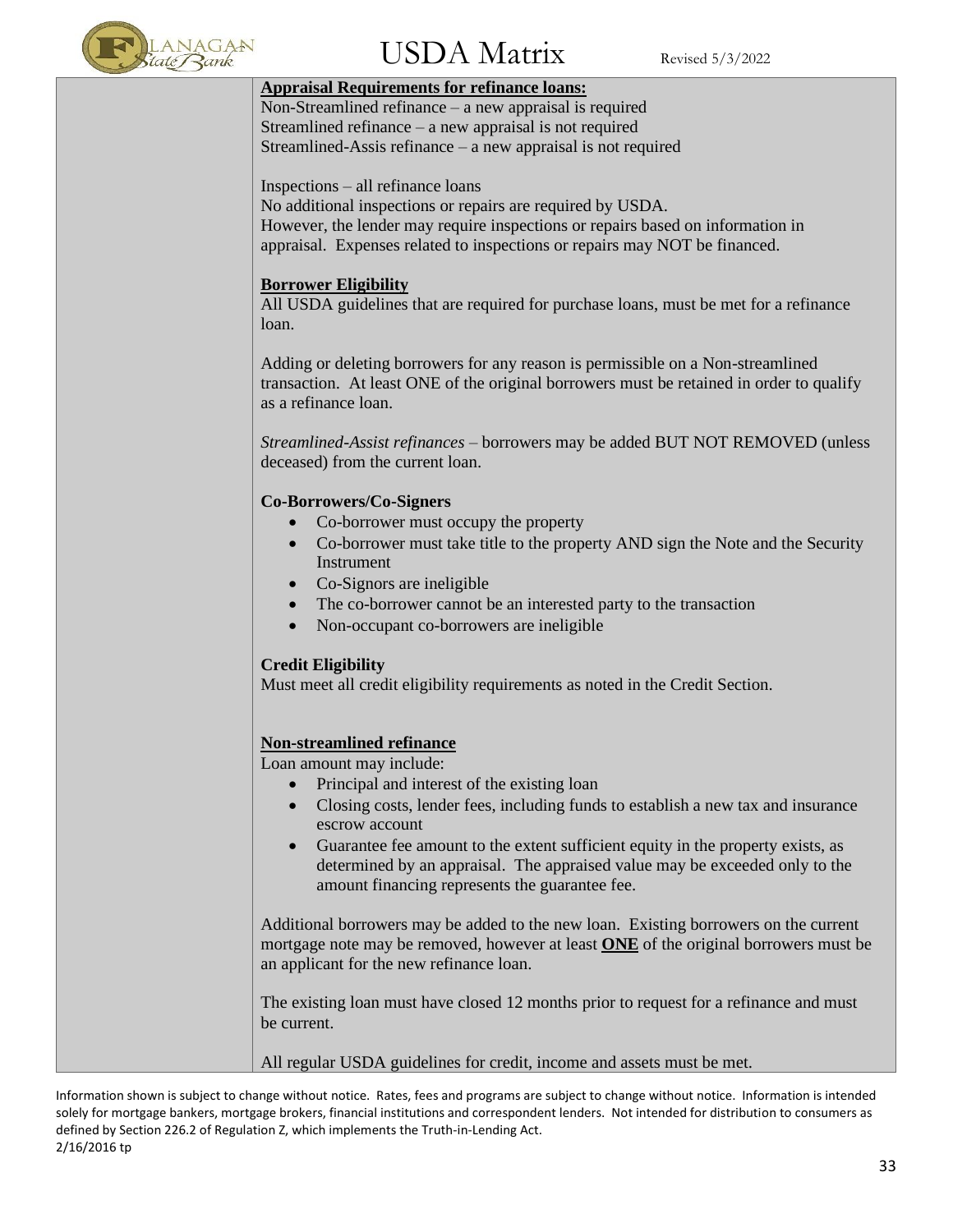

#### **Streamlined refinance**

- Refinance loan amount may not exceed the original purchase loan amount (i.e., the original purchase loan amount will establish the maximum loan amount of the refinance transaction). The loan amount may include:
	- o Outstanding principal balance of existing loan
	- o Current interest charges due
	- o Reconveyance fee for the existing USDA loan
	- o Guarantee fee to be financed into the loan
- Streamlined and Streamline Assist loan may include closing costs in the loan amount.
- Closing costs must be reasonable and customary for the area/transaction

#### **The following requirements apply to BOTH Non-streamlined and Streamlined refinances:**

- Guaranteed Underwriting System (GUS) loans may be originated with assistance from GUS for the Non-Streamlined and Streamline loan options. Streamline Assist may not be sent through GUS.
- Term must be 30 years
- Interest rate must be a fixed rate. Interest rate must not exceed the original rate of the loan being refinanced
- Funded buy-down accounts are not permitted
- Property must be the same as the original loan. It must be owned and occupied by the applicants as their principal residence.
- All credit requirements must be met for the Non-Streamline and Streamline products. See Streamline Assist for additional options.
- Total adjusted income for the household cannot exceed the moderate level for the area
- An approved SFHGLP lender must make the loan
- Subordinate financing such as home equity seconds and down payment assistance "silent" seconds cannot be included in the new loan amount. A subordination agreement will be needed. CLTV cannot exceed 100%.
- Applicants may not receive "cash out" from the refinance transaction. However, applicants may receive reimbursement from loan proceeds at settlement for their personal funds advanced for eligible loan purposes that are part ot the refinance transaction, such as an appraisal fee or credit report fee. At loan closing, a nominal amount of "cash out" to the applicants may occasionally result due to final escrow and interest calculations.
- Unpaid fees, such as late fees due the servicer, are not eligible to be included in the new loan amount
- SFHGLP refinance loans are permissible for properties in areas that have been determined to be non-rural since the existing loan was made
- Additional borrowers may be added to the new SFHGLP loan. Existing borrowers may be deleted from the current loan. All applicants that will be a party to the promissory note must meet all eligibility requirements. At least one of the original borrowers must be retained to qualify as a refinance transaction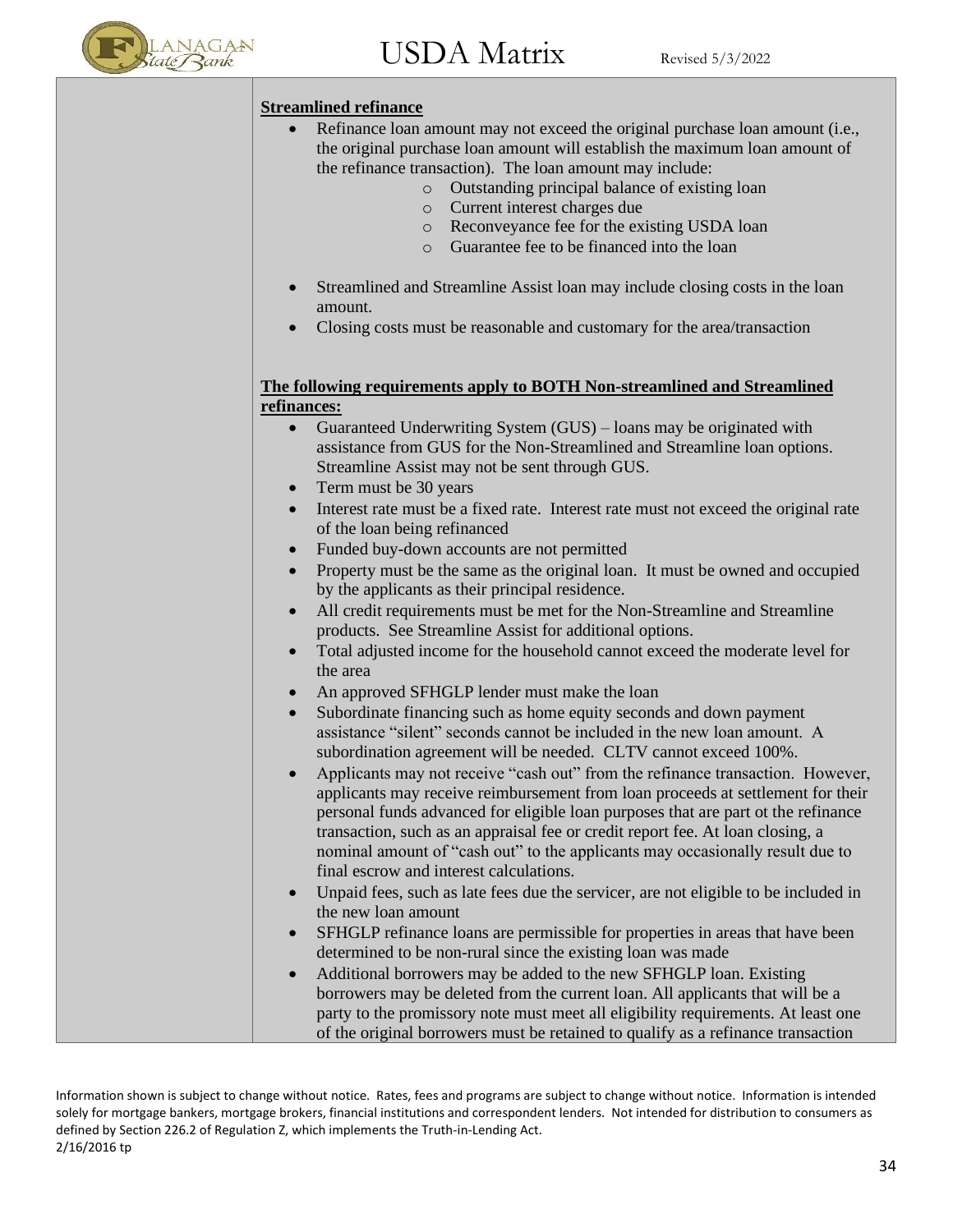

- To be eligible for refinance, the original loan must have closed at least 12 months prior to the USDA's receipt of a conditional commitment rque4st for the new refinance
- To be eligible for refinance, the existing loan must have been current for the 180-day period prior to the USDA's receipt of a conditional commitment request to refinance
- Any late mortgage payments within the past 36 months on the existing USDA loan must be analyzed and addressed by the lender to determine if any late payments were a disregard for financial obligations, an inability to manage debt, or factors beyond the control of the borrower when considering the underwriting decision.
- There is no limit placed on the number of refinance loans made to an existing SFHGLP borrower, however the loan to be refinanced must have closed at least twelve months prior to the USDA's receipt of a conditional commitment request for refinance.

#### **Property inspections are not necessary**.

Although Rural Development does not require repairs to be completed for refinance transactions, the lender may require completion of repairs as a condition of loan approval. Expenses related to property inspections and repairs may not be financed into the new loan amount.

#### **Discount Points**

Discount points are not eligible to be financed, except for low-income applicants. In such cases, discount points financed will not exceed two percentage points of the loan amount and must represent a reduction to the interest rate.

#### **The following information pertains to the Streamlined-Assist refinance program:**

- Streamlined-Assist refinance loans must be manually underwritten. They cannot be processed through the Guaranteed Underwriting System (GUS).
- A credit report with scores for each borrower must be submitted with the file.
- Mortgage History Borrower must have made timely mortgage payments for the 12-month period prior to the refinance.
- Lender must secure evidence to document the borrower(s) has paid the loan on time for the previous 12 months. If the mortgage account is currently delinquent or has been reported delinquent in the previous 12 months, the borrower is not eligible.
- The lender may utilize a Verification of Mortgage obtained from or provided directly by the loan servicer that lists the payment history for each of the previous 12 months. As an alternative, the lender may submit a credit report which reflects a satisfactory mortgage payment history over the past 12 months. If the lender submits a credit report to Rural Development as proof of payment history, only the payment history of the current mortgage will be considered. Credit waivers or explanations for adverse credit that may be present on the report are not required.
- Existing USDA Guaranteed Loans that have less than a 12-months payment history at time of application are ineligible for the Streamlined-Assist refinance program.
- The new interest rate must be a fixed rate and must not exceed the interest rate of the original loan being refinanced.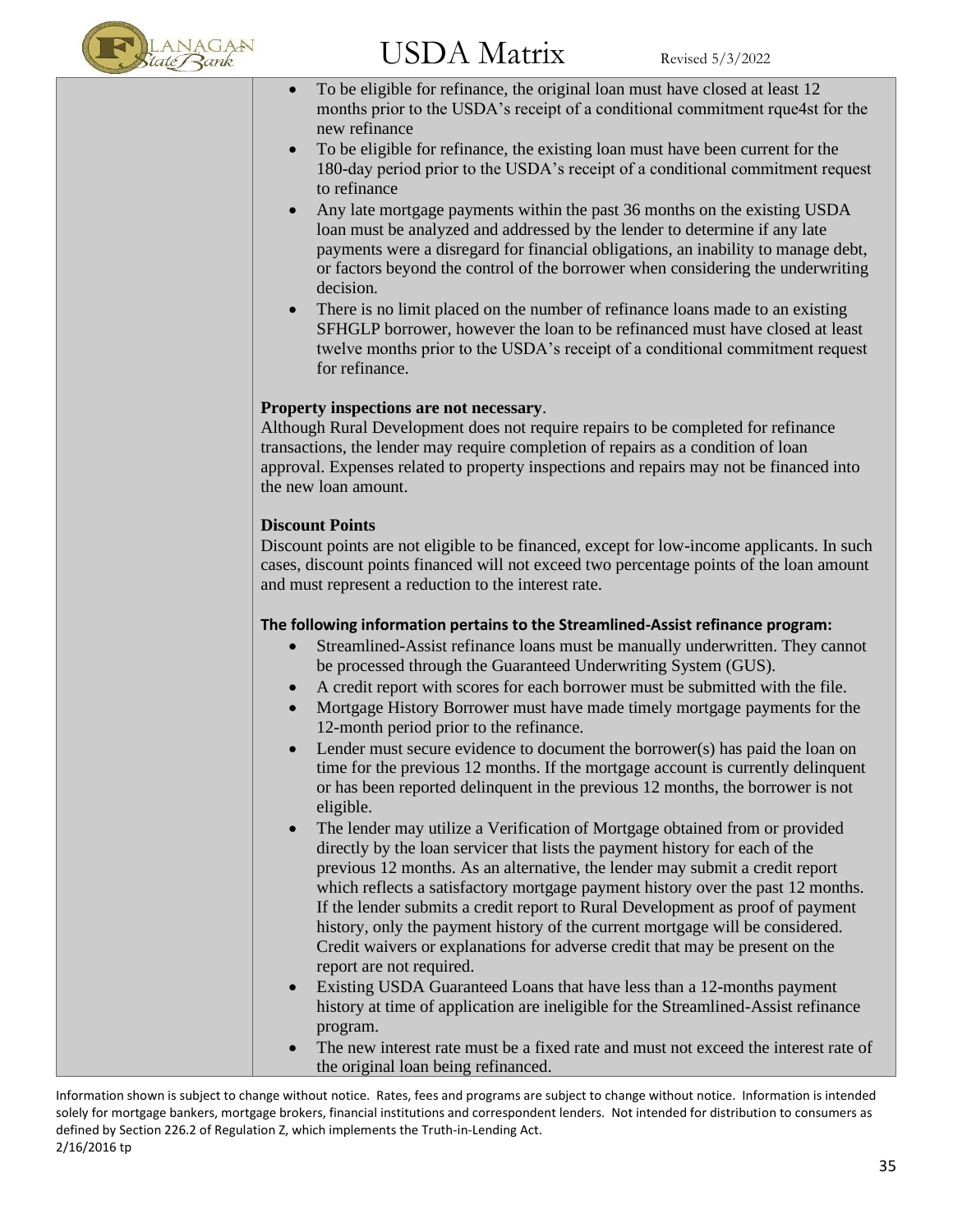

|                             | The loan amount may include the principal balance of the existing loan, plus the<br>applicable upfront guarantee fee, accrued interest and eligible loan closing costs.<br>No cash out is permitted to the borrower.<br>Customary and reasonable closing costs and other fees may be collected from<br>$\bullet$<br>the borrower by the lender. Such charges may not exceed the cost paid by the<br>lender or charged to the lender by the service provider.<br>Unpaid fees, home equity lines of credit, down payment assistance funds used<br>for the original purchase of the property or other second liens on the property are<br>not eligible to be included in the new loan amount.<br>Bona Fide discount points may be financed into the loan amount for low income<br>$\bullet$<br>borrowers only, as defined by USDA.<br>The origination fee does not include charges for credit reports, title examination,<br>verification requests, appraisals, settlement costs or other eligible costs<br>associated with processing and closing the loan.<br>The borrower must receive a tangible benefit to refinance under this option. A<br>tangible benefit is defined as a \$50 or greater reduction in their principal,<br>interest, and the annual fee payment on the new guaranteed loan when compared<br>to the existing principal, interest and annual fee payment.<br><b>Additional guidelines for Streamlined Assist Refinance</b><br>Borrower(s) must have made timely mortgage payments for the 12-month period prior to<br>the refinance.<br>Borrowers may not be removed when using the Streamlined Assist Refinance<br>Lender must secure evidence to document the borrower(s) has paid the loan on time for<br>the previous 12 months. If the mortgage account is currently delinquent or has been<br>reported delinquent in the previous 12 months, the borrower is not eligible.<br>FSB requires all borrowers on the loan to be employed at the time of closing on the<br>refinance transaction or have alternate sources of income such as: retirement income,<br>social security income, disability income, alimony or child support. (Exception: When<br>husband and wife are on the loan, income from only one spouse is acceptable)<br>The applicants must meet the income eligibility requirements of Handbook 3555.151(a)<br>and must not have had any defaults during the 12-month period prior to the refinance<br>loan application.<br>While there are no required DTI ratios, if borrower's employment/income situation has<br>materially changed within the last 6 months, FSB reserves the right to disallow the loan |
|-----------------------------|---------------------------------------------------------------------------------------------------------------------------------------------------------------------------------------------------------------------------------------------------------------------------------------------------------------------------------------------------------------------------------------------------------------------------------------------------------------------------------------------------------------------------------------------------------------------------------------------------------------------------------------------------------------------------------------------------------------------------------------------------------------------------------------------------------------------------------------------------------------------------------------------------------------------------------------------------------------------------------------------------------------------------------------------------------------------------------------------------------------------------------------------------------------------------------------------------------------------------------------------------------------------------------------------------------------------------------------------------------------------------------------------------------------------------------------------------------------------------------------------------------------------------------------------------------------------------------------------------------------------------------------------------------------------------------------------------------------------------------------------------------------------------------------------------------------------------------------------------------------------------------------------------------------------------------------------------------------------------------------------------------------------------------------------------------------------------------------------------------------------------------------------------------------------------------------------------------------------------------------------------------------------------------------------------------------------------------------------------------------------------------------------------------------------------------------------------------------------------------------------------------------------------------------------------------------------------------------------------------------------------------------------------------|
| <b>Reserves</b>             | Not required. When reserves are entered into the GUS, the Lender MUST develop a                                                                                                                                                                                                                                                                                                                                                                                                                                                                                                                                                                                                                                                                                                                                                                                                                                                                                                                                                                                                                                                                                                                                                                                                                                                                                                                                                                                                                                                                                                                                                                                                                                                                                                                                                                                                                                                                                                                                                                                                                                                                                                                                                                                                                                                                                                                                                                                                                                                                                                                                                                         |
|                             | two-month average. Assets such as 401K's, IRA's, etc may be included up to only 60%<br>of the vested value. Non-liquid accounts will not be counted as reserves.                                                                                                                                                                                                                                                                                                                                                                                                                                                                                                                                                                                                                                                                                                                                                                                                                                                                                                                                                                                                                                                                                                                                                                                                                                                                                                                                                                                                                                                                                                                                                                                                                                                                                                                                                                                                                                                                                                                                                                                                                                                                                                                                                                                                                                                                                                                                                                                                                                                                                        |
| <b>Special</b>              | Documenting Eligibility of the Applicants/Parties Participating in Rural                                                                                                                                                                                                                                                                                                                                                                                                                                                                                                                                                                                                                                                                                                                                                                                                                                                                                                                                                                                                                                                                                                                                                                                                                                                                                                                                                                                                                                                                                                                                                                                                                                                                                                                                                                                                                                                                                                                                                                                                                                                                                                                                                                                                                                                                                                                                                                                                                                                                                                                                                                                |
| <b>Requirements/Restric</b> | <b>Development Loan Guarantees</b>                                                                                                                                                                                                                                                                                                                                                                                                                                                                                                                                                                                                                                                                                                                                                                                                                                                                                                                                                                                                                                                                                                                                                                                                                                                                                                                                                                                                                                                                                                                                                                                                                                                                                                                                                                                                                                                                                                                                                                                                                                                                                                                                                                                                                                                                                                                                                                                                                                                                                                                                                                                                                      |
| tions                       | Lenders must document that the applicant(s) are not on the:                                                                                                                                                                                                                                                                                                                                                                                                                                                                                                                                                                                                                                                                                                                                                                                                                                                                                                                                                                                                                                                                                                                                                                                                                                                                                                                                                                                                                                                                                                                                                                                                                                                                                                                                                                                                                                                                                                                                                                                                                                                                                                                                                                                                                                                                                                                                                                                                                                                                                                                                                                                             |
|                             | • U.S. General Services Administration (GSA) System for Award Management (SAM)                                                                                                                                                                                                                                                                                                                                                                                                                                                                                                                                                                                                                                                                                                                                                                                                                                                                                                                                                                                                                                                                                                                                                                                                                                                                                                                                                                                                                                                                                                                                                                                                                                                                                                                                                                                                                                                                                                                                                                                                                                                                                                                                                                                                                                                                                                                                                                                                                                                                                                                                                                          |
|                             | and                                                                                                                                                                                                                                                                                                                                                                                                                                                                                                                                                                                                                                                                                                                                                                                                                                                                                                                                                                                                                                                                                                                                                                                                                                                                                                                                                                                                                                                                                                                                                                                                                                                                                                                                                                                                                                                                                                                                                                                                                                                                                                                                                                                                                                                                                                                                                                                                                                                                                                                                                                                                                                                     |
|                             | · HUD's Credit Alert Verification Reporting System (CAIVRS)                                                                                                                                                                                                                                                                                                                                                                                                                                                                                                                                                                                                                                                                                                                                                                                                                                                                                                                                                                                                                                                                                                                                                                                                                                                                                                                                                                                                                                                                                                                                                                                                                                                                                                                                                                                                                                                                                                                                                                                                                                                                                                                                                                                                                                                                                                                                                                                                                                                                                                                                                                                             |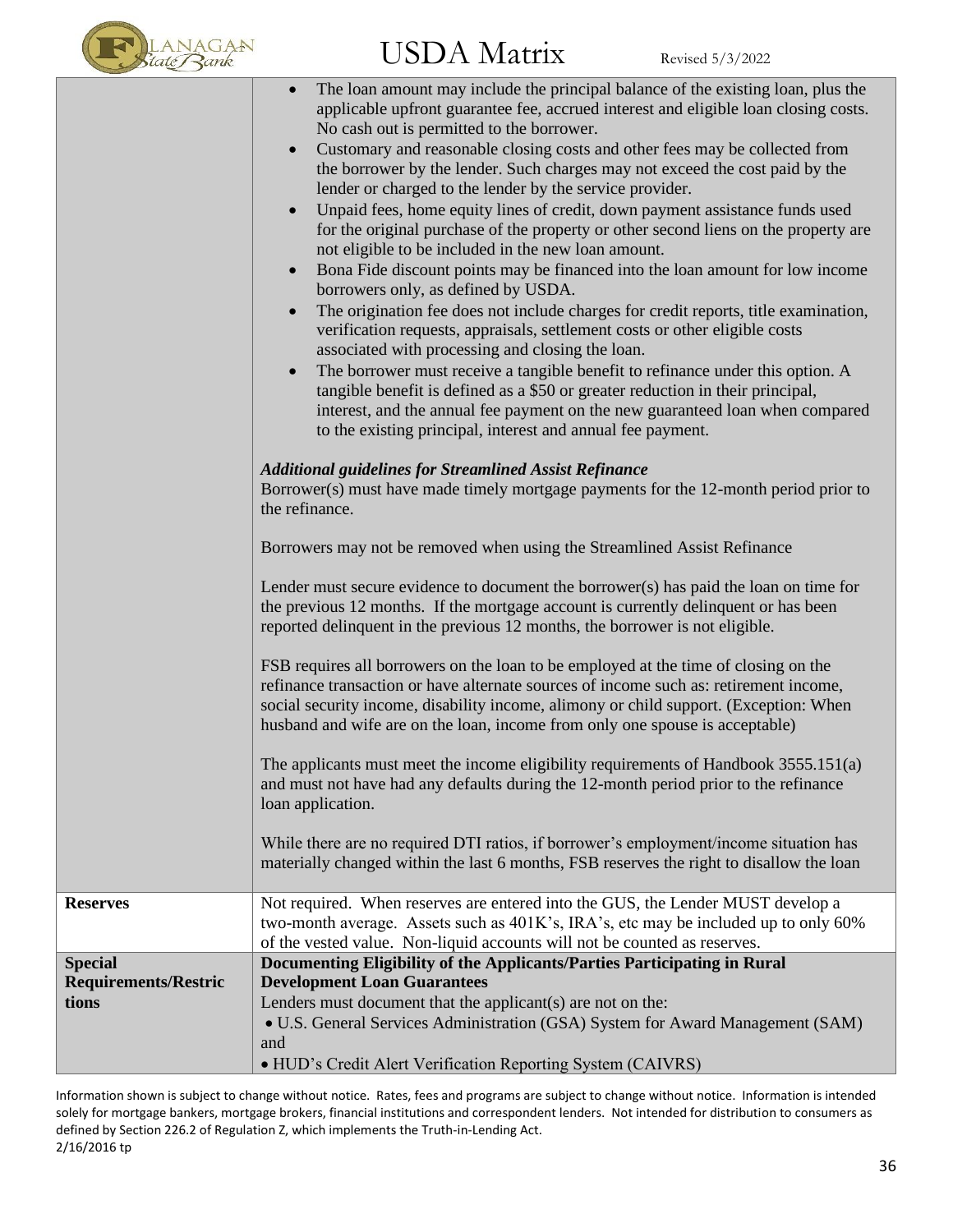

An applicant is ineligible if he/she is presently delinquent on any Federal debt or is suspended or debarred, or otherwise excluded from participating in Rural Development programs. The GSA list may be found at:<https://www.sam.gov/portal/public/SAM/>

Lenders must certify on Form RD3555-21 the applicant(s) and all parties to the mortgage transaction are not on the GSA list. Appendix 7 of the Handbook contains additional information concerning CAIVRS.

#### **Wood Destroying Insects/Organism (Termite) Requirements**

All geographic areas as required by USDA, and/or:

- There is evidence of active infestation
- It is mandated by the state or local jurisdiction
- It is customary to the area
- At lender's discretion
- The purchase contract requires a termite inspection

#### **Well/Water Supply**

Water systems, for existing or new construction, that require continuous or repetitive treatment to be safe bacterially or chemically are not acceptable. Individual dwelling water purification units are not an acceptable alternative; however, they may be used if the individual water system, with purification, meets the requirements of the state department of health or other comparable reviewing and regulatory authority.

#### **Well/Water Supply – Individual Privately Owned**

Individual water supply systems may be acceptable when the cost to connect to a public or community water system is not reasonable as defined by the lender. Lender is responsible for determining if connection is feasible.

Water quality tests are required as follows:

• The water quality of the well must meet the requirements of the state or local authority. If the state or local authority does not have specific requirements, the maximum contaminant levels established by the Environmental Protection Agency (EPA) will apply. • The local health authority or a state certified laboratory must perform a water quality analysis. The Safe Water Drinking Act does not apply to private wells. Contact the Environmental Protection Agency (EPA) at (800) 426-4791 for referral to certified labs and other inquiries.

• The water analysis report must be no greater than 120 days old at loan closing.

• The well location for individual water supply systems must be measured to establish the distance from the septic system. Distances must meet the most aggressive approach of the local and/or State Health Authority codes or HUD Handbook 4000.1.

• Individual water systems/wells should be located on the subject property site. If located on an adjacent property, evidence of water rights and recorded maintenance agreement must be retained in the lender's permanent loan file as acceptance of the well as the primary source of water.

• Properties served by cisterns are not acceptable.

#### **Well/Water Supply – Individual – Privately Owned - Shared**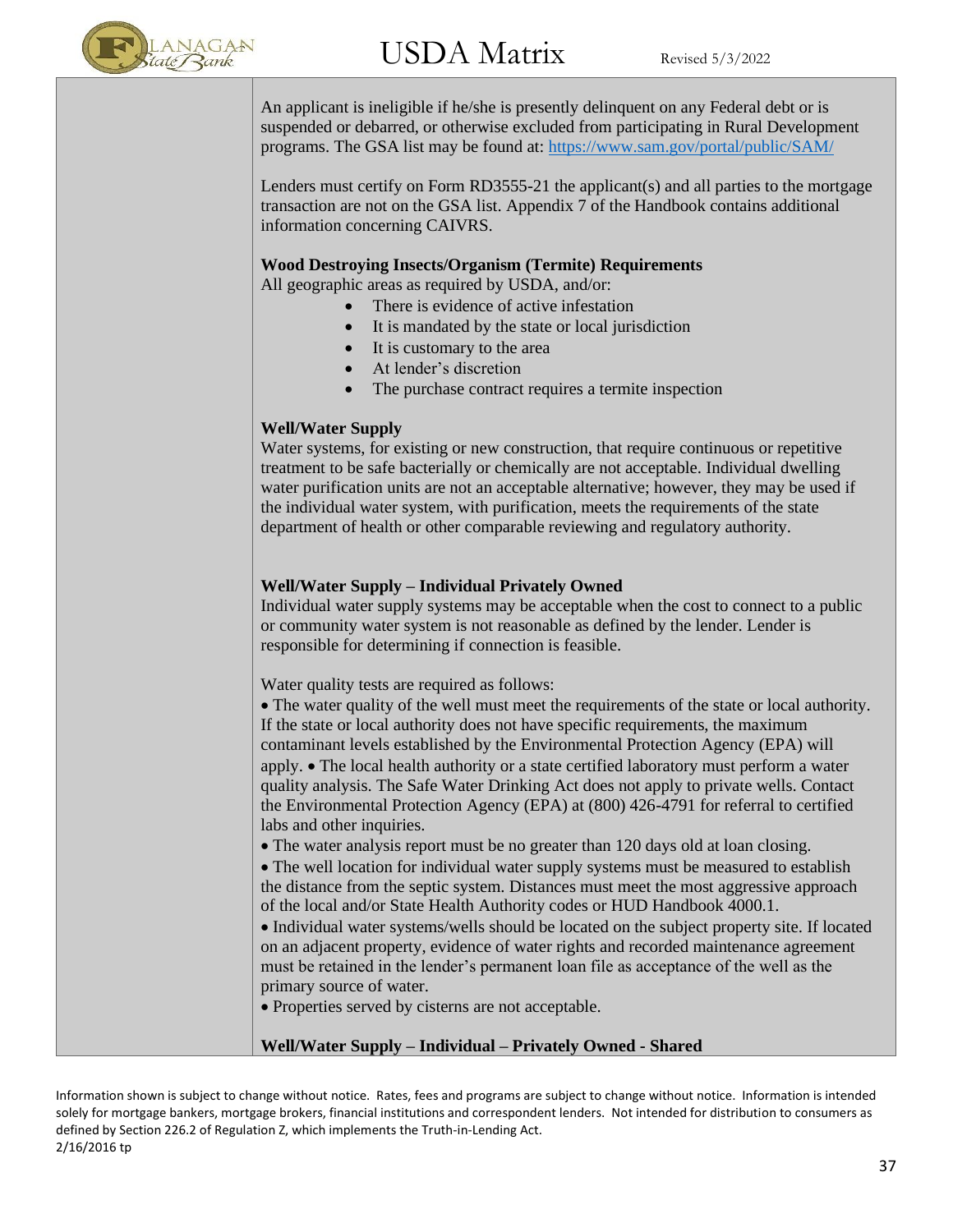

If the property is served by a shared well or off-site facility, the lender must ensure the private system will provide a continuous and adequate supply of safe and potable water.

The following requirements must also be meet.

• The well serves properties that cannot feasibly be connected to an acceptable public or community water supply system. It is the lender's responsibility to make this determination.

• A shared well must have a valve on each dwelling.

• The water supply is adequate for all families served. A shared well must service no more than four living units or properties.

• The water quality of the well must meet the requirements of the state or local authority. If the state or local authority does not have specific requirements, the maximum contaminant levels established by the Environmental Protection Agency (EPA) will apply. • The well must have an agreement that meets the following requirements:

- o Is binding upon all signatory parties and their successors in title.
- o Is recorded or will be recorded no later than the closing date.

 o Makes provisions for maintenance and repair of the system and the sharing of costs to do so. These provisions must include a permanent easement that allows access for maintenance and repair.

#### **Well/Water Supply – Community Owned**

If the property is served by a community water system operated by a private corporation or nonprofit property owner's association, the lender must ensure the following conditions are met:

• The system and the water supply meet all applicable Federal, State and local requirements.

• The system has the capacity to provide a sufficient water supply during periods of peak demand.

• The system is operated under a legally binding agreement that allows interested third parties to enforce the obligation of the operator to provide satisfactory service.

#### **Required Inspections and Documentation**

The lender must obtain documentation that the water quality meets state and local standards as discussed in this section. All documentation must remain in permanent loan file

#### **Wastewater/Septic – Individual Privately Owned**

Individual sewage systems may be acceptable when the cost to connect to a public or community sewage system is not reasonable as defined by the lender. The lender is required to obtain a septic evaluation. An FHA roster appraiser who certifies the property meets required HUD Handbooks, a government health authority, a licensed septic system professional, or a qualified home inspector may perform the septic evaluation. The inspector may require additional inspections as a result of the inspection. The separation distances between a well and septic tank, and the property line should comply with HUD guidelines or state well codes. The septic system must be free of observable evidence of failure. Existing dwellings appraised by a HUD roster appraiser, who has indicated the dwelling meets the required HUD handbooks does not require further septic certification.

If the property is served by an individual sewage disposal system, the lender must ensure the system: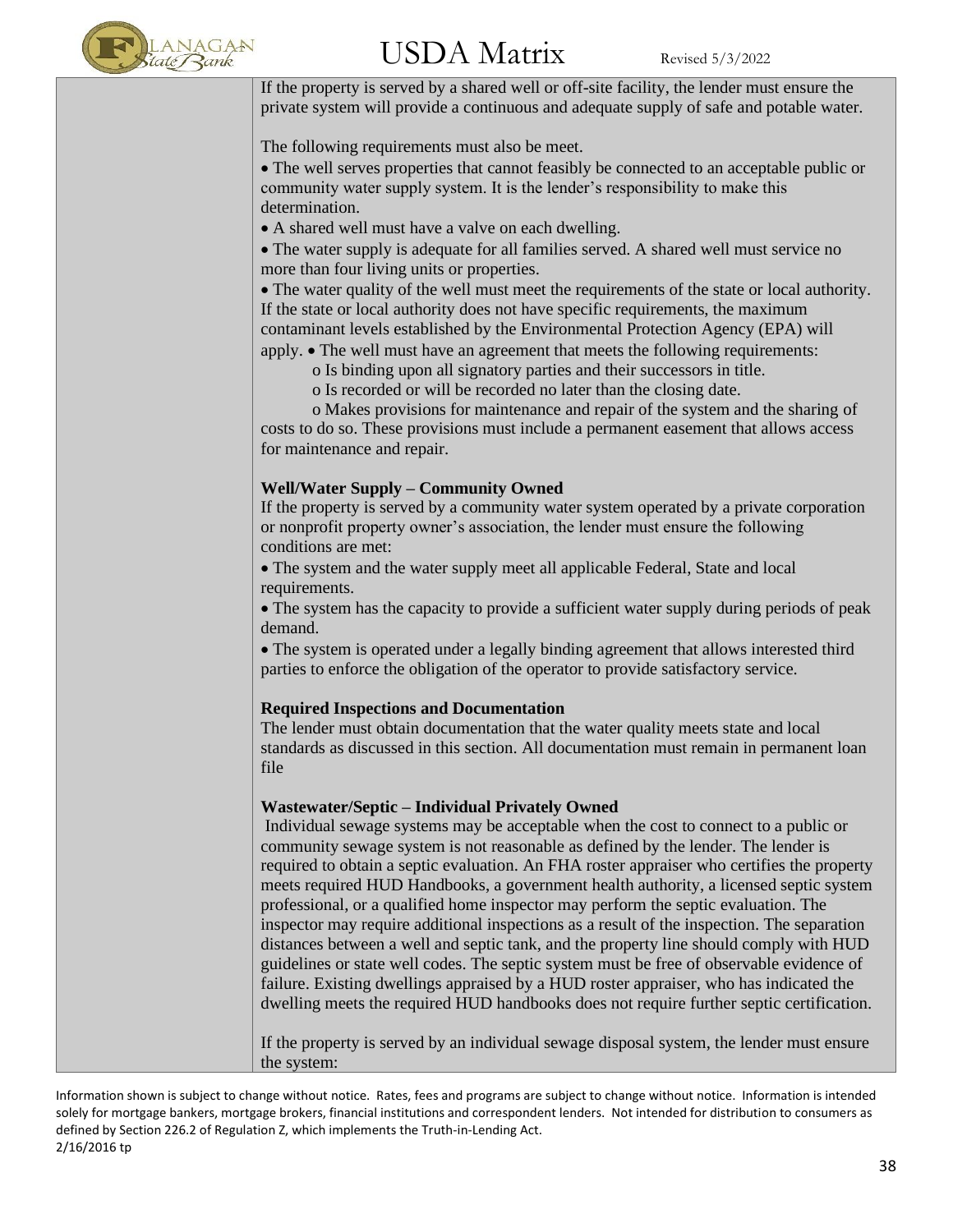

| • Meets any applicable requirements of the estate or local health authority with<br>jurisdiction.                                                                                                                                                                                                                                                                                                                                                                                                                                                                                                                                                    |
|------------------------------------------------------------------------------------------------------------------------------------------------------------------------------------------------------------------------------------------------------------------------------------------------------------------------------------------------------------------------------------------------------------------------------------------------------------------------------------------------------------------------------------------------------------------------------------------------------------------------------------------------------|
| • Is located entirely on the subject property. If any part of the system is located on an<br>adjacent property (e.g., leach lines), evidence such as a perpetual encroachment easement<br>must be recorded to establish the rights of the property owner's permitted use.                                                                                                                                                                                                                                                                                                                                                                            |
| • Is operating properly and has the capacity to dispose of all domestic wastes in a manner<br>that will not create a nuisance or endanger public health.                                                                                                                                                                                                                                                                                                                                                                                                                                                                                             |
| <b>Wastewater/Septic - Community Owned</b><br>If the property is served by a community wastewater system operated by a private<br>corporation or nonprofit property owner's association, the lender must ensure that the<br>system:                                                                                                                                                                                                                                                                                                                                                                                                                  |
| • Meets any applicable requirements of the state or local health authority with<br>jurisdiction. • Is licensed, operating properly and has the capacity to dispose of all<br>domestic wastes in a manner that will not create a nuisance or endanger public health.<br>• Is subject to a legally binding agreement that allows interested third parties to enforce<br>the obligation of the operator to provide satisfactory service.                                                                                                                                                                                                                |
| <b>Required Inspections and Documentation</b><br>The lender must obtain documentation that the wastewater system meets state and local<br>standards as discussed in this section. All documentation must remain in permanent loan<br>file.                                                                                                                                                                                                                                                                                                                                                                                                           |
| <b>Street Access</b><br>The site must be contiguous to, and have direct access from, a public or private street,<br>road, or driveway. If the driveway is shared, there must be a permanently recorded<br>easement for ingress and egress. This agreement must be binding to successors and title.<br>A copy of a title report may be used to evidence the easement. Private streets must have<br>a permanently recorded easement or be owned and maintained by a home owners<br>association (HOA). All recorded easements must be reviewed and approved by the<br>approved lender's underwriter and documented in the lender's permanent loan file. |
| <b>Street Maintenance</b><br>Streets and roads must be hard surfaced or all-weather surfaced. An all-weather surface<br>is a road surface over which emergency and the area's typical passenger vehicles can<br>pass at all times. A publicly maintained road is automatically assumed to meet this<br>requirement. If an HOA is responsible for maintaining streets and roads, it must meet the<br>criteria set forth by Fannie Mae, Freddie Mac, the U.S. Department of Housing and<br>Urban Development (HUD), or U.S. Department of Veterans Affairs (VA).                                                                                       |
| <b>Private Road Maintenance Agreements</b><br>Properties located on private roads require evidence in the loan file of a permanent<br>recorded easement (nonexclusive, non-revocable roadway/driveway easement without<br>trespass from the property to a public street/road). Private road maintenance agreements<br>are not required.                                                                                                                                                                                                                                                                                                              |

| <b>Student Loans</b> | May <i>not</i> be excluded from the DTI at any time.     |
|----------------------|----------------------------------------------------------|
|                      | Lenders must include the required payment as applicable: |
|                      |                                                          |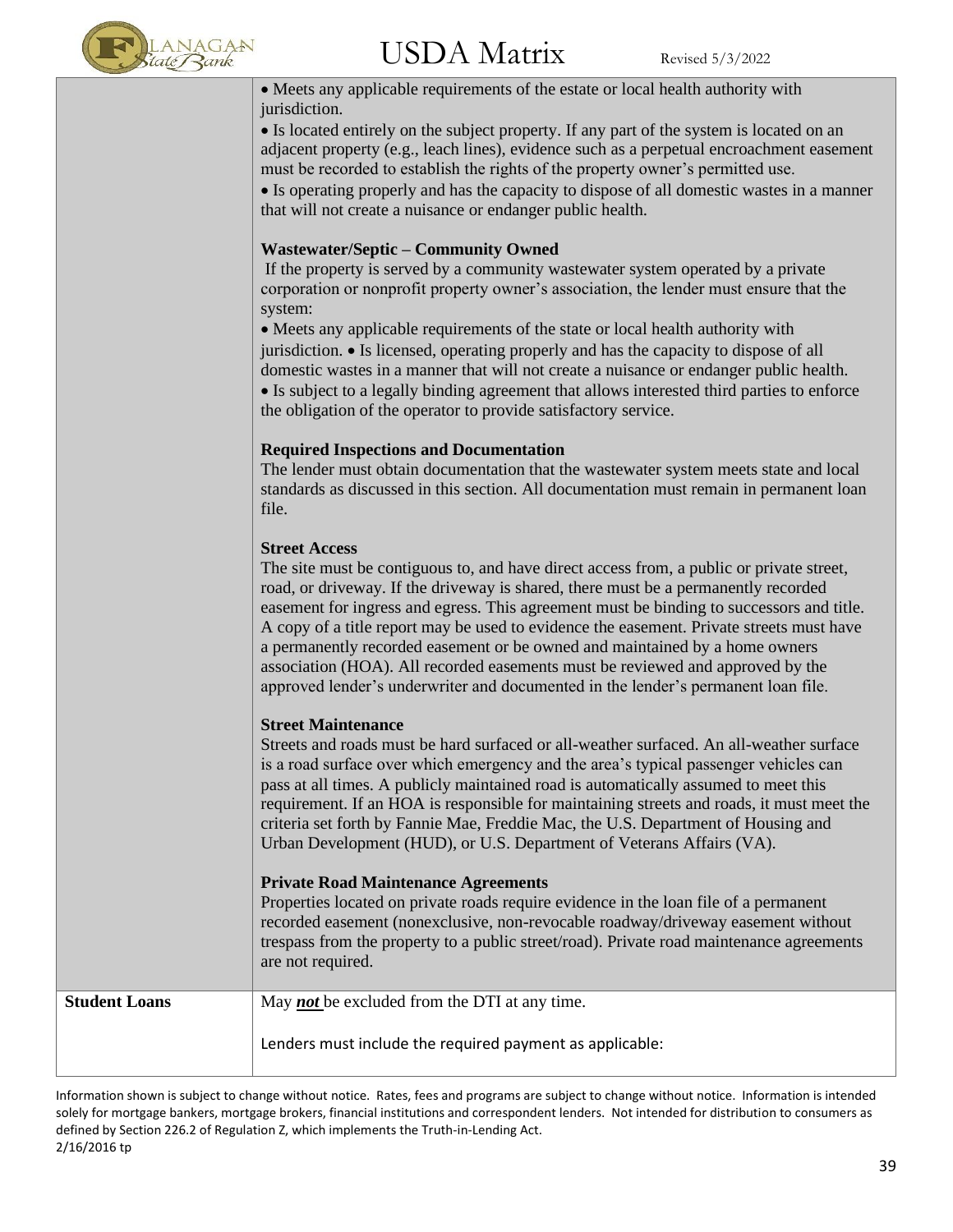

|                     | • Fixed payment loans: A permanent amortized, fixed payment may be used in the debt<br>ratio when the lender retains documentation to verify the payment is fixed, the interest<br>rate is fixed, and the repayment term is fixed. The fixed payment will fully amortize/pay in<br>full the debt at the end of the term.<br>. Non-Fixed payment loans: Payments for deferred loans, Income Based Repayment (IBR),<br>Income Contingent (IC), Graduated, Adjustable, and other types of repayment<br>agreements which are not fixed must use the greater of the following: 1. One half (.50)<br>percent of the outstanding loan balance documented on the credit report or creditor<br>verification, or 2. The current documented payment under the approved repayment plan<br>with the creditor.                                                                                                                                                                                                                                                                                                                                                                                                                                                                                                                                                                                                                                                                                                                                                                                           |
|---------------------|--------------------------------------------------------------------------------------------------------------------------------------------------------------------------------------------------------------------------------------------------------------------------------------------------------------------------------------------------------------------------------------------------------------------------------------------------------------------------------------------------------------------------------------------------------------------------------------------------------------------------------------------------------------------------------------------------------------------------------------------------------------------------------------------------------------------------------------------------------------------------------------------------------------------------------------------------------------------------------------------------------------------------------------------------------------------------------------------------------------------------------------------------------------------------------------------------------------------------------------------------------------------------------------------------------------------------------------------------------------------------------------------------------------------------------------------------------------------------------------------------------------------------------------------------------------------------------------------|
|                     | • Student loans in the applicant's name alone but paid by another party remain the legal<br>responsibility of the applicant. The applicable payment must be included in the monthly<br>debts.                                                                                                                                                                                                                                                                                                                                                                                                                                                                                                                                                                                                                                                                                                                                                                                                                                                                                                                                                                                                                                                                                                                                                                                                                                                                                                                                                                                              |
|                     | . Student loans in a "forgiveness" plan/program remain the legal responsibility of the<br>applicant until they are released of liability from the creditor. The applicable payment<br>must be included in the monthly debts.                                                                                                                                                                                                                                                                                                                                                                                                                                                                                                                                                                                                                                                                                                                                                                                                                                                                                                                                                                                                                                                                                                                                                                                                                                                                                                                                                               |
| <b>Underwriting</b> | The Guaranteed Underwriting System (GUS) was developed to automate the process of<br>credit risk evaluation for the SFHGLP. GUS is a tool that helps evaluate the credit risk of<br>the loan request. It compliments but DOES NOT replace the considered judgment of<br>experienced underwriters.<br>No borrower should be denied a SFHGLP guarantee solely on the basis of a risk<br>assessment generated by GUS. Mitigating circumstances according to Agency standard<br>guidelines may be considered.<br><b>GUS Resubmission Policy (Ch. 5)</b><br>If data changes during the loan application stage, after Conditional Commitment or prior<br>to loan closing, the GUS underwriting recommendation could be compromised.<br>Under the following conditions, lenders must resubmit the loan through GUS for an<br>updated evaluation:<br>• Borrowers were either added or deleted from the loan application or critical<br>information has changed.<br>• A decrease in the borrower's income and/or cash assets/reserves.<br>• An increase in loan amount or interest rate on the mortgage loan request.<br>• Any changes that would negatively affect the borrower's ability to repay the mortgage.<br>• Information regarding the property changes—such as a change in sales price or value.<br>Some data changes do not affect the outcome of an underwriting recommendation. Once<br>a mortgage loan has been sent to the Agency as a "Final Submit," the following data<br>changes do not require that the GUS loan application be updated:<br>• A decrease in loan interest rate |
|                     | • A decrease in loan amount<br>• A decrease of mortgage or personal liabilities<br>• An increase of assets                                                                                                                                                                                                                                                                                                                                                                                                                                                                                                                                                                                                                                                                                                                                                                                                                                                                                                                                                                                                                                                                                                                                                                                                                                                                                                                                                                                                                                                                                 |

Information shown is subject to change without notice. Rates, fees and programs are subject to change without notice. Information is intended solely for mortgage bankers, mortgage brokers, financial institutions and correspondent lenders. Not intended for distribution to consumers as defined by Section 226.2 of Regulation Z, which implements the Truth-in-Lending Act. 2/16/2016 tp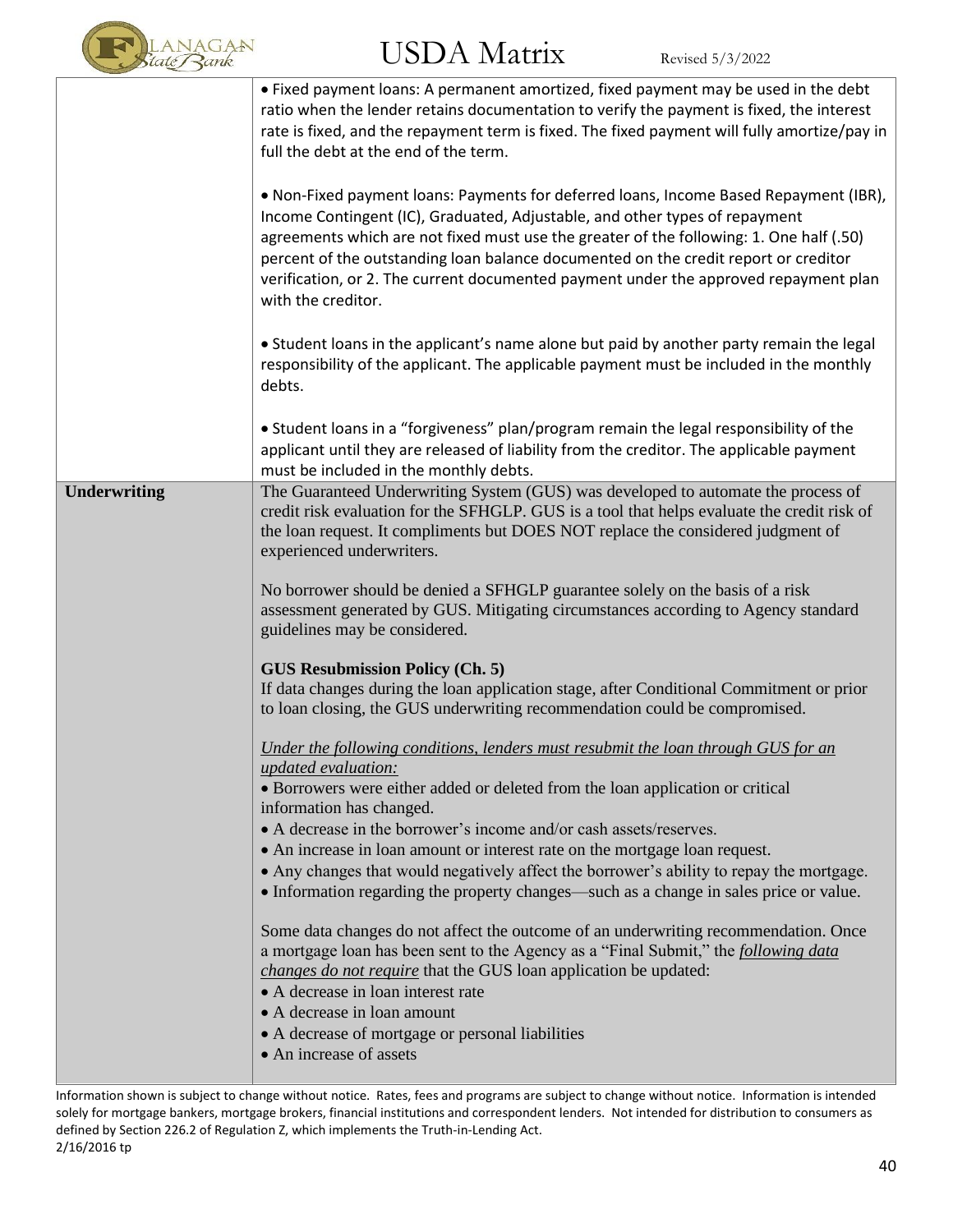

|                           | All loans must be submitted to GUS (Guarantee Underwriting System)                                                                                                                                                                                                                                                                                                                                                      |
|---------------------------|-------------------------------------------------------------------------------------------------------------------------------------------------------------------------------------------------------------------------------------------------------------------------------------------------------------------------------------------------------------------------------------------------------------------------|
|                           | Loans which receive an underwriting recommendation of "Refer" or "Refer with<br>Caution" require a manual underwrite per USDA guidelines.                                                                                                                                                                                                                                                                               |
|                           | A GUS underwriting recommendation of "Accept" may require a manual<br>downgrade to "Refer" if:                                                                                                                                                                                                                                                                                                                          |
|                           | • Open authorized user tradelines are reported on the credit report                                                                                                                                                                                                                                                                                                                                                     |
|                           | • Credit report indicates a tradeline or public record is in dispute                                                                                                                                                                                                                                                                                                                                                    |
|                           | • Installment and/or revolving debts not listed on the credit report were manually entered<br>into GUS                                                                                                                                                                                                                                                                                                                  |
|                           | o Exception: The manual entry of Non-Purchasing Spouse (NPS) debts<br>(community property states only) will not require an "Accept" to be downgraded to a<br>"Refer"                                                                                                                                                                                                                                                    |
|                           | The manual entry of child support, alimony, garnishments, or other court ordered debts,<br>or business debts into GUS will not require an "Accept" to be downgraded to a "Refer".                                                                                                                                                                                                                                       |
|                           | If GUS renders an underwriting recommendation of ACCEPT and ELIGIBLE, the loan<br>is eligible for Rural Development's guarantee. All files must be submitted to the RD<br>office in the state in which the property is located to obtain a Conditional Commitment<br>prior to closing. The Conditional Commitment must be retained in the file.                                                                         |
|                           | Refer to the Underwriting and Loan Closing Documentation Matrix Administrative<br>Notice (AN) 4699 for required documentation for all loans at the following link:<br>https://usdalinc.sc.egov.usda.gov/docs/rd/sfh/loanorigination/UW_Loan_Closing_Matrix<br>Document.pdf                                                                                                                                              |
|                           | <b>Property Flipping</b><br>When the Seller of the property has been on title less than 90 days extra diligence must<br>be taken with the transaction. Underwriter in its sole discretion reserves the right to<br>condition for additional information and collateral support to include desk review, field<br>review, or additional appraisal in order to support value. There is not a specific USDA<br>requirement. |
|                           | A copy of the divorce decree is required when the loan file indicates income or liability<br>due to divorce.                                                                                                                                                                                                                                                                                                            |
| <b>USDA Required Fees</b> | <b>Loan Guarantee Fee</b>                                                                                                                                                                                                                                                                                                                                                                                               |
|                           | A Loan Guarantee Fee will be charged on every loan. The fee for the current year of<br>2022 is 1% of the loan amount.                                                                                                                                                                                                                                                                                                   |
|                           | <b>Annual Fee</b>                                                                                                                                                                                                                                                                                                                                                                                                       |
|                           | USDA will charge an Annual Fee as part of the monthly payment. This fee will be for<br>the life of the loan but will be a declining balance calculation. The factor to use for the<br>monthly amount is .35%                                                                                                                                                                                                            |
|                           |                                                                                                                                                                                                                                                                                                                                                                                                                         |
|                           | <b>USDA Tech Fee</b><br>Effective for all USDA loans, USDA will charge a Tech Fee of \$25. This fee is to be                                                                                                                                                                                                                                                                                                            |
|                           | included in all Loan Estimates under the Services Borrower Cannot Shop For section.                                                                                                                                                                                                                                                                                                                                     |
|                           | <b>Manufactured Home Section – effective 7/26/2021</b>                                                                                                                                                                                                                                                                                                                                                                  |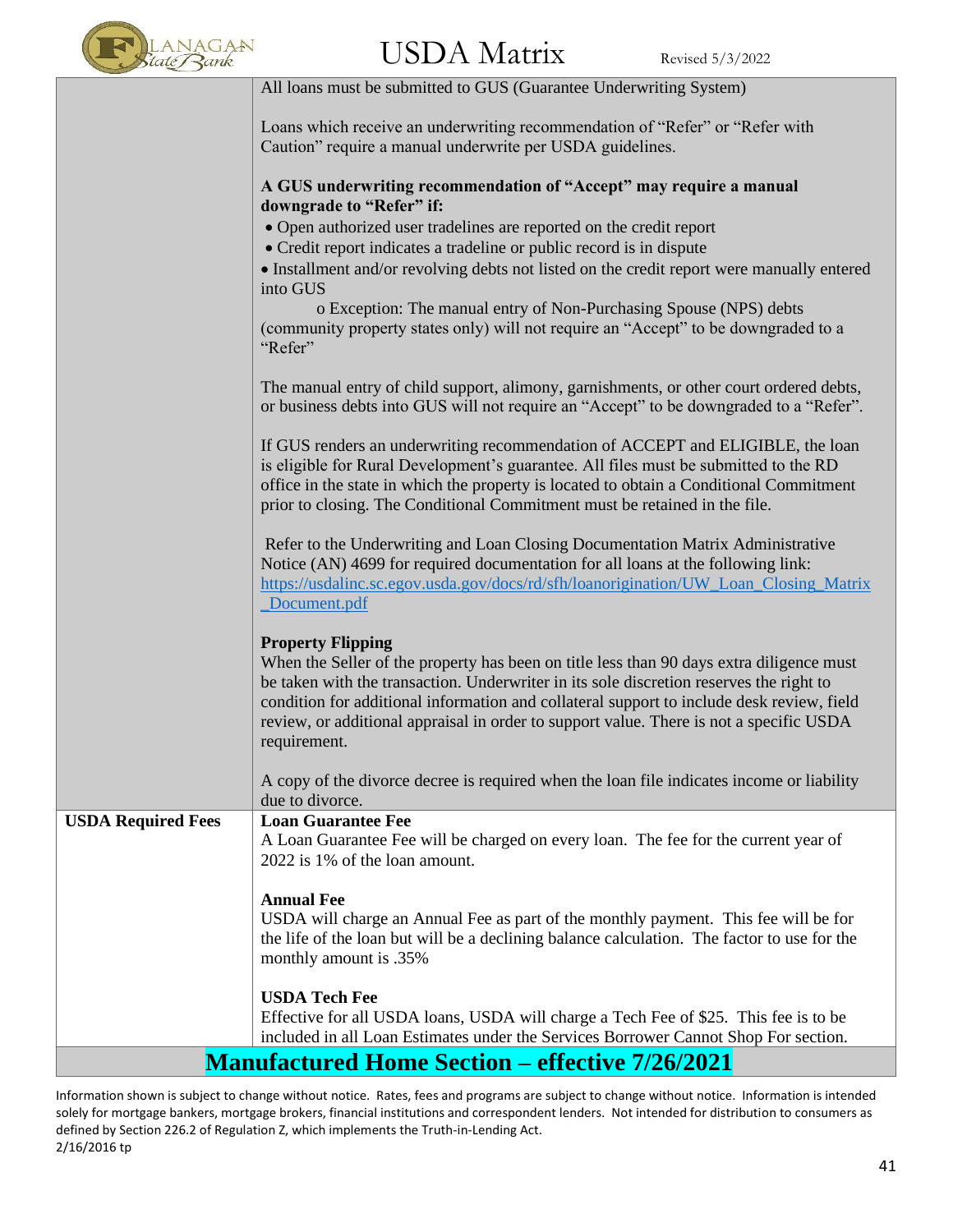

| These guidelines must be followed in full and exceptions to the guidelines will not be permitted! |                                                                                  |  |
|---------------------------------------------------------------------------------------------------|----------------------------------------------------------------------------------|--|
| <b>Minimum Credit</b>                                                                             | 660                                                                              |  |
| <b>Score</b>                                                                                      |                                                                                  |  |
| <b>Age of Manufactured</b>                                                                        | January 1, 2000 or newer build date (not placement date)                         |  |
| home                                                                                              | (USDA Manufactured Home Pilot Program must be January 1, 2006 or newer)          |  |
|                                                                                                   | Older homes will not be allowed $-$ no exceptions                                |  |
| <b>Eligible Transactions</b>                                                                      | Primary Residence ONLY                                                           |  |
|                                                                                                   | <b>Purchase Transaction</b>                                                      |  |
|                                                                                                   | Rate/Term Refinance and Streamline                                               |  |
|                                                                                                   | Existing MFH located in USDA Pilot Program eligible states - see Pilot Program   |  |
|                                                                                                   | Section                                                                          |  |
| Ineligible                                                                                        | <b>Escrow Repair Holdbacks</b>                                                   |  |
| <b>Transactions</b>                                                                               | <b>Cash Out Refinances</b>                                                       |  |
|                                                                                                   | <b>Investment/Non-Owner Occupied Properties</b>                                  |  |
|                                                                                                   | Property held in Land Trust                                                      |  |
|                                                                                                   | <b>Mortgage Credit Certificates</b>                                              |  |
|                                                                                                   | Subordinate Financing/2 <sup>nd</sup> Liens                                      |  |
| <b>Eligible Property</b>                                                                          | Doublewide Manufactured Homes = $or$ > 600 Sq ft                                 |  |
|                                                                                                   | *** Doublewides should be at least 12 feet wide and have a minimum of 600        |  |
|                                                                                                   | square feet.                                                                     |  |
|                                                                                                   |                                                                                  |  |
|                                                                                                   | MFH homes must be newly set up within the most recent 12 months to be eligible   |  |
|                                                                                                   | for USDA financing unless the home meets the Pilot Program criteria              |  |
|                                                                                                   |                                                                                  |  |
|                                                                                                   | <b>PUD</b>                                                                       |  |
|                                                                                                   | Refinancing of existing USDA MFH's                                               |  |
|                                                                                                   | Existing MFH located in USDA Pilot Program Eligible States - see Pilot Program   |  |
|                                                                                                   | Section                                                                          |  |
| <b>Ineligible Property</b>                                                                        | Chattel Property is not allowed                                                  |  |
|                                                                                                   | Condominiums                                                                     |  |
|                                                                                                   | Cooperatives                                                                     |  |
|                                                                                                   | Homes located in Mobile Home Parks                                               |  |
|                                                                                                   | <b>Leasehold Estates</b>                                                         |  |
|                                                                                                   | MFH that have been previously installed or occupied at any other site            |  |
|                                                                                                   | Properties located in a Flood Zone                                               |  |
|                                                                                                   | Singlewide MFH                                                                   |  |
|                                                                                                   | Water utilities connected to cisterns and/or hauled water                        |  |
|                                                                                                   | Existing MFH that do not meet the Pilot Program Requirements                     |  |
| <b>Manufactured Home</b>                                                                          | The Pilot Program is for existing manufactured homes that are not older than     |  |
| <b>Pilot Program – for</b>                                                                        | January 1, 2006.                                                                 |  |
| existing manufactured                                                                             |                                                                                  |  |
| homes                                                                                             | This program will only allow MFH to be financed as a purchase if the property is |  |
|                                                                                                   | located in these states: Colorado, Iowa, Louisiana, Michigan, Mississippi,       |  |
|                                                                                                   | Montana, Nevada, North Dakota, Ohio, Oregon, Pennsylvania, South Dakota,         |  |
|                                                                                                   | Tennessee, Texas, Utah, Virginia, Washington, West Virginia, Wisconsin and       |  |
|                                                                                                   | Wyoming.                                                                         |  |
|                                                                                                   |                                                                                  |  |
|                                                                                                   | According to the current RD 3555 Handbook, the only acceptable MFH that they     |  |
|                                                                                                   | will finance is a newly manufactured home that has been set up/constructed       |  |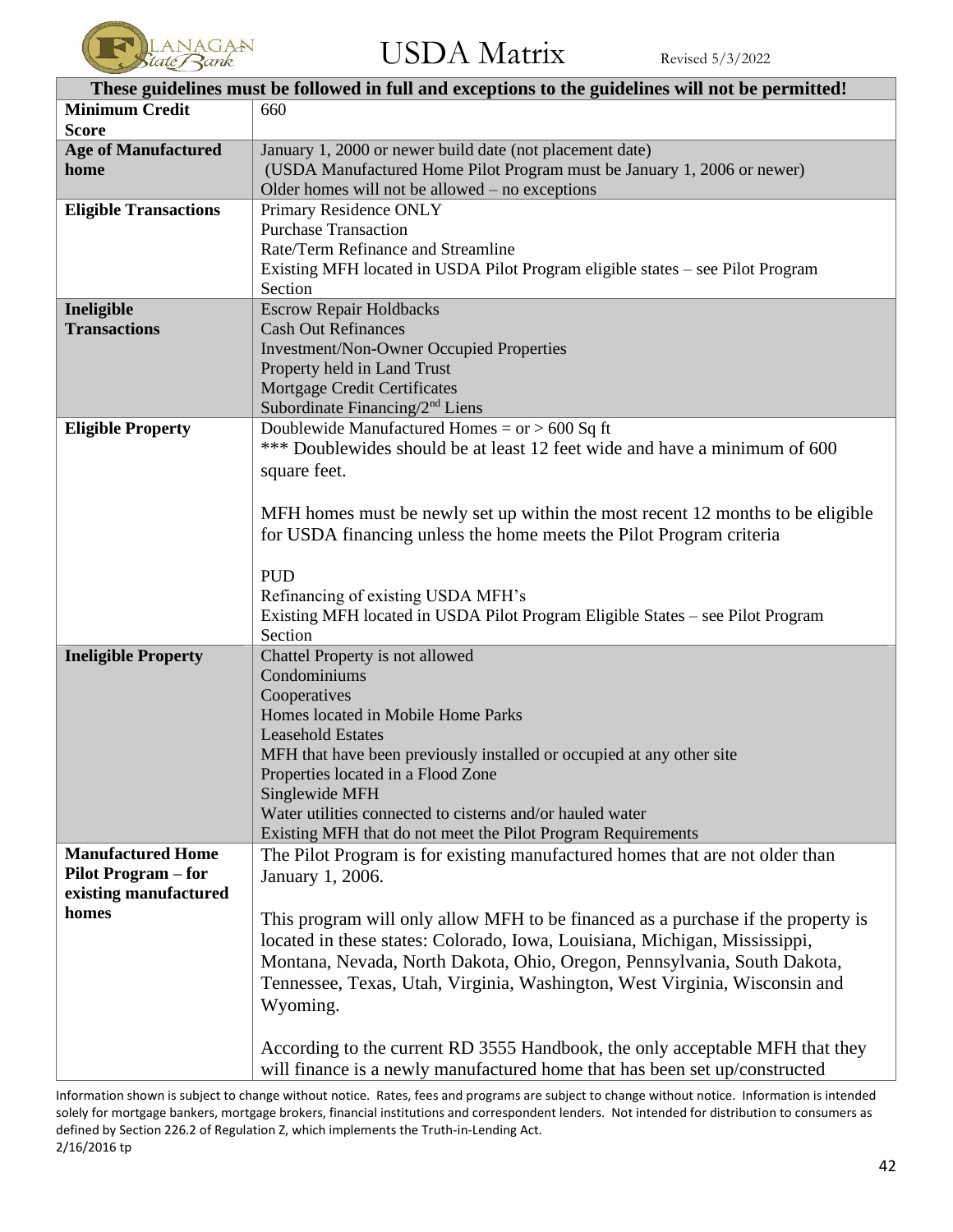

within the most recent 12 months. This program allows for this requirement to be waived within the approved states.

To be eligible for financing under this pilot, existing manufactured homes (including new units that have been on a dealer's lot more than 12 months) must meet the following pilot conditions in addition to all other program requirements that have not been waived.

- The unit must have been constructed on or after January 1, 2006, in conformance with the Federal Manufactured Home Construction and Safety Standards (FMHCSS), as evidenced by an affixed Housing and Urban Development (HUD) Certification Label.
- The unit inspection is required using one of two methods:
	- o Form HUD-309, "HUD Manufactured Home Installation Certification and Verification Report" completed in accordance with 24 CFR 3286.511 by a qualified party as follows:
		- A manufactured home or residential building inspector employed by the local authority having jurisdiction over the site of the home, provided that the jurisdiction has a residential code enforcement program;
		- A professional engineer;
		- A registered architect;
		- A HUD-accepted Production Inspection Primary Inspection Agency (IPIA) or a Design Approval Primary Inspection Agency (DAPIA); or
		- An International Code Council (ICC) certified inspector.
	- Obtain a certification that the foundation design meets HUD Handbook 4930.3, "Permanent Foundations Guide for Manufactured Housing (PFGMH)." The foundation certification must be from a licensed professional engineer, or registered architect, who is licensed/registered in the state where the manufactured home is located and must attest to current guidelines of the PFGMH. The certification must be site specific and contain the engineer's or registered architect's signature, seal and/or state license/certification number. This certification can take the place of Form HUD 309.
- The unit must not have had any alterations or modifications to it since construction in the factory, except for porches, decks or other structures which were built to engineered designs or were approved and inspected by local code officials.
- Guaranteed loan applications submitted under the pilot must be manually underwritten. Agency staff will need to select "MANUFACTURED (PILOT)" for "Construction Type" in the Property Information section in GLS. This will allow for the proper identification of pilot loans for tracking and monitoring purposes.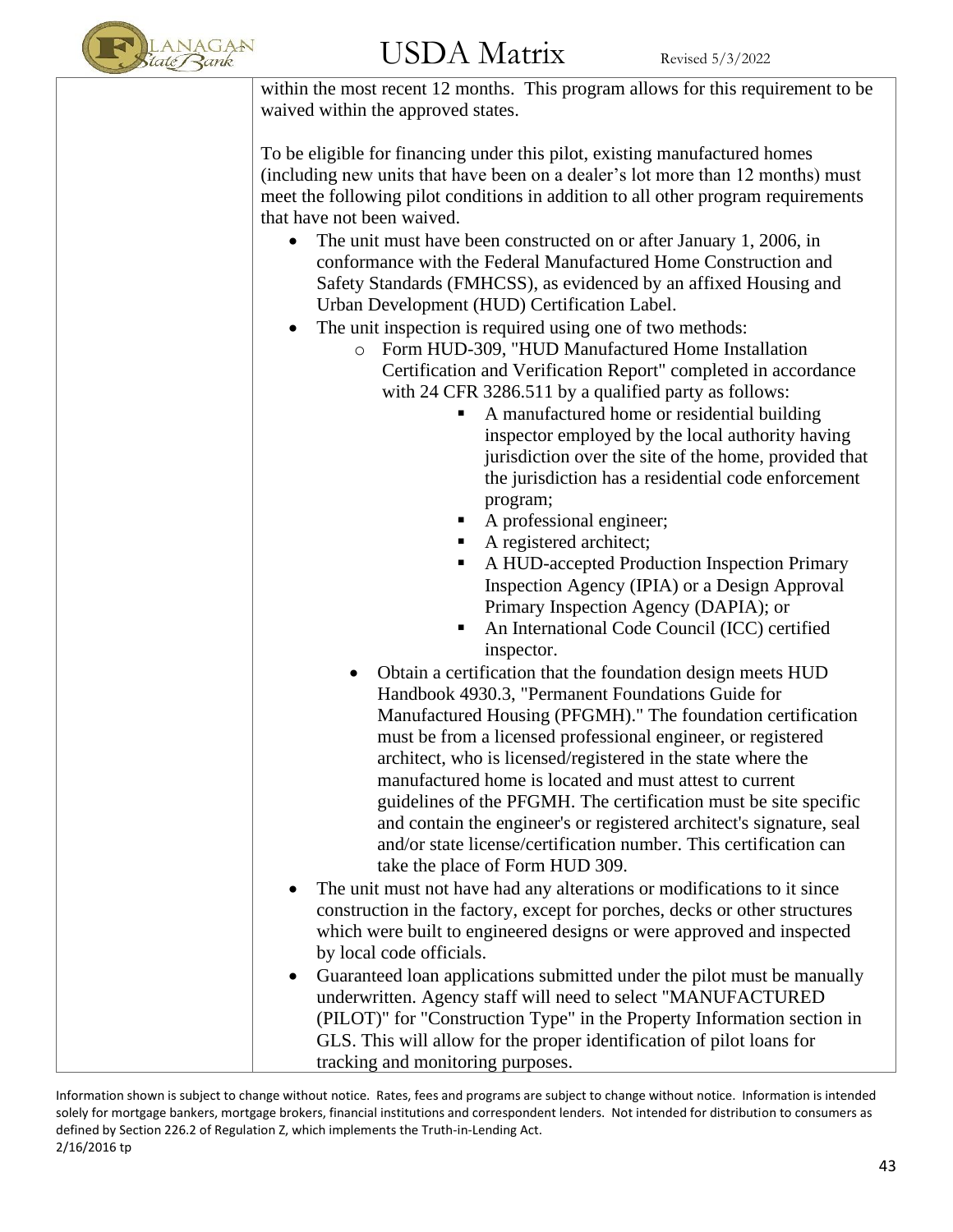

|                              | The applicant and property must meet all other criteria set forth in 7 CFR Part<br>3555 and HB-1-3555 for Guaranteed loans, as applicable. These criteria include,<br>but are not limited to, the following:<br>The unit must have a floor area of not less than 600 square feet;<br>$\bullet$<br>the unit must meet the Comfort Heating and Cooling Certificate<br>$\bullet$<br>Uo Value Zone for the location;<br>the towing hitch and running gear must have been removed;<br>$\bullet$<br>the manufactured home must be classified and taxed as real<br>$\bullet$<br>estate;<br>the remaining economic life of the property must meet or exceed<br>$\bullet$<br>the 30 year term of the proposed loan;<br>and the unit replacement cost coverage must be equal to the<br>$\bullet$<br>insured value of the improvements or the unpaid principal balance<br>with deductible(s) of up to but not exceeding the greater of $$1,000$<br>or one percent $(1, % )$ of the policy |
|------------------------------|--------------------------------------------------------------------------------------------------------------------------------------------------------------------------------------------------------------------------------------------------------------------------------------------------------------------------------------------------------------------------------------------------------------------------------------------------------------------------------------------------------------------------------------------------------------------------------------------------------------------------------------------------------------------------------------------------------------------------------------------------------------------------------------------------------------------------------------------------------------------------------------------------------------------------------------------------------------------------------|
| <b>Manual Underwriting</b>   | Not Allowed – file must be a GUS Accept                                                                                                                                                                                                                                                                                                                                                                                                                                                                                                                                                                                                                                                                                                                                                                                                                                                                                                                                        |
| <b>Foundation Inspection</b> | Inspection may not be more than 90 days old at time of review<br>A Structural Engineer's Report is required, attesting to properties compliance with<br>the PFGMH. The report must be completed by licensed professional engineer or<br>registered architect, who is licensed or registered in the state where the MH is<br>located and must attest to current guidelines in the PFGMH.<br>The report must be site specific and include:<br>$\bullet$ The engineer or registered architect(s) signature, seal and state<br>license/certification number.<br>• The report must also contain statement from engineer verifying the property has<br>not been moved from another location.<br>NOTE: If foundation is deemed non-compliant to HUD standards, appraiser will<br>provide non-compliant letter recommending how to bring foundation up to HUD<br>standards. Loan may not be closed until foundation is deemed to be compliant.                                         |
|                              | <b>USDA</b> to USDA refinances only:<br>Borrower certification stating no improvements or modifications were made to the<br>existing structure.<br>NOTE: If appraisal or engineers report indicates alterations, MFH is not eligible<br>for financing.<br>To be considered "existing", a MFH must not have been installed or occupied on<br>any other site or location. The MFH must have only been moved from<br>manufacturer or dealer's lot to the site the loan is secured for.<br><b>Existing MFH</b> is eligible if:<br>Purchase contract/ agreement is dated within 12 months of unit manufacture date.<br>The manufacture date is found on the factory installed HUD plate. If manufacture<br>date is greater than 12 months from purchase agreement                                                                                                                                                                                                                   |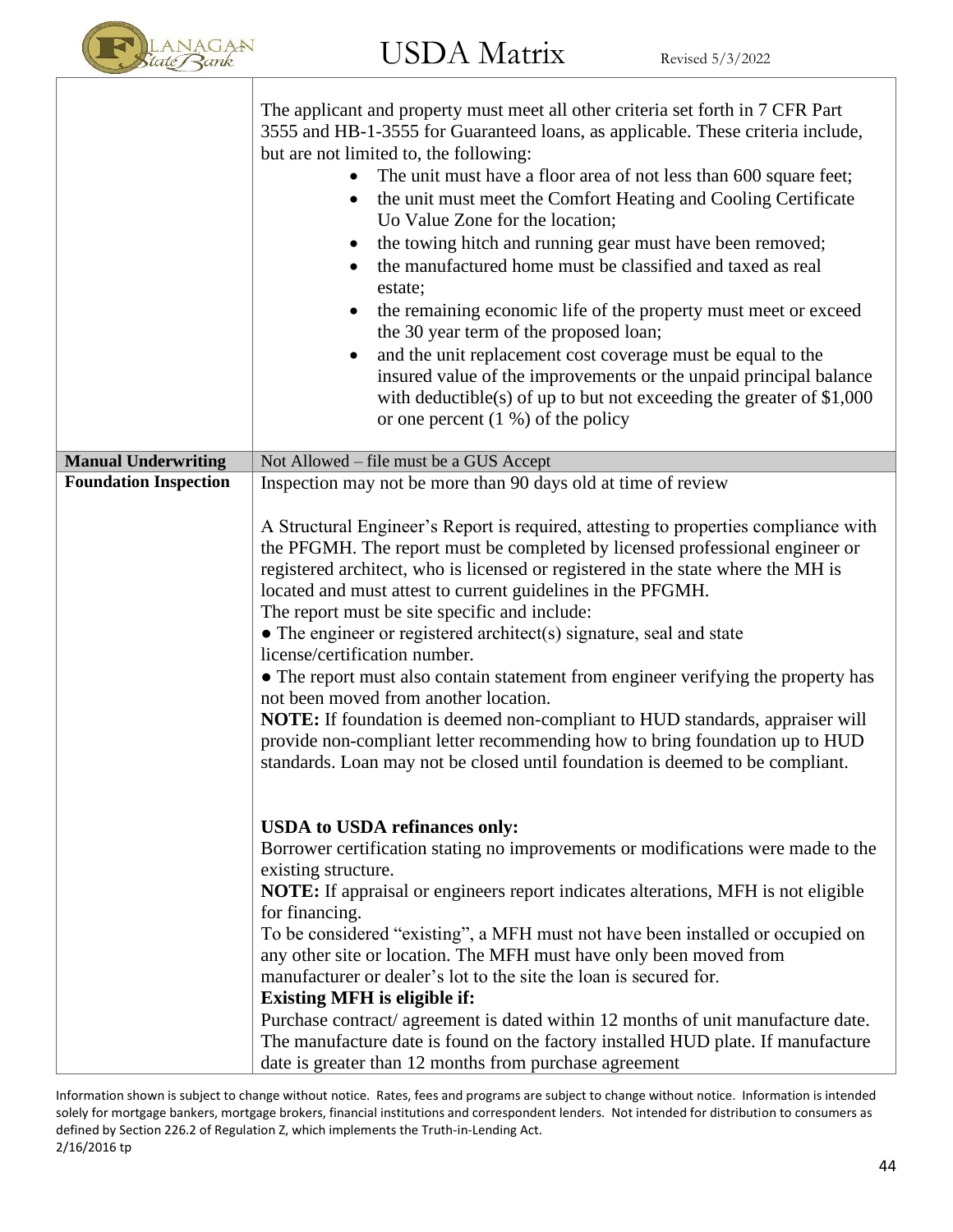

|                         | contract date, MFH is not eligible for financing.                                      |
|-------------------------|----------------------------------------------------------------------------------------|
|                         | * If alterations/modifications have been made to the original structure, the MFH is    |
|                         | not eligible for financing.                                                            |
|                         | • Manufacturer's warranty is required. The warranty must identify the unit by its      |
|                         | serial number.                                                                         |
|                         | • Dealer must certify that unit did not sustain hidden damages during transport.       |
|                         | Follow RCLS Seller Guide Article 6, USDA Streamline Assist and HB-1-3555 for           |
|                         | additional guideline requirements not addressed                                        |
| <b>Required Repairs</b> | If the Foundation Inspection or Appraisal require repairs to meet HUD 4000.1 minimum   |
|                         | property requirements, the Final Inspection must be completed prior to CTC. The Final  |
|                         | Inspection will not be moved to a PTF condition when the home type is manufactured     |
| <b>DTI</b>              | May not exceed 43% if GUS approved                                                     |
| <b>Property</b>         | MFH manufactured/build date of 1/1/2000 or later. Must meet federal MHCSS              |
| <b>Requirements</b>     | standards, as evidenced by an affixed HUD Certification label in accordance with       |
|                         | 24 CFR Section 3280.11.                                                                |
|                         |                                                                                        |
|                         | <b>Purchase loan:</b> Separate contract(s) for land and home are allowed.              |
|                         |                                                                                        |
|                         | Utilities must be on and working at time of final inspection                           |
|                         |                                                                                        |
|                         | New or Proposed Construction: For proposed construction, the following                 |
|                         | documentation must be obtained prior to loan approval. All documents must be           |
|                         | retained in the permanent loan file.                                                   |
|                         | An itemized cost breakdown of the total package is required, which includes:           |
|                         | 1. Base unit                                                                           |
|                         | 2. Eligible options                                                                    |
|                         | 3. Installation                                                                        |
|                         | 4. Site development                                                                    |
|                         |                                                                                        |
|                         | 5. Set-up costs, less credits for wheels and axels                                     |
|                         | 6. The dealer must provide a statement indicating any cash payments or rebates         |
|                         | from the purchase will be deducted from price of unit (not paid to borrower).          |
|                         | 7. Verification that label number of the unit is shown on the data plate on exterior   |
|                         | of each section                                                                        |
|                         | 8. Confirmation that the proposed cost is the full price of the unit and any furniture |
|                         | being purchased by the borrower with personal funds will not be filed against the      |
|                         | security property.                                                                     |
|                         | 9. Confirmation that thermal requirements at time of purchase are met.                 |
|                         | 10. Manufacturer's warranties required. The warranty must identify the unit by its     |
|                         | serial number.                                                                         |
|                         | 11. Dealer must certify that the unit did not sustain hidden damages during            |
|                         | transport.                                                                             |
|                         | *** Doublewides should be at least 12 feet wide and have a minimum of 600              |
|                         | square feet.                                                                           |
|                         |                                                                                        |
|                         | <b>HUD Certification Label:</b>                                                        |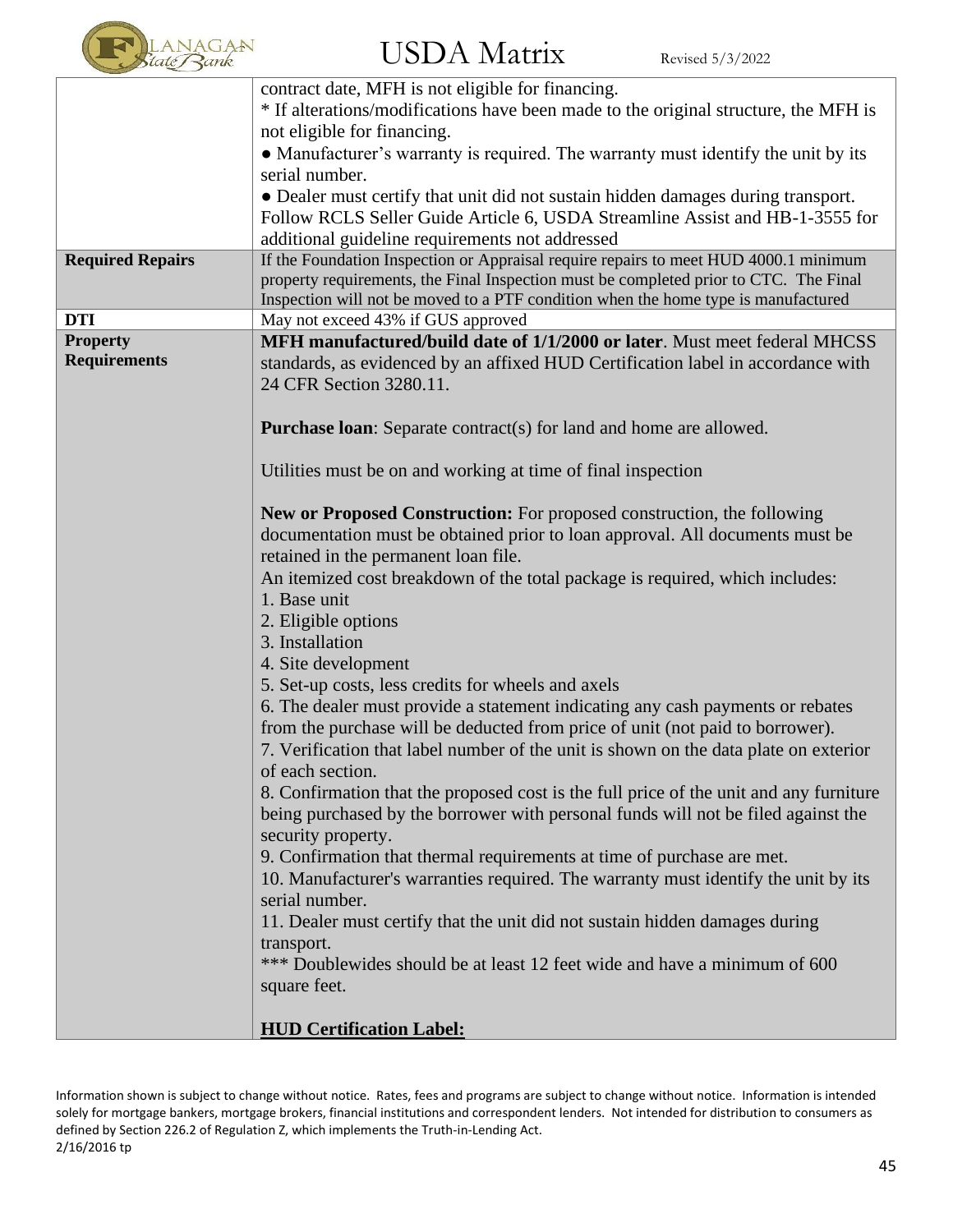

|                     | • Federal Manufactured Home Construction and Safety Standards (FMHCSS)<br>requires MFH to have a HUD Certification Label (a/k/a HUD Seal OR HUD<br>Label), it is affixed to the exterior of the property.<br>$\bullet$ HUD Tag is an aluminum plate approximate 2 in. by 4 in. It is permanently<br>attached to each section of the manufactured home.<br>• The label number bears a 3 letter designation, which confirms the production<br>inspection agency.<br>• Each label also has a 6 digit number. The label numbers are stamped<br>sequentially.<br>If missing, a verification can be obtained from Institute for Building Technology<br>and Safety (IBTS), by visiting IBTS' website at https://www.ibts.org/what-we-<br>do/manufactured-homes/verification-lettercertificate/.<br>You may also contact IBTS' Label Department by phone at (866) 482-8868 or e-<br>mail at labels@ibts.org.<br>Additional information can be obtained at:<br>https://www.hud.gov/program_offices/housing/rmra/mhs/mhslabels<br><b>HUD Data Plate:</b><br>The Data Plate is a paper label affixed inside the home and is the size of a standard<br>sheet of paper ( $8\frac{1}{2}$ " x 11"). The Data Plate can be found in a kitchen cabinet, an<br>electrical panel, or a bedroom closet. The<br>Data Plate has maps of the United States to inform the owner of the Wind Zone,<br>Snow Load, and Roof Load of the home.<br>Additional information can be obtained at:<br>https://www.hud.gov/program_offices/housing/rmra/mhs/mhslabels<br>Both the Data Plate and the HUD Certification Label must be available to the<br>appraiser. If either are not, the information must be ordered from IBTS. |
|---------------------|------------------------------------------------------------------------------------------------------------------------------------------------------------------------------------------------------------------------------------------------------------------------------------------------------------------------------------------------------------------------------------------------------------------------------------------------------------------------------------------------------------------------------------------------------------------------------------------------------------------------------------------------------------------------------------------------------------------------------------------------------------------------------------------------------------------------------------------------------------------------------------------------------------------------------------------------------------------------------------------------------------------------------------------------------------------------------------------------------------------------------------------------------------------------------------------------------------------------------------------------------------------------------------------------------------------------------------------------------------------------------------------------------------------------------------------------------------------------------------------------------------------------------------------------------------------------------------------------------------------------------------------------------------------------------------------------|
|                     |                                                                                                                                                                                                                                                                                                                                                                                                                                                                                                                                                                                                                                                                                                                                                                                                                                                                                                                                                                                                                                                                                                                                                                                                                                                                                                                                                                                                                                                                                                                                                                                                                                                                                                |
|                     |                                                                                                                                                                                                                                                                                                                                                                                                                                                                                                                                                                                                                                                                                                                                                                                                                                                                                                                                                                                                                                                                                                                                                                                                                                                                                                                                                                                                                                                                                                                                                                                                                                                                                                |
|                     |                                                                                                                                                                                                                                                                                                                                                                                                                                                                                                                                                                                                                                                                                                                                                                                                                                                                                                                                                                                                                                                                                                                                                                                                                                                                                                                                                                                                                                                                                                                                                                                                                                                                                                |
|                     |                                                                                                                                                                                                                                                                                                                                                                                                                                                                                                                                                                                                                                                                                                                                                                                                                                                                                                                                                                                                                                                                                                                                                                                                                                                                                                                                                                                                                                                                                                                                                                                                                                                                                                |
|                     |                                                                                                                                                                                                                                                                                                                                                                                                                                                                                                                                                                                                                                                                                                                                                                                                                                                                                                                                                                                                                                                                                                                                                                                                                                                                                                                                                                                                                                                                                                                                                                                                                                                                                                |
|                     |                                                                                                                                                                                                                                                                                                                                                                                                                                                                                                                                                                                                                                                                                                                                                                                                                                                                                                                                                                                                                                                                                                                                                                                                                                                                                                                                                                                                                                                                                                                                                                                                                                                                                                |
|                     |                                                                                                                                                                                                                                                                                                                                                                                                                                                                                                                                                                                                                                                                                                                                                                                                                                                                                                                                                                                                                                                                                                                                                                                                                                                                                                                                                                                                                                                                                                                                                                                                                                                                                                |
|                     |                                                                                                                                                                                                                                                                                                                                                                                                                                                                                                                                                                                                                                                                                                                                                                                                                                                                                                                                                                                                                                                                                                                                                                                                                                                                                                                                                                                                                                                                                                                                                                                                                                                                                                |
|                     |                                                                                                                                                                                                                                                                                                                                                                                                                                                                                                                                                                                                                                                                                                                                                                                                                                                                                                                                                                                                                                                                                                                                                                                                                                                                                                                                                                                                                                                                                                                                                                                                                                                                                                |
|                     |                                                                                                                                                                                                                                                                                                                                                                                                                                                                                                                                                                                                                                                                                                                                                                                                                                                                                                                                                                                                                                                                                                                                                                                                                                                                                                                                                                                                                                                                                                                                                                                                                                                                                                |
|                     |                                                                                                                                                                                                                                                                                                                                                                                                                                                                                                                                                                                                                                                                                                                                                                                                                                                                                                                                                                                                                                                                                                                                                                                                                                                                                                                                                                                                                                                                                                                                                                                                                                                                                                |
|                     |                                                                                                                                                                                                                                                                                                                                                                                                                                                                                                                                                                                                                                                                                                                                                                                                                                                                                                                                                                                                                                                                                                                                                                                                                                                                                                                                                                                                                                                                                                                                                                                                                                                                                                |
|                     | <b>New Home Set Up:</b> If the home is recently constructed within the most recent 12<br>months, new construction documentation will be required. See New Construction<br>Section of Matrix – all other guidelines still apply                                                                                                                                                                                                                                                                                                                                                                                                                                                                                                                                                                                                                                                                                                                                                                                                                                                                                                                                                                                                                                                                                                                                                                                                                                                                                                                                                                                                                                                                 |
|                     | *** Doublewides should be at least 12 feet wide and have a minimum of 600<br>square feet.                                                                                                                                                                                                                                                                                                                                                                                                                                                                                                                                                                                                                                                                                                                                                                                                                                                                                                                                                                                                                                                                                                                                                                                                                                                                                                                                                                                                                                                                                                                                                                                                      |
|                     | <b>Site Requirements</b><br>• Development of site must conform to state and local government standards.<br>• Attachment of the home to the permanent foundation system must be completed.<br>• Permanent water and sewer facilities must serve the property. Cisterns and<br>hauled water are not acceptable.                                                                                                                                                                                                                                                                                                                                                                                                                                                                                                                                                                                                                                                                                                                                                                                                                                                                                                                                                                                                                                                                                                                                                                                                                                                                                                                                                                                  |
| <b>Appraisal</b>    | Form 1004C/70B Required                                                                                                                                                                                                                                                                                                                                                                                                                                                                                                                                                                                                                                                                                                                                                                                                                                                                                                                                                                                                                                                                                                                                                                                                                                                                                                                                                                                                                                                                                                                                                                                                                                                                        |
| <b>Requirements</b> | Form 1004MC/Form 71 (Market --Conditions Addendum) Required                                                                                                                                                                                                                                                                                                                                                                                                                                                                                                                                                                                                                                                                                                                                                                                                                                                                                                                                                                                                                                                                                                                                                                                                                                                                                                                                                                                                                                                                                                                                                                                                                                    |
|                     | Cost approach must be completed on new construction.                                                                                                                                                                                                                                                                                                                                                                                                                                                                                                                                                                                                                                                                                                                                                                                                                                                                                                                                                                                                                                                                                                                                                                                                                                                                                                                                                                                                                                                                                                                                                                                                                                           |

Information shown is subject to change without notice. Rates, fees and programs are subject to change without notice. Information is intended solely for mortgage bankers, mortgage brokers, financial institutions and correspondent lenders. Not intended for distribution to consumers as defined by Section 226.2 of Regulation Z, which implements the Truth-in-Lending Act. 2/16/2016 tp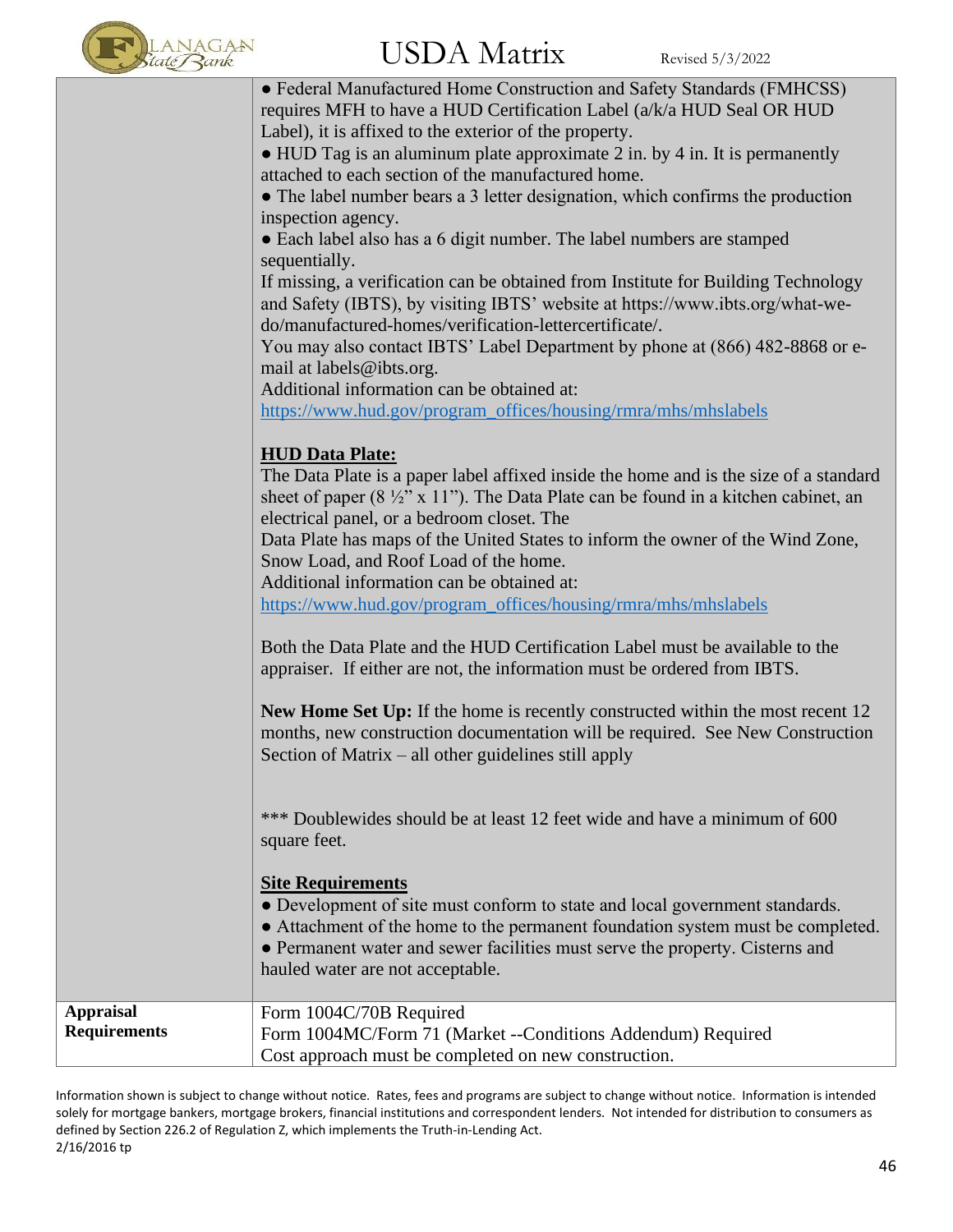

|                           | Certification of Completion or Final Inspection is required for "Subject To"                                                   |
|---------------------------|--------------------------------------------------------------------------------------------------------------------------------|
|                           | Appraisals.                                                                                                                    |
|                           | Appraiser to provide UAD/UCDP quality and condition ratings of MFH in<br>comments section of the report.                       |
|                           |                                                                                                                                |
|                           | Report must contain:                                                                                                           |
|                           | 1. Manufactured home site                                                                                                      |
|                           | 2. Site Improvement(s) and land which the home is situated.                                                                    |
|                           | 3. Must be on permanent foundation.                                                                                            |
|                           | 4. Hitch, Wheels and Axels must be removed.                                                                                    |
|                           | 5. Subject must be connected to permanent utilities.                                                                           |
|                           | 6. Property must be classified and taxed as Real Estate (land and improvements).                                               |
|                           | 7. Report to include photo of data plate or comments if the data plate is missing or<br>cannot be located                      |
|                           | 8. Engineer's report confirming compliance to PFGMH must be provided to the                                                    |
|                           | appraiser and included in the report. Appraisal to indicate a copy was provided.                                               |
|                           | NOTE: If engineers report is unavailable at time of inspection, appraiser to include<br>in Appraisal Update/Completion Report. |
|                           | 9. Foundation certification to confirm PFGMH guideline requirements met is                                                     |
|                           | required. Can use from previous insured mortgage if guidelines met at time of                                                  |
|                           | certification (on a refinance).                                                                                                |
|                           | NOTE: If foundation is deemed non-compliant, appraiser to provide non-compliant                                                |
|                           | letter recommending how to bring foundation up to HUD standards.                                                               |
|                           | 10. If MFH is existing home set $> 12$ months, appraiser to inspect for evidence of                                            |
|                           | permanent concrete footings with tie-downs anchored to the footing/pier by either a                                            |
|                           | cable, cable, rebar welded to frame or other similar manner.                                                                   |
|                           | 11. Report must confirm if alterations have been made to the structure. Purchase:                                              |
|                           | Additions or structural modifications are allowed on a purchase; however, must                                                 |
|                           | meet FMHCSS requirements. Refinance: Additions or structural modifications                                                     |
|                           | made to the home render it ineligible for financing.                                                                           |
|                           | 12. Remaining economic life must be equal or greater than the loan term.                                                       |
| <b>Title Requirements</b> | 13. At least two MFH comparable must also be a MFH on the appraisal report.                                                    |
|                           | Title must confirm:<br>MFH is attached to the land                                                                             |
|                           | MFH is classified and taxed as Real Estate                                                                                     |
|                           | Location endorsement will be required for all MFH in addition to the standard                                                  |
|                           | endorsements required                                                                                                          |
|                           |                                                                                                                                |
|                           | <b>Surrender Title States:</b>                                                                                                 |
|                           | Alabama, Arizona, Arkansas, California, Colorado, Florida, Georgia, Idaho,                                                     |
|                           | Indiana, Iowa, Kansas, Kentucky, Louisiana, Michigan,                                                                          |
|                           | Minnesota, Montana, Nevada, New Mexico, North Carolina. North Dakota,                                                          |
|                           | Ohio, Oklahoma, Oregon, Pennsylvania, South Carolina, South Dakota,                                                            |
|                           | Tennessee, Utah, Virginia. Washington, Wyoming. Title must be surrendered                                                      |
|                           | and purged in accordance with the jurisdiction (or confirm if MFH is located in                                                |
|                           | non-surrender state). Recorded affidavit of affixation (recorded signed written                                                |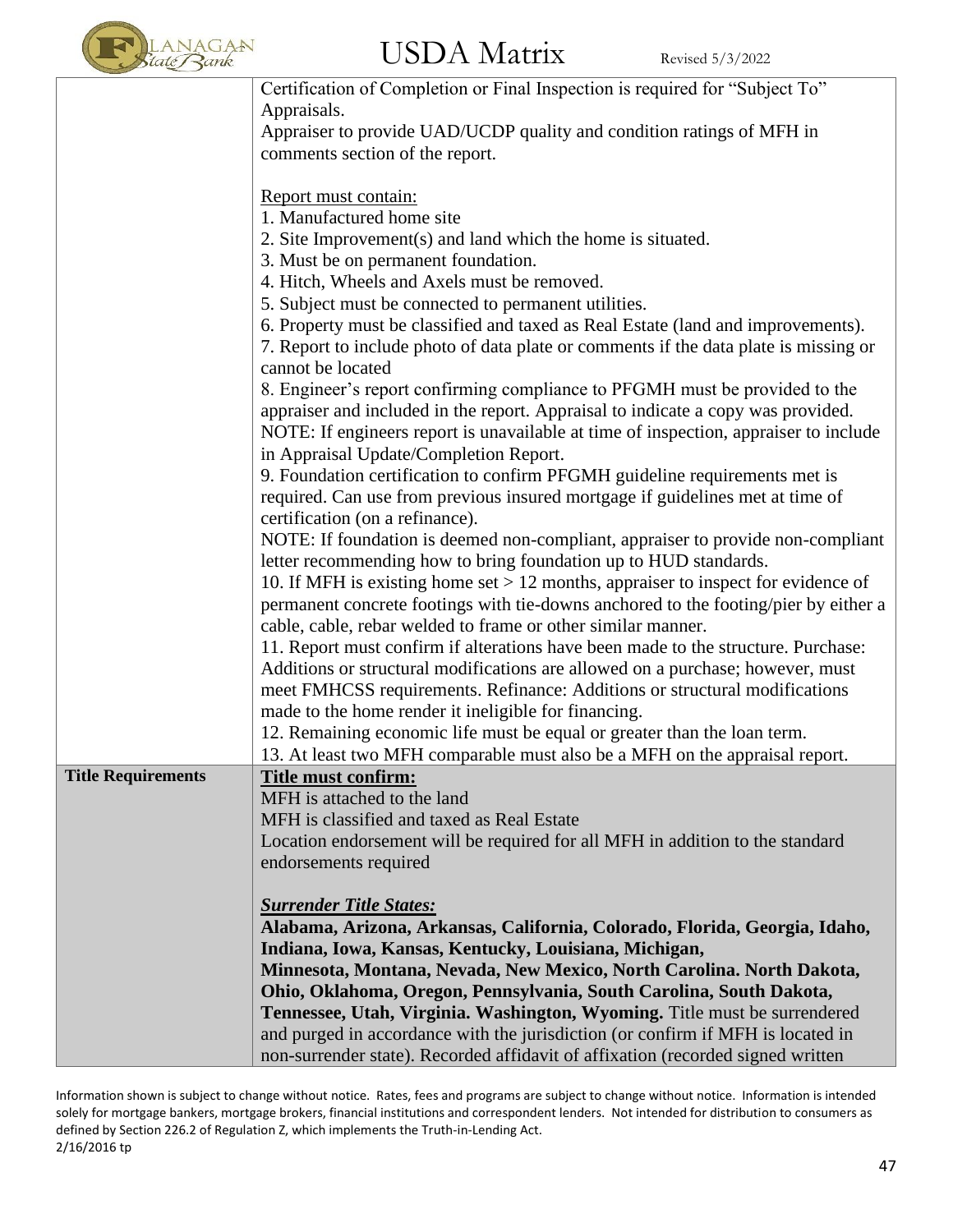

statement acknowledging the home is attached and classified as real property, securing the mortgage). Search to confirm title is surrender is required. Title endorsement - Alta 7.1, 7.1-06, required. **NOTE:** If state law requires a Uniform Commercial Code (UCC) Filing in order to

perfect a security interest in a manufactured home, the lender must make such filing in any and all appropriate locations.

### *No Surrender (Holding) Title States:*

**Missouri, Nebraska:** Confirm MFH loan is indicated on the certificate of title. RCLS to retain Certificate of Title in loan file. FSB will re-verify home and land has the same ownership. Recorded affidavit of affixation (recorded signed written statement acknowledging the home is attached and classified as real property, securing the mortgage). Title endorsement - Alta 7.1, 7.1-06, required. **NOTE:**  Some states require additional registration with Department of Revenue to confirm conversion to real estate. Copy of add't state registration/certification is required. ALSO: If state law requires a Uniform Commercial Code (UCC) Filing in order to perfect a security interest in a manufactured home, the lender must make such filing in any and all appropriate locations.

#### *Holding and Surrender Title States:*

**Illinois, Mississippi, Texas, West Virginia, Wisconsin:** These states are recognized as a title holding state; however, there is a process for surrendering the Certificate of Title. Confirm MFH loan is indicated on the certificate of title. FSB to retain Certificate of Title in loan file. FSB will re-verify home and land has the same ownership. Recorded affidavit of affixation (recorded signed written acknowledging the home is attached and classified as real property, securing the mortgage). Verify with tax assessor that the land and MH are assessed together. Tax assessor Title endorsement - Alta 7.1, 7.1-06, required. Vesting deed and subject deed of trust should identify that the property includes both the MH and the land. Legal description must include comprehensive MFH identity to include: Year built, Manufacturer name, Model Name and number, Serial Number, Length and Width. A statement must be included that the MH is permanently affixed to land. The MFH description should not be included in the property description used in the title policy.

**ALSO**: If state law requires a Uniform Commercial Code (UCC) Filing in order to perfect a security interest in a manufactured home, the lender must make such filing in any and all appropriate locations.

Specific to Texas: Transaction for purchase of a new or used MFH prior to installation must be treated as a construction transaction. Polices must include Procedural Rule P-8 "pending Disbursement" clause and general mechanics liens exception. Also, T 31 and /or T31.1 endorsements are required. However; Recorded Certificate of Attachment (prior to 9/1/2003) or Statement of Ownership and Location (after 9/1/2003), Plus Form T or Certification is required Texas Dept. of Housing and Community Affairs (TDHCA). Endorsements may not be issued prior to receipt of recorded certificates from TDHCA.